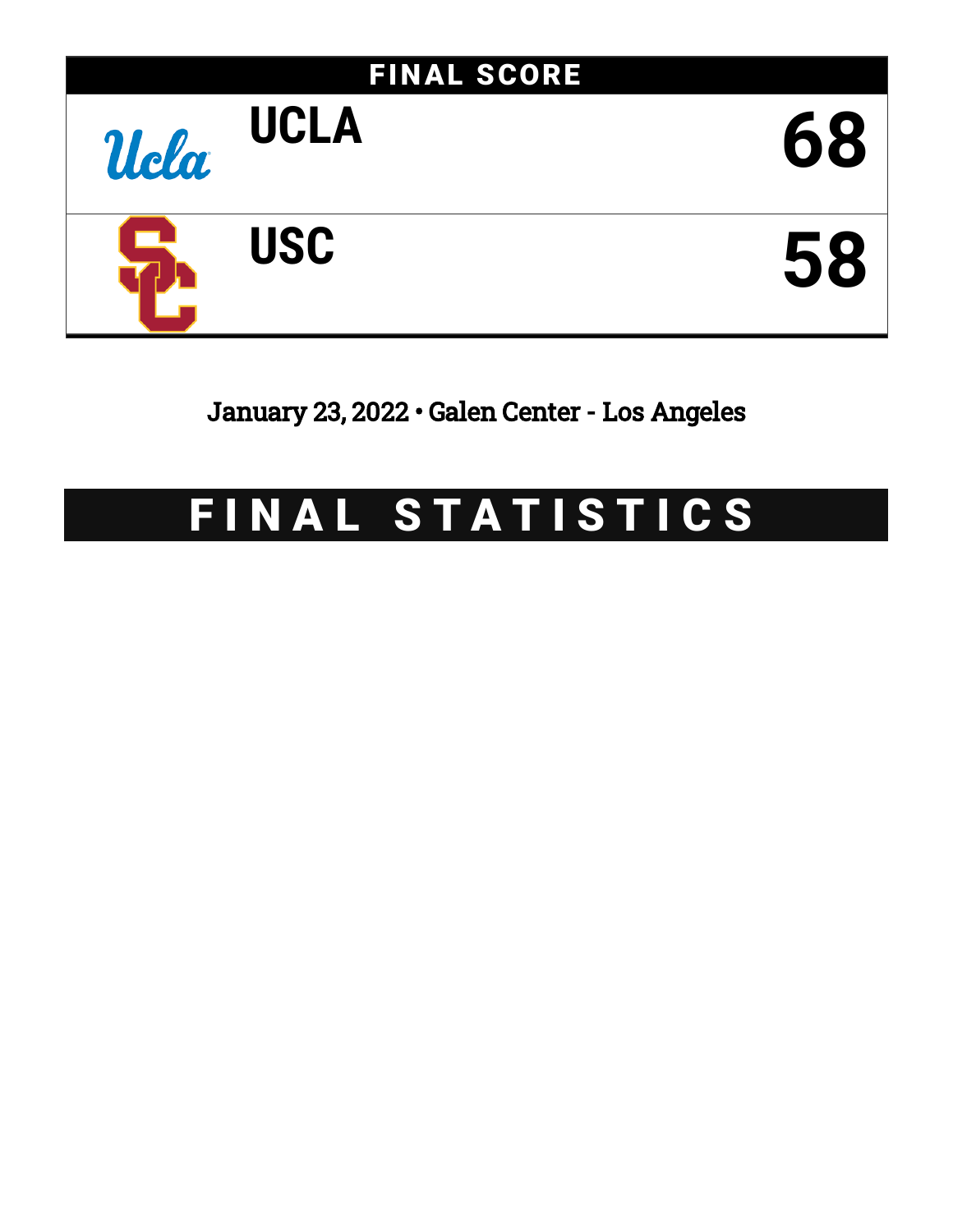#### **Official Box Score UCLA vs USC Game Totals -- Final Statistics January 23, 2022 at Galen Center - Los Angeles**



#### **UCLA 68**

| No. | Player                 | S  | Pts           | FG.         | 3FG      | FТ        | ΟR            | DR       | TR            | PF       |                | A TO          | Blk           | Stl      | Min   | $+/-$          |
|-----|------------------------|----|---------------|-------------|----------|-----------|---------------|----------|---------------|----------|----------------|---------------|---------------|----------|-------|----------------|
| 01  | OWENS, KAYLA           | G  | 6             | $2 - 3$     | $0 - 0$  | $2 - 2$   |               | 2        | 3             | 4        | 0              | 0             | 0             | 0        | 16    | 7              |
|     | 02 ONU, DOMINIQUE      | G  | 3             | $1 - 3$     | $1 - 2$  | $0 - 0$   | 1             | 3        | 4             | 5        | 2              | 1             | $\Omega$      | $\Omega$ | -23   | - 6            |
|     | 20 OSBORNE, CHARISMA   | G. |               | 27 7-20     | $3 - 11$ | $10 - 11$ | 3             | 3        | 6             | 1        | 3              | $\mathcal{P}$ | $\Omega$      |          | 2 39  | -11            |
|     | 23 CHOU, NATALIE       | G. |               | $10 \t3-10$ | $2 - 7$  | $2 - 4$   | 0             | 4        | 4             | 1        |                |               |               |          | 40    | 10             |
| 24  | THOMAS, IIMAR'I        |    | 14            | $5-10$      | $0 - 1$  | $4 - 4$   | 3             | 2        | 5             | 4        | 7              | 3             | 2             | 1        | 34    | 5              |
| 00  | <b>HORVAT, CHANTEL</b> | G. | $\mathcal{P}$ | $0 - 1$     | $0 - 1$  | $2 - 2$   |               | 2        | 3             | $\Omega$ | $\mathbf 1$    | 1             | 1             | $\Omega$ | -20   | $\overline{0}$ |
| 43  | ANSTEY, IZZY           | F. | 6             | $3-6$       | $0 - 0$  | $0-0$     | 3             | 6        | 9             | 3        | $\overline{1}$ | $\mathcal{P}$ | $\mathcal{P}$ | -1       | 28    | -11            |
|     | <b>TEAM</b>            |    |               |             |          |           | $\mathcal{P}$ | $\Omega$ | $\mathcal{P}$ | - 0      |                | $\Omega$      |               |          |       |                |
|     | <b>TOTALS</b>          |    |               | 68 21-53    | $6 - 22$ | $20 - 23$ | 14            | $22 \,$  | 36            | 18 15 10 |                |               | 6             |          | 5 199 |                |

| <b>Shooting By Period</b> |           |       |          |        |           |       |
|---------------------------|-----------|-------|----------|--------|-----------|-------|
| Period                    | FG        | FG%   | 3FG      | 3FG%   | FT        | FT%   |
| 1st Otr                   | 7-12      | 58%   | $5 - 7$  | 71%    | $5 - 5$   | 100%  |
| 2nd Qtr                   | $3 - 12$  | 25%   | $0 - 3$  | 00%    | $8 - 10$  | 80%   |
| 3rd Qtr                   | $5 - 15$  | 33%   | $0 - 7$  | $00\%$ | $4 - 4$   | 100%  |
| 4th Qtr                   | $6 - 14$  | 43%   | $1-5$    | 20%    | $3 - 4$   | 75%   |
| 1st Half                  | $10 - 24$ | 42%   | $5 - 10$ | 50%    | $13 - 15$ | 87%   |
| 2nd Half                  | 11-29     | 38%   | $1 - 12$ | 08%    | 7-8       | 88%   |
| Game                      | $21 - 53$ | 39.6% | $6 - 22$ | 27.3%  | $20 - 23$ | 87.0% |

*Deadball Rebounds:* 1,1 *Last FG:* 4th-01:17 *Biggest Run:* 8-0 *Largest lead:* By 12 at 4th-00:16 *Technical Fouls:* None.

#### **USC 58**

Conference Game;

|         | <b>TOTALS</b>         |    | 58            | $20 - 49$ | $5 - 17$ | $13 - 19$ | 8                    | 20       | 28       | 23       | 13       | 11 | 3            |          | 199                     |                |
|---------|-----------------------|----|---------------|-----------|----------|-----------|----------------------|----------|----------|----------|----------|----|--------------|----------|-------------------------|----------------|
|         | <b>TEAM</b>           |    |               |           |          |           | 6                    | 5        | 11       | $\Omega$ |          | 1  |              |          |                         |                |
| 25      | MIURA, ALYSON         | G  | 3             | $1 - 7$   | $1 - 7$  | $0 - 0$   | 0                    |          |          |          | $\Omega$ | 0  | $\mathbf{0}$ | $\Omega$ | 25                      | $-19$          |
| 22      | WHITE, KYRA           | G  | $\Omega$      | $0 - 0$   | $0 - 0$  | $0 - 0$   | 0                    | 0        | $\Omega$ |          |          | 2  |              | 0        | 6                       | -5             |
| 15      | <b>JACKSON, ANGEL</b> | С  | $\Omega$      | $0 - 0$   | $0 - 0$  | $0 - 0$   | 0                    | 0        | $\Omega$ | 0        |          | 2  | $\Omega$     | $\Omega$ | $\overline{\mathbf{4}}$ | $\mathbf{0}$   |
| 13      | MARSHALL, RAYAH       | F. | 0             | $0 - 4$   | $0 - 1$  | $0 - 0$   | 0                    | 4        | 4        | 2        | 0        | 2  |              | 0        | 15                      | $-13$          |
| $12 \,$ | PERKINS, BELLA        | G  | 5             | $1 - 1$   | $1 - 1$  | $2 - 2$   | 0                    | 0        | $\Omega$ |          | $\Omega$ | 0  | $\Omega$     | $\Omega$ | 6                       | $\overline{4}$ |
| 35      | PILI, ALISSA          | F. | 13            | $5 - 10$  | $1 - 4$  | $2 - 3$   | 1.                   | $\Omega$ |          | 5        | 1        | 0  | 0            | 3        | 25                      | 3              |
| 34      | AKUNWAFO, CLARICE     | C. | 9             | $4 - 5$   | $0 - 0$  | $1 - 4$   | $\blacktriangleleft$ | 2        | 3        |          | $\Omega$ |    |              | 0        | 27                      | -9             |
| 32      | JENKINS, JORDYN       | F. | 13            | $3 - 8$   | $0-0$    | $7-8$     | 0                    | 5        | 5        | 4        |          |    | 0            | 2        | 22                      | $-2$           |
| 24      | CALDWELL, DESIREE     | G  | $\mathcal{P}$ | $1 - 6$   | $0 - 2$  | $0 - 0$   | 0                    |          |          | 4        | 5        |    | $\mathbf{0}$ | 0        | 35                      | $\mathbf{0}$   |
| 03      | REED, TERA            | G  | 13            | $5 - 8$   | $2 - 2$  | $1 - 2$   | 0                    | 2        | 2        | 4        | 4        |    | 0            | 2        | 34                      | -9             |
| No.     | Player                | S  | Pts           | FG.       | 3FG      | FТ        | 0R                   | DR       | TR       | PF       | A        | TO | Blk          | Stl      | Min                     | $+/-$          |

| <b>Shooting By Period</b> |           |       |          |       |           |       |
|---------------------------|-----------|-------|----------|-------|-----------|-------|
| Period                    | FG        | FG%   | 3FG      | 3FG%  | FT        | FT%   |
| 1st Qtr                   | $6 - 13$  | 46%   | $1-5$    | 20%   | $3-5$     | 60%   |
| 2nd Qtr                   | $5 - 14$  | 36%   | $2 - 5$  | 40%   | $1 - 2$   | 50%   |
| 3rd Qtr                   | $5 - 12$  | 42%   | $1 - 3$  | 33%   | $3 - 4$   | 75%   |
| 4th Qtr                   | $4 - 10$  | 40%   | $1 - 4$  | 25%   | $6 - 8$   | 75%   |
| 1st Half                  | $11-27$   | 41%   | $3 - 10$ | 30%   | $4 - 7$   | 57%   |
| 2nd Half                  | $9-22$    | 41%   | $2 - 7$  | 29%   | $9 - 12$  | 75%   |
| Game                      | $20 - 49$ | 40.8% | $5-17$   | 29.4% | $13 - 19$ | 68.4% |

*Deadball Rebounds:* 4,0 *Last FG:* 4th-03:24 *Biggest Run:* 11-0 *Largest lead:* By 2 at 1st-09:45 *Technical Fouls:* None.

| Game Notes:                                                   | <b>Score</b> |    |       |          | 1st 2nd 3rd 4th TOT |
|---------------------------------------------------------------|--------------|----|-------|----------|---------------------|
| Officials: Melissa Barlow, Chuck Gonzalez, Felecity<br>Willis | UCL          | 24 |       | 14 14 16 | -68                 |
|                                                               | USC.         |    | 16 13 | 14 15    | -58                 |
| Start Time: 09:00 PM ET                                       |              |    |       |          |                     |

**UCL led for 37:39. USC led for 0:18. Game was tied for 1:57.** Times tied: **3** Lead Changes: **1**

| <b>Points</b>     | UCL            | <b>USC</b>     |
|-------------------|----------------|----------------|
| In the Paint      | 20             | 28             |
| Off Turns         | 13             | 14             |
| 2nd Chance        | 17             | 13             |
| <b>Fast Break</b> | 5              | 12             |
| Bench             | ጸ              | ጸ              |
| Per Poss          | 1.153<br>30/59 | 0.906<br>27/64 |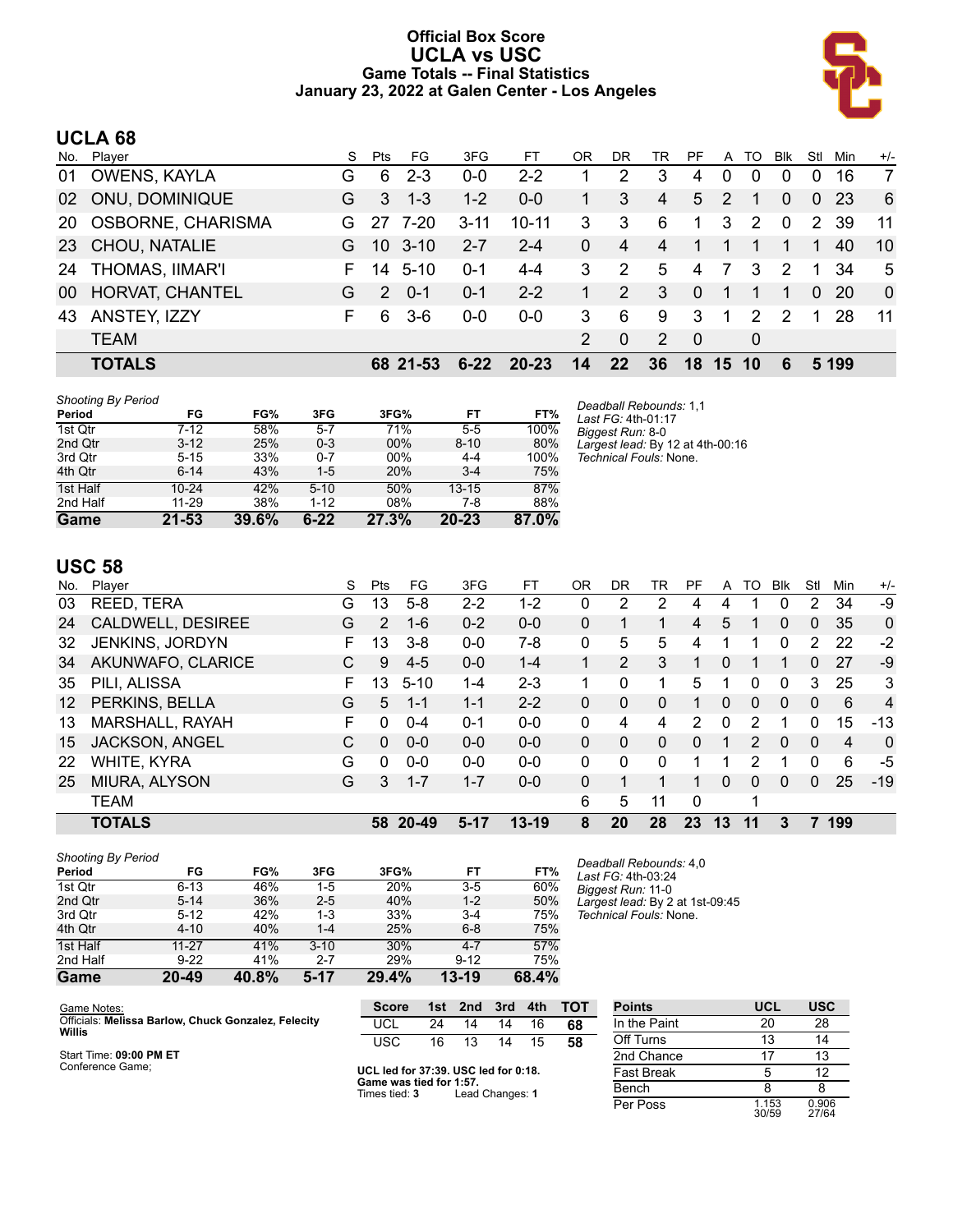#### **Official Box Score UCLA vs USC First Half Statistics Only January 23, 2022 at Galen Center - Los Angeles**



## **UCLA 38**

| No.       | Player                 | S. | <b>Pts</b> | <b>FG</b> | 3FG     | <b>FT</b> | <b>OR</b>     | <b>DR</b> | <b>TR</b> | <b>PF</b>     |                | A TO          | <b>BIK</b> | Stl      | <b>Min</b>  | $+/-$          |
|-----------|------------------------|----|------------|-----------|---------|-----------|---------------|-----------|-----------|---------------|----------------|---------------|------------|----------|-------------|----------------|
| 00        | HORVAT, CHANTEL        | G  | 2          | $0 - 0$   | $0 - 0$ | $2 - 2$   | 0             |           |           | 0             | 0              |               |            | 0        | 11          | -4             |
| 01        | <b>OWENS, KAYLA</b>    | G  | $\Omega$   | $0 - 0$   | $0 - 0$ | $0 - 0$   | 0             |           |           | 3             | $\Omega$       | 0             | 0          | 0        |             | 13             |
| 02        | ONU, DOMINIQUE         | G  | 3          | $1 - 2$   | $1 - 1$ | $0 - 0$   | 0             | 2         | 2         |               |                | 0             | 0          | 0        | 14          | 9              |
| <b>20</b> | OSBORNE, CHARISMA      | G. | 18         | $4 - 11$  | $2 - 6$ | $8-9$     |               | 2         | 3         | $\Omega$      | 2              | 1             | $\Omega$   | 1        | 20          | -9             |
| -23       | CHOU, NATALIE          | G  | 7          | $2 - 4$   | $2 - 3$ | $1 - 2$   | 0             | 1         | 1.        | $\Omega$      | -1             | 0             | $\Omega$   |          | 20          | 9              |
| 24        | <b>THOMAS, IIMAR'I</b> | F. | 4          | $1 - 4$   | $0 - 0$ | $2 - 2$   | $\mathcal{P}$ | 1         | 3         | $\mathcal{P}$ | $\overline{4}$ | $\mathcal{P}$ | -1         | $\Omega$ | 15          | $\overline{4}$ |
| 43        | ANSTEY, IZZY           | F  | 4          | $2 - 3$   | $0 - 0$ | $0 - 0$   |               | 3         | 4         | $\Omega$      | $\Omega$       |               |            | 0        | 13          | 5              |
|           | <b>TEAM</b>            |    | 0          | $0 - 0$   | $0 - 0$ | $0 - 0$   | 0             | 0         | $\Omega$  | $\Omega$      | $\Omega$       | $\Omega$      | $\Omega$   | 0        | - 0         |                |
|           | <b>TOTALS</b>          |    |            | 38 10-24  | $5-10$  | $13 - 15$ | 4             | 11        | 15        | 6             | 8              | 5             | 3          |          | <b>2100</b> |                |

| <b>Shooting By Period</b><br>Period | FG        | FG%   | 3FG     | 3FG%       | FT        | FT%   | Deadball Rebounds: 1,1<br>Last FG Half: UCL 2nd-03:22 |
|-------------------------------------|-----------|-------|---------|------------|-----------|-------|-------------------------------------------------------|
| 1st Otr                             | 7-12      | 58%   | $5-7$   | <b>71%</b> | $5-5$     | 100%  |                                                       |
| 2nd Qtr                             | $3 - 12$  | 25%   | $0 - 3$ | $00\%$     | $8 - 10$  | 80%   |                                                       |
| 1st Half                            | $10 - 24$ | 42%   | $5-10$  | 50%        | $13 - 15$ | 87%   |                                                       |
| Game                                | $21 - 53$ | 39.6% | $6-22$  | 27.3%      | $20 - 23$ | 87.0% |                                                       |

#### **USC 29**

| No. | Plaver            | S  | <b>Pts</b> | <b>FG</b> | 3FG      | <b>FT</b> | <b>OR</b> | <b>DR</b> | TR            | PF            | A        | TO       | <b>B</b> lk | Stl          | Min         | $+/-$        |
|-----|-------------------|----|------------|-----------|----------|-----------|-----------|-----------|---------------|---------------|----------|----------|-------------|--------------|-------------|--------------|
| 03  | REED, TERA        | G  | 10         | $4-6$     | $2 - 2$  | $0 - 0$   | 0         | 0         | 0             | 2             |          | 0        | 0           | 2            | 16          | $-7$         |
| 12  | PERKINS, BELLA    | G  | 0          | $0 - 0$   | $0 - 0$  | $0 - 0$   | 0         | 0         | 0             | 0             | 0        | 0        | 0           | 0            | $\Omega$    | $\mathbf{0}$ |
| 13  | MARSHALL, RAYAH   | F  | 0          | $0 - 2$   | $0 - 1$  | $0 - 0$   | 0         | 4         | 4             | 2             | 0        | 2        | 0           | 0            | 10          | -5           |
| 15  | JACKSON, ANGEL    |    | 0          | $0 - 0$   | $0 - 0$  | $0 - 0$   | 0         | 0         | 0             | 0             |          | 2        | $\Omega$    | $\mathbf{0}$ | 3           | $\mathbf{0}$ |
| 22  | WHITE, KYRA       | G  | 0          | $0-0$     | $0 - 0$  | $0 - 0$   | 0         | 0         | 0             |               |          |          |             | 0            | 5           | 1            |
| 24  | CALDWELL, DESIREE | G  | $\Omega$   | $0 - 2$   | $0 - 1$  | $0 - 0$   | 0         |           |               | 3             | 2        | $\Omega$ | 0           | 0            | 18          | -6           |
| 25  | MIURA, ALYSON     | G  | 3          | 1-3       | 1-3      | $0 - 0$   | 0         | 1         |               | 0             | 0        | 0        | 0           | 0            | 13          | -8           |
| 32  | JENKINS, JORDYN   | F  | 6          | $2 - 4$   | $0 - 0$  | $2 - 2$   | 0         | 2         | $\mathcal{P}$ | 2             |          | 0        | 0           | 1            | 10          | -6           |
| 34  | AKUNWAFO, CLARICE | C  | 4          | $2 - 3$   | $0 - 0$  | $0 - 2$   | 1         | 1         | 2             | 0             | $\Omega$ |          | 0           | 0            | 10          | -8           |
| 35  | PILI, ALISSA      | F. | 6          | $2 - 7$   | $0 - 3$  | $2 - 3$   |           | $\Omega$  | 1             | $\mathcal{P}$ | 1        | 0        | $\Omega$    |              | 15          | -6           |
|     | <b>TEAM</b>       |    | 0          | $0 - 0$   | $0 - 0$  | $0 - 0$   | 3         | 3         | 6             | 0             | 0        |          | 0           | 0            | $\mathbf 0$ |              |
|     | <b>TOTALS</b>     |    | 29         | 11-27     | $3 - 10$ | $4 - 7$   | 5         | 12        | 17            | 12            |          |          |             | 4            | 100         |              |

| <b>Shooting By Period</b><br>Period | FG       | FG%   | 3FG      | 3FG%  | FT      | FT%   |
|-------------------------------------|----------|-------|----------|-------|---------|-------|
| 1st Otr                             | $6 - 13$ | 46%   | $1-5$    | 20%   | 3-5     | 60%   |
| 2nd Qtr                             | $5 - 14$ | 36%   | $2 - 5$  | 40%   | $1 - 2$ | 50%   |
| 1st Half                            | 11-27    | 41%   | $3 - 10$ | 30%   | 4-7     | 57%   |
| Game                                | 20-49    | 40.8% | $5 - 17$ | 29.4% | $13-19$ | 68.4% |

*Deadball Rebounds:* 4,0 *Last FG Half:* USC 2nd-00:28

| Game Notes:                                                   | <b>Score</b> | 1st | 2nd | 3rd | 4th | <b>TOT</b> | <b>Points from (This Period)</b> | <b>UCL USC</b> |
|---------------------------------------------------------------|--------------|-----|-----|-----|-----|------------|----------------------------------|----------------|
| Officials: Melissa Barlow, Chuck Gonzalez, Felecity<br>Willis | UCL          | 24  | 14  | 14  | 16  | 68         | In the Paint                     |                |
|                                                               | USC          | 16  |     | 14  | 15  | 58         | Off Turns                        |                |
| Start Time: 09:00 PM ET                                       |              |     |     |     |     |            | 2nd Chance                       |                |
| Conference Game:                                              |              |     |     |     |     |            | <b>Fast Break</b>                |                |
|                                                               |              |     |     |     |     |            | Bench                            |                |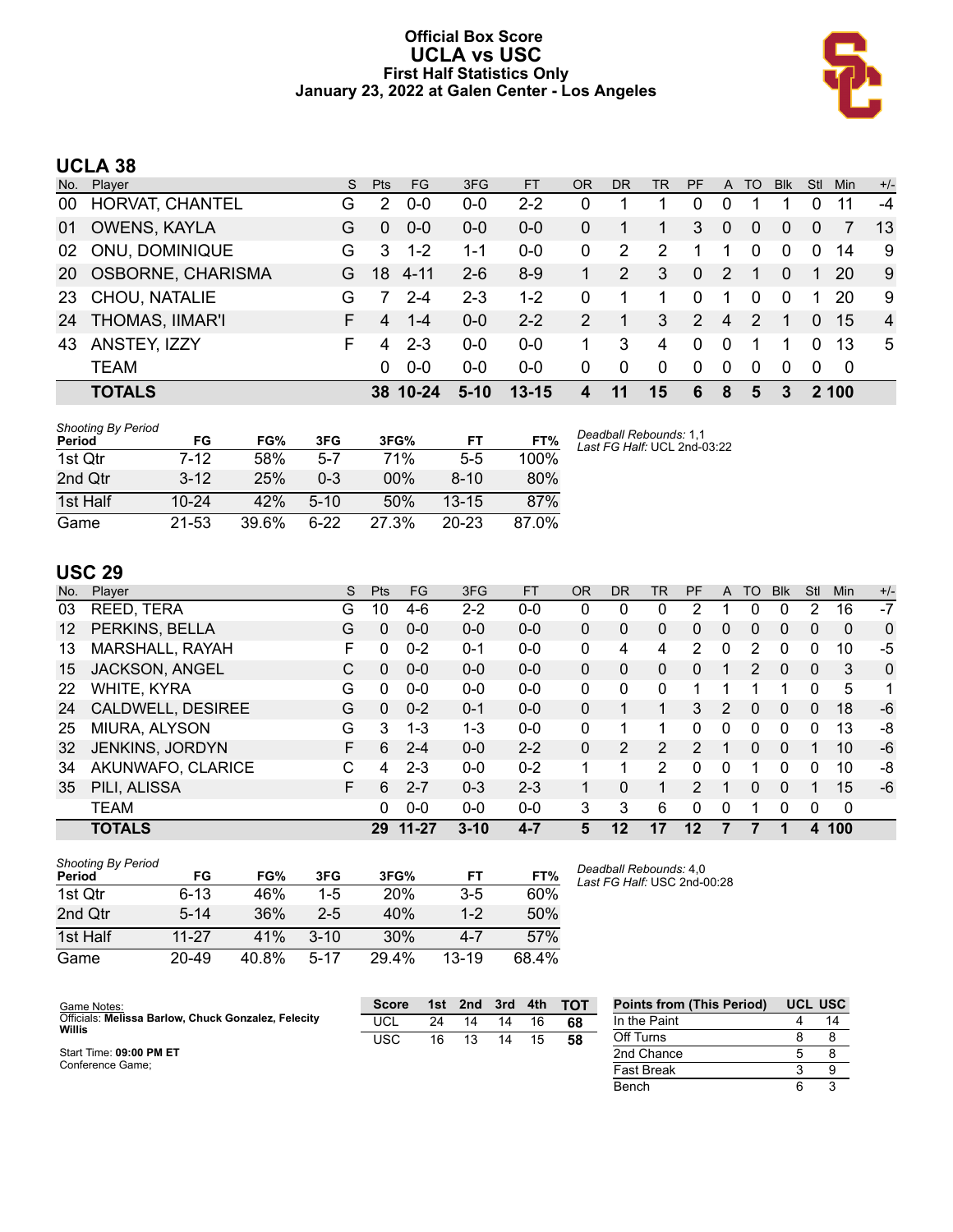#### **Official Box Score UCLA vs USC First Quarter Statistics Only January 23, 2022 at Galen Center - Los Angeles**



## **UCLA 24**

| No.       | Plaver                 | S  | <b>Pts</b>    | FG.     | 3FG     | <b>FT</b> | OR             | DR       | TR       | PF             | $\mathsf{A}$   | TO       | <b>Blk</b> | Stl      | Min | $+/-$          |
|-----------|------------------------|----|---------------|---------|---------|-----------|----------------|----------|----------|----------------|----------------|----------|------------|----------|-----|----------------|
| 01        | OWENS, KAYLA           | G  | 0             | $0 - 0$ | $0 - 0$ | 0-0       | 0              |          |          | 2              | 0              | 0        | 0          |          | 6   | 11             |
| 02        | ONU, DOMINIQUE         | G  | 3             | $1 - 2$ | $1 - 1$ | $0-0$     | $\Omega$       | 0        | $\Omega$ |                |                | 0        | 0          | $\Omega$ | 6   | -8             |
| <b>20</b> | OSBORNE, CHARISMA      | G  | 11            | $3-6$   | $2 - 4$ | $3-3$     |                | 1        | 2        | $\Omega$       | $\mathcal{P}$  | $\Omega$ | $\Omega$   | $\Omega$ | 10  | -8             |
| 23        | CHOU, NATALIE          | G  | 6             | $2 - 2$ | $2 - 2$ | $0 - 0$   | $\overline{0}$ | $\theta$ | $\Omega$ | $\overline{0}$ | $\overline{0}$ | $\Omega$ | $\Omega$   |          | 10  | -8             |
| 24        | <b>THOMAS, IIMAR'I</b> | F. | $\mathcal{P}$ | $1 - 2$ | $0 - 0$ | $0-0$     |                | 0        |          | 1              | 3              |          | $\Omega$   | $\Omega$ | 8   | -3             |
| 00        | HORVAT, CHANTEL        | G  | 2             | $0 - 0$ | $0 - 0$ | $2 - 2$   | 0              |          |          | 0              | 0              |          |            | $\Omega$ | 4   | $\overline{0}$ |
| 43        | ANSTEY, IZZY           | F  | ∩             | $0 - 0$ | $0 - 0$ | $0 - 0$   | 0              |          |          | 0              | $\Omega$       | $\Omega$ | $\Omega$   | $\Omega$ | 6   | 2              |
|           | <b>TEAM</b>            |    |               |         |         |           | $\Omega$       | 0        | $\Omega$ | 0              |                | 0        |            |          |     |                |
|           | <b>TOTALS</b>          |    |               | 24 7-12 | 5-7     | 5-5       | כי             | 4        | 6        | 4              | 6              | 2        |            |          | 50  |                |

| <b>Shooting By Period</b><br>Period | FG        | FG%   | 3FG      | 3FG%   | FT        | FT%   | Deadball Rebounds: 1,1 |
|-------------------------------------|-----------|-------|----------|--------|-----------|-------|------------------------|
| 1st Qtr                             | 7-12      | 58%   | $5 - 7$  | 71%    | $5-5$     | 100%  |                        |
| 2nd Qtr                             | $3 - 12$  | 25%   | $0 - 3$  | $00\%$ | $8 - 10$  | 80%   |                        |
| 1st Half                            | $7 - 12$  | 58%   | $5 - 7$  | 71%    | $5-5$     | 100%  |                        |
| 1st Half                            | $10 - 24$ | 42%   | $5 - 10$ | 50%    | $13 - 15$ | 87%   |                        |
| Game                                | 21-53     | 39.6% | $6 - 22$ | 27.3%  | $20 - 23$ | 87.0% |                        |

#### **USC 16**

| No. | Plaver            | S  | Pts      | <b>FG</b> | 3FG     | <b>FT</b> | <b>OR</b> | <b>DR</b> | TR           | <b>PF</b>     | A            | TO           | <b>Blk</b>   | Stl          | Min | $+/-$          |
|-----|-------------------|----|----------|-----------|---------|-----------|-----------|-----------|--------------|---------------|--------------|--------------|--------------|--------------|-----|----------------|
| 03  | REED, TERA        | G  |          | $3 - 4$   | 1-1     | $0-0$     | 0         | 0         | 0            | 0             |              | 0            | 0            |              | 10  | -8             |
| 24  | CALDWELL, DESIREE | G  | $\Omega$ | $0 - 1$   | $0 - 1$ | $0 - 0$   | $\Omega$  | 0         | 0            |               | 2            | $\Omega$     | 0            | 0            | 10  | -8             |
| 32  | JENKINS, JORDYN   | F. | 4        | $1-2$     | $0 - 0$ | $2 - 2$   | 0         |           | 1            | 0             | 0            | 0            | 0            |              | 6   | -8             |
| 34  | AKUNWAFO, CLARICE | C  | $\Omega$ | $0 - 1$   | $0 - 0$ | $0 - 2$   |           | 0         | 1.           | 0             | 0            |              | 0            | 0            | 4   | $-5$           |
| 35  | PILI, ALISSA      | F  | 5        | $2 - 4$   | $0 - 2$ | $1 - 1$   | 1         | 0         | 1            |               | 0            | ∩            | 0            | 0            | 8   | -5             |
| 12  | PERKINS, BELLA    | G  | 0        | $0 - 0$   | $0 - 0$ | $0 - 0$   | $\Omega$  | 0         | 0            | 0             | $\mathbf{0}$ | $\Omega$     | 0            | $\mathbf{0}$ | 0   | $\mathbf{0}$   |
| 13  | MARSHALL, RAYAH   | F. | 0        | $0 - 0$   | $0 - 0$ | $0-0$     | 0         | 0         | $\Omega$     | $\mathcal{P}$ | 0            |              | 0            | $\Omega$     | 3   | -3             |
| 15  | JACKSON, ANGEL    | C  | $\Omega$ | $0 - 0$   | $0 - 0$ | $0 - 0$   | $\Omega$  | 0         | 0            | 0             |              | 2            | 0            | $\Omega$     | 3   | $\overline{0}$ |
| 22  | WHITE, KYRA       | G  | $\Omega$ | $0 - 0$   | $0 - 0$ | $0 - 0$   | 0         | 0         | $\mathbf{0}$ | 0             | 0            | 0            | 0            | 0            | 0   | $\mathbf{0}$   |
| 25  | MIURA, ALYSON     | G  | 0        | $0 - 1$   | $0 - 1$ | $0 - 0$   | $\Omega$  | 0         | $\Omega$     | 0             | 0            | $\Omega$     | 0            | 0            | 6   | $-3$           |
|     | TEAM              |    |          |           |         |           | 2         | 2         | 4            | 0             |              | 0            |              |              |     |                |
|     | <b>TOTALS</b>     |    | 16       | $6 - 13$  | $1 - 5$ | $3 - 5$   | 4         | 3         |              | 4             | Δ            | $\mathbf{A}$ | $\mathbf{0}$ | 2            | 50  |                |

| <b>Shooting By Period</b><br>Period | FG        | FG%   | 3FG      | 3FG%       | FT        | FT%   | Deadball Rebounds: 4,0 |
|-------------------------------------|-----------|-------|----------|------------|-----------|-------|------------------------|
| 1st Qtr                             | $6 - 13$  | 46%   | $1-5$    | 20%        | $3 - 5$   | 60%   |                        |
| 2nd Qtr                             | $5 - 14$  | 36%   | $2 - 5$  | 40%        | $1 - 2$   | 50%   |                        |
| 1st Half                            | $6 - 13$  | 46%   | 1-5      | <b>20%</b> | $3 - 5$   | 60%   |                        |
| 1st Half                            | $11 - 27$ | 41%   | $3 - 10$ | 30%        | $4 - 7$   | 57%   |                        |
| Game                                | $20 - 49$ | 40.8% | $5 - 17$ | 29.4%      | $13 - 19$ | 68.4% |                        |

Game Notes: Officials: **Melissa Barlow, Chuck Gonzalez, Felecity Willis** Start Time: **09:00 PM ET** Conference Game; **Score 1st 2nd 3rd 4th TOT** UCL 24 14 14 16 **68** USC 16 13 14 15 **58 Points (This Period) UCL USC** In the Paint 0 8<br>
Off Turns 6 5 Off Turns 2nd Chance 3 6 Fast Break 0 5 **Bench** Per Poss

| 1.714<br>10/14 | 1.067<br>8/15 |
|----------------|---------------|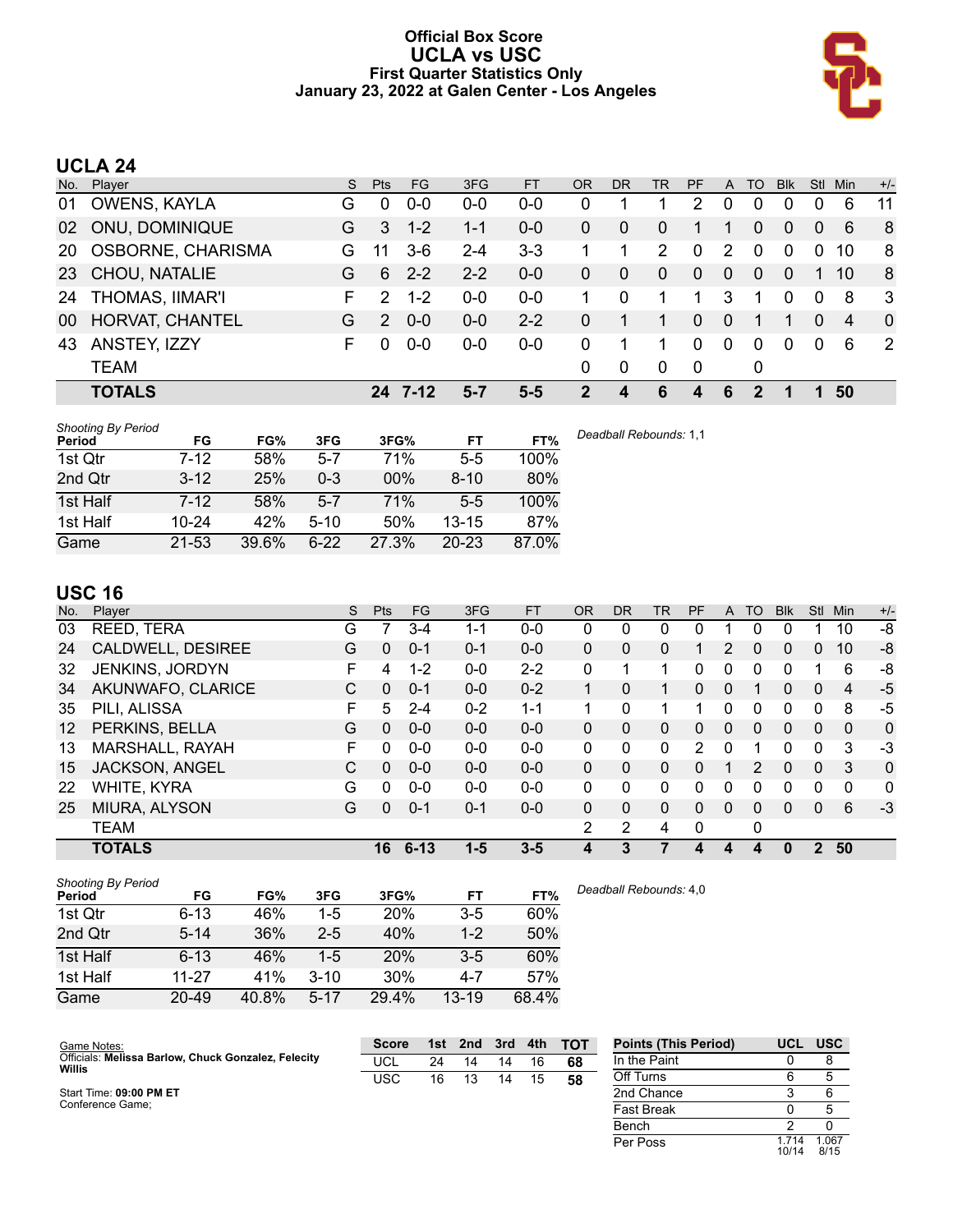#### **Official Play-By-Play UCLA vs USC First Quarter January 23, 2022 at Galen Center - Los Angeles**



#### **Period 1**

<mark>Starters:</mark><br>UCLA: 1 OWENS,KAYLA (G); 2 ONU,DOMINIQUE (G); 20 OSBORNE,CHARISMA (G); 23 CHOU,NATALIE (G); 24 THOMAS,IIMAR'I (F);<br>USC: 3 REED,TERA (G); 24 CALDWELL,DESIREE (G); 32 JENKINS,JORDYN (F); 34 AKUNWAFO,CLARICE (C);

| Time           | <b>VISITORS: UCLA</b>                                             | <b>Score</b> | <b>Margin</b>  | <b>HOME: USC</b>                        |
|----------------|-------------------------------------------------------------------|--------------|----------------|-----------------------------------------|
| 09:45          |                                                                   | $2 - 0$      | H <sub>2</sub> | GOOD! LAYUP by JENKINS, JORDYN          |
| 09:45          |                                                                   |              |                | ASSIST by REED, TERA                    |
| 09:27          |                                                                   |              |                | FOUL (PERSONAL) by PILI, ALISSA         |
| 09:27          | GOOD! FT by OSBORNE, CHARISMA                                     | $2 - 1$      | H <sub>1</sub> |                                         |
| 09:27          | GOOD! FT by OSBORNE, CHARISMA                                     | $2 - 2$      | T              |                                         |
| 09:27          | GOOD! FT by OSBORNE, CHARISMA                                     | $2 - 3$      | V <sub>1</sub> |                                         |
| 09:20          | FOUL (PERSONAL) by ONU, DOMINIQUE                                 |              |                |                                         |
| 09:07          |                                                                   |              |                | TURNOVER (BADPASS) by AKUNWAFO, CLARICE |
| 09:07          | STEAL by CHOU, NATALIE                                            |              |                |                                         |
| 08:49          | GOOD! 3PTR by OSBORNE, CHARISMA                                   | $2 - 6$      | V <sub>4</sub> |                                         |
| 08:49          | ASSIST by THOMAS, IIMAR'I                                         |              |                |                                         |
| 08:26          |                                                                   |              |                | MISSED LAYUP by AKUNWAFO, CLARICE       |
| 08:24          |                                                                   |              |                | REBOUND (OFF) by AKUNWAFO, CLARICE      |
| 08:22          |                                                                   |              |                | MISSED 3PTR by PILI, ALISSA             |
| 08:15          |                                                                   |              |                | REBOUND (OFF) by PILI, ALISSA           |
| 08:14          |                                                                   | $4-6$        | V <sub>2</sub> | GOOD! LAYUP by PILI, ALISSA             |
| 07:51<br>07:48 | MISSED 3PTR by OSBORNE, CHARISMA                                  |              |                |                                         |
| 07:46          | REBOUND (OFF) by OSBORNE, CHARISMA<br>GOOD! 3PTR by CHOU, NATALIE | $4 - 9$      | V <sub>5</sub> |                                         |
| 07:46          | ASSIST by OSBORNE, CHARISMA                                       |              |                |                                         |
| 07:27          | FOUL (PERSONAL) by OWENS, KAYLA                                   |              |                |                                         |
| 07:27          | SUB OUT: OWENS, KAYLA                                             |              |                |                                         |
| 07:27          | SUB OUT: ONU, DOMINIQUE                                           |              |                |                                         |
| 07:27          | SUB IN: HORVAT, CHANTEL                                           |              |                |                                         |
| 07:27          | SUB IN: ANSTEY, IZZY                                              |              |                |                                         |
| 07:27          |                                                                   |              |                | MISSED FT by AKUNWAFO, CLARICE          |
| 07:27          |                                                                   |              |                | REBOUND (OFF) by TEAM                   |
| 07:26          |                                                                   |              |                | MISSED FT by AKUNWAFO, CLARICE          |
| 07:25          | REBOUND (DEF) by ANSTEY, IZZY                                     |              |                |                                         |
| 07:08          | GOOD! 3PTR by OSBORNE, CHARISMA                                   | $4 - 12$     | V8             |                                         |
| 07:08          | ASSIST by THOMAS, IIMAR'I                                         |              |                |                                         |
| 06:50          |                                                                   |              |                | MISSED 3PTR by PILI, ALISSA             |
| 06:46          | REBOUND (DEF) by OSBORNE, CHARISMA                                |              |                |                                         |
| 06:40          | MISSED 3PTR by OSBORNE, CHARISMA                                  |              |                |                                         |
| 06:32          | REBOUND (OFF) by THOMAS, IIMAR'I                                  |              |                |                                         |
| 06:31          | TURNOVER (BADPASS) by THOMAS, IIMAR'I                             |              |                |                                         |
| 06:31          |                                                                   |              |                | STEAL by JENKINS, JORDYN                |
| 06:26          |                                                                   | $7 - 12$     | V <sub>5</sub> | GOOD! 3PTR by REED, TERA [FB]           |
| 06:26          |                                                                   |              |                | ASSIST by CALDWELL, DESIREE             |
| 06:00          | TURNOVER (LOSTBALL) by HORVAT, CHANTEL                            |              |                |                                         |
| 06:00          |                                                                   |              |                | STEAL by REED, TERA                     |
| 05:57          |                                                                   |              |                | MISSED LAYUP by REED, TERA              |
| 05:57          |                                                                   |              |                | REBOUND (OFF) by TEAM                   |
| 05:57          | BLOCK by HORVAT, CHANTEL                                          |              |                |                                         |
| 05:57          |                                                                   |              |                | SUB OUT: AKUNWAFO, CLARICE              |
| 05:57          |                                                                   |              |                | SUB OUT: PILI, ALISSA                   |
| 05:57          |                                                                   |              |                | SUB IN: MARSHALL, RAYAH                 |
| 05:57<br>05:51 | FOUL (PERSONAL) by THOMAS, IIMAR'I                                |              |                | SUB IN: MIURA, ALYSON                   |
| 05:51          |                                                                   | $8 - 12$     | V <sub>4</sub> | GOOD! FT by JENKINS, JORDYN [FB]        |
| 05:51          |                                                                   | $9 - 12$     | $V_3$          | GOOD! FT by JENKINS, JORDYN [FB]        |
| 05:29          |                                                                   |              |                | FOUL (PERSONAL) by MARSHALL, RAYAH      |
| 05:29          | SUB OUT: THOMAS, IIMAR'I                                          |              |                |                                         |
| 05:29          | SUB IN: OWENS, KAYLA                                              |              |                |                                         |
| 05:29          | GOOD! FT by HORVAT, CHANTEL                                       | $9 - 13$     | V <sub>4</sub> |                                         |
| 05:29          | GOOD! FT by HORVAT, CHANTEL                                       | $9 - 14$     | V <sub>5</sub> |                                         |
| 05:10          |                                                                   |              |                | MISSED 3PTR by MIURA, ALYSON            |
| 05:08          | REBOUND (DEF) by HORVAT, CHANTEL                                  |              |                |                                         |
| 04:52          |                                                                   |              |                | FOUL (PERSONAL) by CALDWELL, DESIREE    |
| 04:52          |                                                                   |              |                |                                         |
| 04:52          | SUB OUT: HORVAT, CHANTEL                                          |              |                |                                         |
| 04:52          | SUB IN: ONU, DOMINIQUE                                            |              |                |                                         |
| 04:43          | GOOD! 3PTR by CHOU, NATALIE                                       | $9 - 17$     | V8             |                                         |
| 04:43          | ASSIST by OSBORNE, CHARISMA                                       |              |                |                                         |
| 04:19          |                                                                   |              |                | MISSED LAYUP by JENKINS, JORDYN         |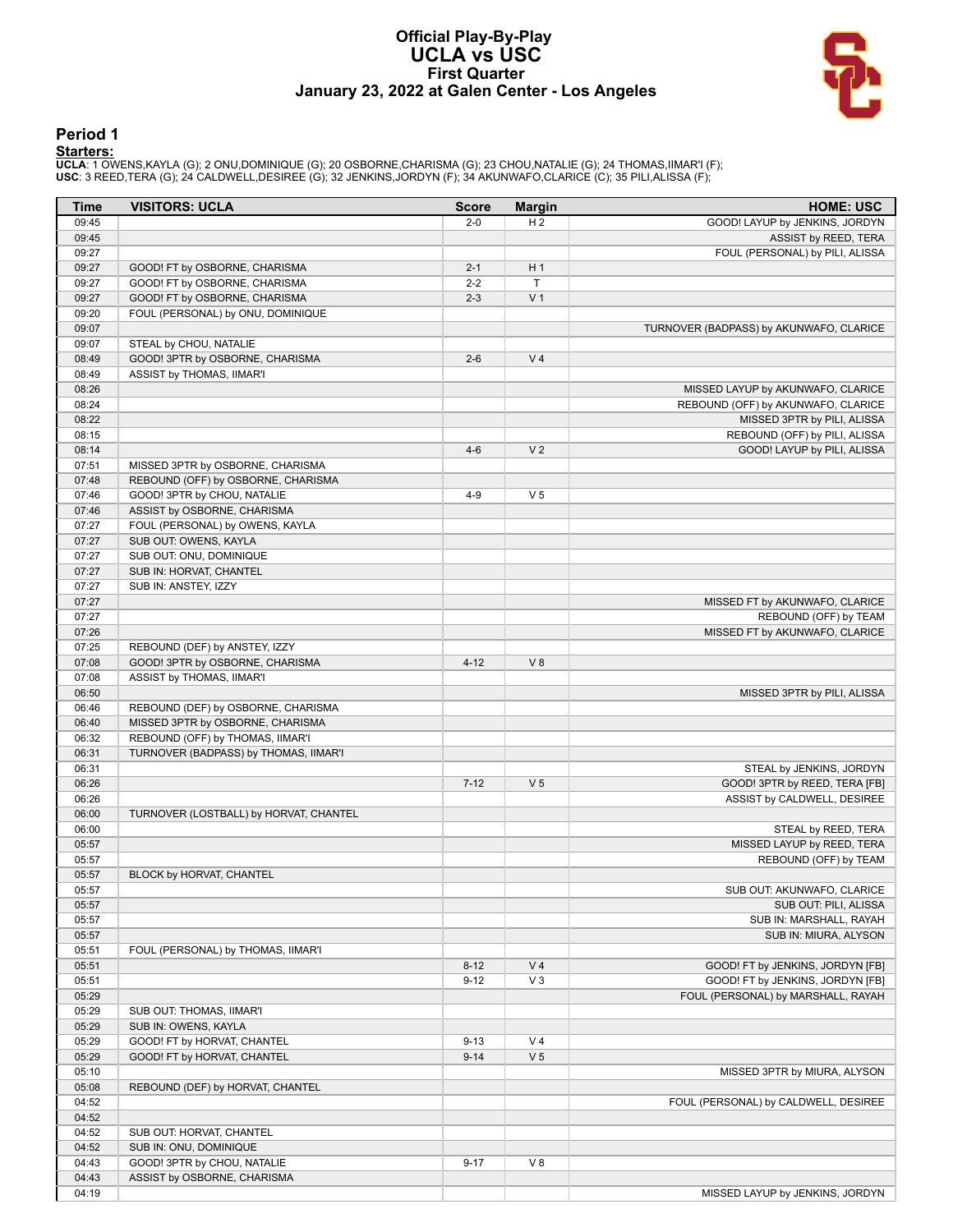| <b>Time</b> | <b>VISITORS: UCLA</b>             | <b>Score</b> | <b>Margin</b>  | <b>HOME: USC</b>                        |
|-------------|-----------------------------------|--------------|----------------|-----------------------------------------|
| 04:17       | REBOUND (DEF) by OWENS, KAYLA     |              |                |                                         |
| 04:07       | MISSED LAYUP by ONU, DOMINIQUE    |              |                |                                         |
| 04:05       |                                   |              |                | REBOUND (DEF) by JENKINS, JORDYN        |
| 03:49       |                                   |              |                | MISSED 3PTR by CALDWELL, DESIREE        |
| 03:43       |                                   |              |                | REBOUND (OFF) by TEAM                   |
| 03:43       | SUB OUT: ANSTEY, IZZY             |              |                |                                         |
| 03:43       | SUB IN: THOMAS, IIMAR'I           |              |                |                                         |
| 03:43       |                                   |              |                | SUB OUT: JENKINS, JORDYN                |
| 03:43       |                                   |              |                | SUB IN: PILI, ALISSA                    |
| 03:36       |                                   | $11 - 17$    | $V_6$          | GOOD! JUMPER by REED, TERA              |
| 03:36       |                                   |              |                | ASSIST by CALDWELL, DESIREE             |
| 03:11       | GOOD! JUMPER by OSBORNE, CHARISMA | $11 - 19$    | V8             |                                         |
| 02:58       |                                   |              |                | FOUL (OFF) by MARSHALL, RAYAH           |
| 02:58       |                                   |              |                | TURNOVER (OFFENSIVE) by MARSHALL, RAYAH |
| 02:58       |                                   |              |                | SUB OUT: MARSHALL, RAYAH                |
| 02:58       |                                   |              |                | SUB IN: JACKSON, ANGEL                  |
| 02:37       | GOOD! 3PTR by ONU, DOMINIQUE      | $11 - 22$    | $V$ 11         |                                         |
| 02:37       | ASSIST by THOMAS, IIMAR'I         |              |                |                                         |
| 02:24       |                                   | $13 - 22$    | V <sub>9</sub> | GOOD! LAYUP by PILI, ALISSA             |
| 02:24       | FOUL (PERSONAL) by OWENS, KAYLA   |              |                |                                         |
| 02:24       | SUB OUT: OWENS, KAYLA             |              |                |                                         |
| 02:24       | SUB IN: ANSTEY, IZZY              |              |                |                                         |
| 02:24       |                                   | $14 - 22$    | V8             | GOOD! FT by PILI, ALISSA                |
| 01:55       | GOOD! JUMPER by THOMAS, IIMAR'I   | $14 - 24$    | $V$ 10         |                                         |
| 01:55       | ASSIST by ONU, DOMINIQUE          |              |                |                                         |
| 01:37       |                                   | 16-24        | V8             | GOOD! LAYUP by REED, TERA               |
| 01:37       |                                   |              |                | ASSIST by JACKSON, ANGEL                |
| 01:10       | MISSED LAYUP by OSBORNE, CHARISMA |              |                |                                         |
| 01:10       |                                   |              |                | REBOUND (DEF) by TEAM                   |
| 01:10       | SUB OUT: ONU, DOMINIQUE           |              |                |                                         |
| 01:10       | SUB IN: HORVAT, CHANTEL           |              |                |                                         |
| 00:55       |                                   |              |                | TURNOVER (BADPASS) by JACKSON, ANGEL    |
| 00:24       | MISSED JUMPER by THOMAS, IIMAR'I  |              |                |                                         |
| 00:23       |                                   |              |                | REBOUND (DEF) by TEAM                   |
| 00:03       |                                   |              |                | TURNOVER (LOSTBALL) by JACKSON, ANGEL   |

## **UCLA 24, USC 16**

| <b>Points (This Period)</b> | UCL              | <b>USC</b>    |
|-----------------------------|------------------|---------------|
| In the Paint                |                  |               |
| Off Turns                   |                  |               |
| 2nd Chance                  |                  |               |
| <b>Fast Break</b>           |                  |               |
| Bench                       |                  |               |
| Per Poss                    | 1 7 1 4<br>10/14 | 1.067<br>8/15 |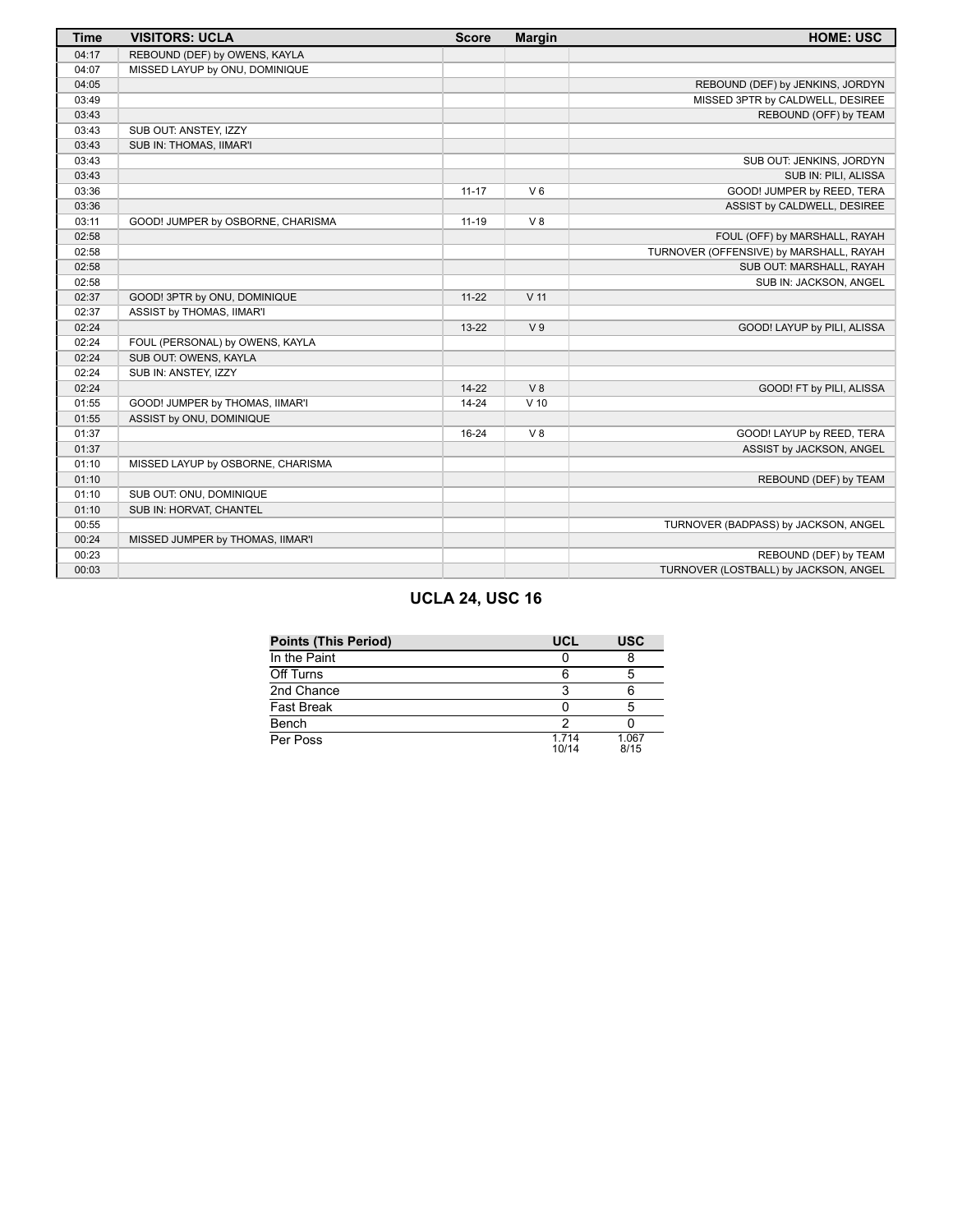#### **Official Box Score UCLA vs USC Second Quarter Statistics Only January 23, 2022 at Galen Center - Los Angeles**



## **UCLA 14**

| No.       | Plaver                   | S | <b>Pts</b>    | FG.             | 3FG     | <b>FT</b> | OR | <b>DR</b> | TR            | <b>PF</b>    | A              | TO             | <b>Blk</b> | Stl      | Min | $+/-$          |
|-----------|--------------------------|---|---------------|-----------------|---------|-----------|----|-----------|---------------|--------------|----------------|----------------|------------|----------|-----|----------------|
| 01        | OWENS, KAYLA             | G |               | $0 - 0$         | 0-0     | $0 - 0$   | 0  | 0         | 0             |              |                | 0              | 0          |          |     | 2              |
| 02        | ONU, DOMINIQUE           | G | $\Omega$      | $0 - 0$         | $0 - 0$ | $0-0$     | 0  | 2         | 2             | $\Omega$     | $\overline{0}$ | 0              | 0          | $\Omega$ | 8   | $\mathbf{1}$   |
| <b>20</b> | <b>OSBORNE, CHARISMA</b> | G |               | $1 - 5$         | $0 - 2$ | $5-6$     | 0  | 1         | 1             | $\Omega$     | $\mathbf 0$    | 1              | 0          |          | 10  | $\overline{1}$ |
| 23        | CHOU, NATALIE            | G | 1.            | $0 - 2$         | $0 - 1$ | $1 - 2$   | 0  |           | 1             | $\Omega$     | $\overline{1}$ | $\overline{0}$ | $\Omega$   | $\Omega$ | 10  | $\overline{1}$ |
| 24        | <b>THOMAS, IIMAR'I</b>   | F | $\mathcal{P}$ | $0 - 2$         | $0 - 0$ | $2 - 2$   |    |           | $\mathcal{P}$ |              |                |                |            | $\Omega$ |     | $\overline{1}$ |
| 00        | HORVAT, CHANTEL          | G | $\Omega$      | $0 - 0$         | $0 - 0$ | $0-0$     | 0  | 0         | 0             | $\Omega$     | 0              | 0              | 0          | $\Omega$ |     | $-4$           |
| 43        | ANSTEY, IZZY             | F | Δ             | $2 - 3$         | $0 - 0$ | $0-0$     |    | 2         | 3             | $\Omega$     | $\mathbf 0$    |                | 1          | $\Omega$ |     | -3             |
|           | <b>TEAM</b>              |   |               |                 |         |           | 0  | 0         | $\Omega$      | 0            |                | 0              |            |          |     |                |
|           | <b>TOTALS</b>            |   |               | $14 \quad 3-12$ | $0 - 3$ | $8 - 10$  | 2  |           | 9             | $\mathbf{P}$ | 2              | 3              | 2          |          | 50  |                |

| <b>Shooting By Period</b><br>Period | FG        | FG%   | 3FG      | 3FG%       | FT        | FT%   | Deadball Rebounds: 1,1 |
|-------------------------------------|-----------|-------|----------|------------|-----------|-------|------------------------|
| 3rd Qtr                             | $5 - 15$  | 33%   | $0 - 7$  | 00%        | 4-4       | 100%  |                        |
| 4th Qtr                             | $6 - 14$  | 43%   | $1 - 5$  | <b>20%</b> | $3 - 4$   | 75%   |                        |
| 2nd Half                            | $3 - 12$  | 25%   | $0 - 3$  | 00%        | $8 - 10$  | 80%   |                        |
| 2nd Half                            | $11 - 29$ | 38%   | $1 - 12$ | 08%        | 7-8       | 88%   |                        |
| Game                                | $21 - 53$ | 39.6% | $6 - 22$ | 27.3%      | $20 - 23$ | 87.0% |                        |

## **USC 13**

| No. | Player            | S  | <b>Pts</b> | <b>FG</b> | 3FG     | <b>FT</b> | 0R       | <b>DR</b> | <b>TR</b>    | <b>PF</b> | A            | TO       | <b>B</b> lk | Stl          | Min | $+/-$        |
|-----|-------------------|----|------------|-----------|---------|-----------|----------|-----------|--------------|-----------|--------------|----------|-------------|--------------|-----|--------------|
| 03  | REED, TERA        | G  | 3          | $1 - 2$   | 1-1     | $0 - 0$   | 0        | 0         | 0            | 2         | 0            | 0        | 0           |              | 6   | 1            |
| 24  | CALDWELL, DESIREE | G  | $\Omega$   | $0 - 1$   | $0 - 0$ | $0 - 0$   | 0        |           | 1            | 2         | $\mathbf{0}$ | $\Omega$ | 0           | $\Omega$     | 8   | 2            |
| 32  | JENKINS, JORDYN   | F  | 2          | $1 - 2$   | $0 - 0$ | $0-0$     | 0        |           | 1            | 2         |              | $\Omega$ | 0           | 0            | 4   | 2            |
| 34  | AKUNWAFO, CLARICE | С  | 4          | $2 - 2$   | $0 - 0$ | $0 - 0$   | 0        |           | 1.           | 0         | $\mathbf{0}$ | $\Omega$ | 0           | $\mathbf{0}$ | 6   | $-3$         |
| 35  | PILI, ALISSA      | F  |            | $0 - 3$   | $0 - 1$ | $1 - 2$   | 0        | 0         | 0            |           |              | ∩        | 0           |              |     | $-1$         |
| 12  | PERKINS, BELLA    | G  | 0          | $0 - 0$   | $0 - 0$ | $0 - 0$   | $\Omega$ | 0         | 0            | 0         | $\mathbf{0}$ | $\Omega$ | 0           | $\mathbf{0}$ | 0   | $\mathbf{0}$ |
| 13  | MARSHALL, RAYAH   | F. | $\Omega$   | $0 - 2$   | $0 - 1$ | $0-0$     | 0        | 4         | 4            | 0         | 0            |          | 0           | 0            | 7   | $-2$         |
| 15  | JACKSON, ANGEL    | C  | $\Omega$   | $0 - 0$   | $0 - 0$ | $0 - 0$   | $\Omega$ | 0         | 0            | 0         | $\mathbf{0}$ | $\Omega$ | $\Omega$    | $\Omega$     | 0   | $\mathbf{0}$ |
| 22  | WHITE, KYRA       | G  | $\Omega$   | $0 - 0$   | $0 - 0$ | $0 - 0$   | 0        | 0         | $\mathbf{0}$ |           |              |          |             | 0            | 5   | 1            |
| 25  | MIURA, ALYSON     | G  | 3          | $1 - 2$   | $1 - 2$ | $0 - 0$   | $\Omega$ |           | 1.           | 0         | $\Omega$     | $\Omega$ | 0           | 0            |     | $-5$         |
|     | <b>TEAM</b>       |    |            |           |         |           | 1        | 1         | 2            | 0         |              | 1        |             |              |     |              |
|     | <b>TOTALS</b>     |    | 13         | $5 - 14$  | $2 - 5$ | $1 - 2$   |          | 9         | 10           | 8         | 3            | 3        | 1           | 2            | 50  |              |

| <b>Shooting By Period</b> |           |       |          |       |           |       |
|---------------------------|-----------|-------|----------|-------|-----------|-------|
| Period                    | FG        | FG%   | 3FG      | 3FG%  | FT        | FT%   |
| 3rd Qtr                   | $5 - 12$  | 42%   | 1-3      | 33%   | 3-4       | 75%   |
| 4th Qtr                   | $4 - 10$  | 40%   | $1 - 4$  | 25%   | $6 - 8$   | 75%   |
| 2nd Half                  | $5 - 14$  | 36%   | $2 - 5$  | 40%   | $1 - 2$   | 50%   |
| 2nd Half                  | $9 - 22$  | 41%   | 2-7      | 29%   | $9 - 12$  | 75%   |
| Game                      | $20 - 49$ | 40.8% | $5 - 17$ | 29.4% | $13 - 19$ | 68.4% |

*Deadball Rebounds:* 4,0

| Game Notes:                                                   | <b>Score</b> | 1st | 2nd | 3rd | 4th | <b>TOT</b> | <b>Points (This Period)</b> | <b>UCL</b> | <b>USC</b> |
|---------------------------------------------------------------|--------------|-----|-----|-----|-----|------------|-----------------------------|------------|------------|
| Officials: Melissa Barlow, Chuck Gonzalez, Felecity<br>Willis | UCL          | 24  | 14  | 14  | 16  | 68         | In the Paint                |            |            |
|                                                               | USC          | 16  |     | 14  | 15  | 58         | Off Turns                   |            |            |
| Start Time: 09:00 PM ET                                       |              |     |     |     |     |            | 2nd Chance                  |            |            |
| Conference Game:                                              |              |     |     |     |     |            | <b>Fast Break</b>           |            |            |
|                                                               |              |     |     |     |     |            | Bench                       |            |            |
|                                                               |              |     |     |     |     |            | Per Poss                    | 0.824      | 0.765      |

7/17 0.765 6/17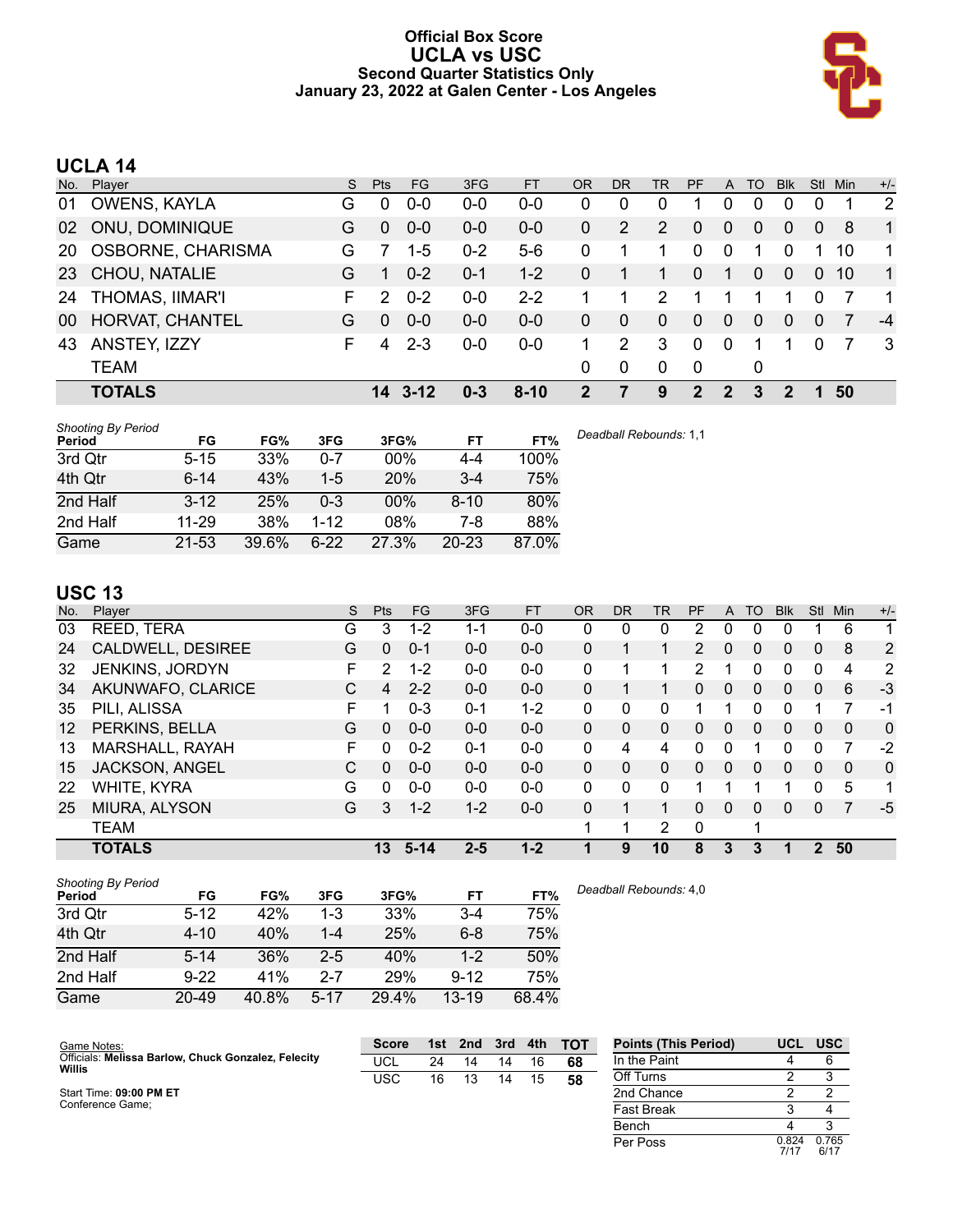#### **Official Play-By-Play UCLA vs USC Second Quarter January 23, 2022 at Galen Center - Los Angeles**



#### **Period 2**

<mark>Starters:</mark><br>UCLA: 1 OWENS,KAYLA (G); 2 ONU,DOMINIQUE (G); 20 OSBORNE,CHARISMA (G); 23 CHOU,NATALIE (G); 24 THOMAS,IIMAR'I (F);<br>USC: 3 REED,TERA (G); 24 CALDWELL,DESIREE (G); 32 JENKINS,JORDYN (F); 34 AKUNWAFO,CLARICE (C);

| <b>Time</b>    | <b>VISITORS: UCLA</b>               | <b>Score</b> | <b>Margin</b>  | <b>HOME: USC</b>                                                |
|----------------|-------------------------------------|--------------|----------------|-----------------------------------------------------------------|
| 10:00          |                                     |              |                | SUB OUT: JACKSON, ANGEL                                         |
| 10:00          |                                     |              |                | SUB OUT: MIURA, ALYSON                                          |
| 10:00          |                                     |              |                | SUB IN: WHITE, KYRA                                             |
| 10:00          |                                     |              |                | SUB IN: JENKINS, JORDYN                                         |
| 09:41          |                                     |              |                | MISSED LAYUP by JENKINS, JORDYN                                 |
| 09:41          | BLOCK by ANSTEY, IZZY               |              |                |                                                                 |
| 09:41<br>09:17 | REBOUND (DEF) by ANSTEY, IZZY       |              | $V$ 10         |                                                                 |
|                | GOOD! LAYUP by ANSTEY, IZZY         | 16-26        |                |                                                                 |
| 09:17<br>08:56 | ASSIST by THOMAS, IIMAR'I           |              |                | MISSED LAYUP by PILI, ALISSA                                    |
| 08:56          |                                     |              |                | REBOUND (OFF) by TEAM                                           |
| 08:56          | BLOCK by THOMAS, IIMAR'I            |              |                |                                                                 |
| 08:48          |                                     | 18-26        | V8             | GOOD! LAYUP by JENKINS, JORDYN                                  |
| 08:28          | MISSED 3PTR by OSBORNE, CHARISMA    |              |                |                                                                 |
| 08:25          |                                     |              |                | REBOUND (DEF) by CALDWELL, DESIREE                              |
| 08:15          |                                     |              |                | MISSED JUMPER by PILI, ALISSA                                   |
| 08:12          | REBOUND (DEF) by OSBORNE, CHARISMA  |              |                |                                                                 |
| 08:03          | MISSED 3PTR by CHOU, NATALIE        |              |                |                                                                 |
| 08:00          | REBOUND (OFF) by ANSTEY, IZZY       |              |                |                                                                 |
| 07:58          | TURNOVER (LOSTBALL) by ANSTEY, IZZY |              |                |                                                                 |
| 07:58          |                                     |              |                | STEAL by PILI, ALISSA                                           |
| 07:53          | FOUL (PERSONAL) by THOMAS, IIMAR'I  |              |                |                                                                 |
| 07:53          | SUB OUT: ANSTEY, IZZY               |              |                |                                                                 |
| 07:53          | SUB IN: ONU, DOMINIQUE              |              |                |                                                                 |
| 07:53          |                                     |              |                | MISSED FT by PILI, ALISSA                                       |
| 07:53          |                                     |              |                | REBOUND (OFF) by TEAM                                           |
| 07:53          |                                     | 19-26        | V <sub>7</sub> | GOOD! FT by PILI, ALISSA [FB]                                   |
| 07:53          |                                     |              |                | SUB OUT: PILI, ALISSA                                           |
| 07:53          |                                     |              |                | SUB IN: MARSHALL, RAYAH                                         |
| 07:29          | MISSED JUMPER by THOMAS, IIMAR'I    |              |                |                                                                 |
| 07:24          |                                     |              |                | REBOUND (DEF) by MARSHALL, RAYAH                                |
| 07:20          |                                     |              |                | MISSED LAYUP by MARSHALL, RAYAH                                 |
| 07:20          | REBOUND (DEF) by TEAM               |              |                |                                                                 |
| 07:20          |                                     |              |                | FOUL (PERSONAL) by JENKINS, JORDYN                              |
| 07:02          | MISSED LAYUP by OSBORNE, CHARISMA   |              |                |                                                                 |
| 07:02<br>06:58 |                                     |              |                | BLOCK by WHITE, KYRA<br>REBOUND (DEF) by JENKINS, JORDYN        |
| 06:55          |                                     | 22-26        | V <sub>4</sub> | GOOD! 3PTR by REED, TERA [FB]                                   |
| 06:55          |                                     |              |                | ASSIST by JENKINS, JORDYN                                       |
| 06:35          |                                     |              |                | FOUL (PERSONAL) by REED, TERA                                   |
| 06:35          |                                     |              |                | SUB OUT: WHITE, KYRA                                            |
| 06:35          |                                     |              |                | SUB IN: MIURA, ALYSON                                           |
| 06:27          | MISSED LAYUP by CHOU, NATALIE       |              |                |                                                                 |
| 06:27          | REBOUND (OFF) by THOMAS, IIMAR'I    |              |                |                                                                 |
| 06:27          |                                     |              |                | FOUL (PERSONAL) by JENKINS, JORDYN                              |
| 06:27          | GOOD! FT by THOMAS, IIMAR'I         | $22 - 27$    | V <sub>5</sub> |                                                                 |
| 06:27          | GOOD! FT by THOMAS, IIMAR'I         | 22-28        | $V_6$          |                                                                 |
| 06:27          |                                     |              |                | SUB OUT: JENKINS, JORDYN                                        |
| 06:27          |                                     |              |                | SUB IN: AKUNWAFO, CLARICE                                       |
| 06:01          |                                     |              |                | MISSED JUMPER by REED, TERA                                     |
| 05:57          | REBOUND (DEF) by CHOU, NATALIE      |              |                |                                                                 |
| 05:54          | MISSED 3PTR by OSBORNE, CHARISMA    |              |                |                                                                 |
| 05:51          |                                     |              |                | REBOUND (DEF) by MIURA, ALYSON                                  |
| 05:44          |                                     |              |                | MISSED 3PTR by MARSHALL, RAYAH                                  |
| 05:41          | REBOUND (DEF) by ONU, DOMINIQUE     |              |                |                                                                 |
| 05:16          | MISSED LAYUP by THOMAS, IIMAR'I     |              |                |                                                                 |
| 05:14          |                                     |              |                | REBOUND (DEF) by MARSHALL, RAYAH                                |
| 05:14          |                                     |              |                | FOUL (PERSONAL) by REED, TERA                                   |
| 05:14          | SUB OUT: THOMAS, IIMAR'I            |              |                |                                                                 |
| 05:14          | SUB IN: ANSTEY, IZZY                |              |                |                                                                 |
| 05:14          |                                     |              |                | SUB OUT: REED, TERA                                             |
| 05:14          |                                     |              |                | SUB IN: PILI, ALISSA                                            |
| 05:06          | MISSED JUMPER by ANSTEY, IZZY       |              |                |                                                                 |
| 05:04          |                                     | 25-28        | $V_3$          | REBOUND (DEF) by MARSHALL, RAYAH<br>GOOD! 3PTR by MIURA, ALYSON |
| 04:45          |                                     |              |                |                                                                 |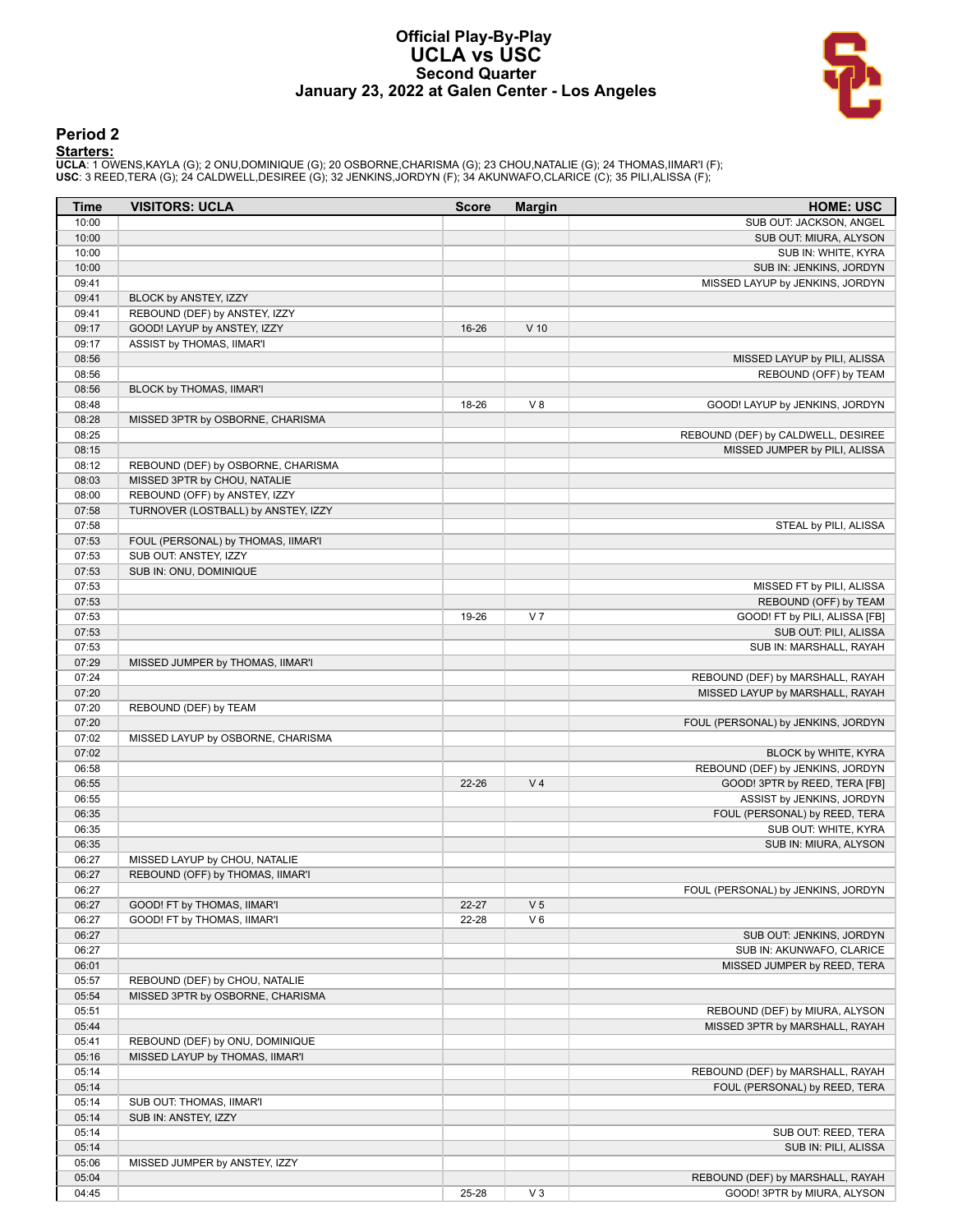| $25 - 30$<br>V <sub>5</sub><br>04:23<br>GOOD! LAYUP by OSBORNE, CHARISMA<br>$V_3$<br>04:00<br>27-30<br>GOOD! LAYUP by AKUNWAFO, CLARICE<br>04:00<br>ASSIST by PILI, ALISSA<br>03:53<br>FOUL (PERSONAL) by CALDWELL, DESIREE |  |
|-----------------------------------------------------------------------------------------------------------------------------------------------------------------------------------------------------------------------------|--|
|                                                                                                                                                                                                                             |  |
|                                                                                                                                                                                                                             |  |
|                                                                                                                                                                                                                             |  |
|                                                                                                                                                                                                                             |  |
| 03:53                                                                                                                                                                                                                       |  |
| 03:53<br>V <sub>4</sub><br>GOOD! FT by OSBORNE, CHARISMA [FB]<br>27-31                                                                                                                                                      |  |
| 03:53<br>SUB OUT: HORVAT, CHANTEL                                                                                                                                                                                           |  |
| 03:53<br>SUB IN: OWENS, KAYLA                                                                                                                                                                                               |  |
| 03:52<br>MISSED FT by OSBORNE, CHARISMA                                                                                                                                                                                     |  |
| 03:51<br>REBOUND (DEF) by MARSHALL, RAYAH                                                                                                                                                                                   |  |
| 03:42<br>MISSED LAYUP by CALDWELL, DESIREE                                                                                                                                                                                  |  |
| 03:39<br>REBOUND (DEF) by ANSTEY, IZZY                                                                                                                                                                                      |  |
| GOOD! JUMPER by ANSTEY, IZZY<br>03:22<br>27-33<br>$V_6$                                                                                                                                                                     |  |
| 03:22<br>ASSIST by CHOU, NATALIE                                                                                                                                                                                            |  |
| 03:08<br>FOUL (PERSONAL) by OWENS, KAYLA                                                                                                                                                                                    |  |
| 03:08<br>SUB OUT: OWENS, KAYLA                                                                                                                                                                                              |  |
| 03:08<br>SUB IN: THOMAS, IIMAR'I                                                                                                                                                                                            |  |
| 02:47<br>TURNOVER (SHOTCLOCK) by TEAM                                                                                                                                                                                       |  |
| 02:34<br>TURNOVER (TRAVEL) by THOMAS, IIMAR'I                                                                                                                                                                               |  |
| 02:11<br>MISSED 3PTR by MIURA, ALYSON                                                                                                                                                                                       |  |
| 02:06<br>REBOUND (DEF) by ONU, DOMINIQUE                                                                                                                                                                                    |  |
| 01:53<br>FOUL (PERSONAL) by CALDWELL, DESIREE                                                                                                                                                                               |  |
| 01:53<br>SUB OUT: CALDWELL, DESIREE                                                                                                                                                                                         |  |
| 01:53<br>SUB IN: WHITE, KYRA                                                                                                                                                                                                |  |
| 01:53<br>GOOD! FT by OSBORNE, CHARISMA<br>27-34<br>V <sub>7</sub>                                                                                                                                                           |  |
| GOOD! FT by OSBORNE, CHARISMA<br>V8<br>01:53<br>27-35                                                                                                                                                                       |  |
| 01:40<br>MISSED 3PTR by PILI, ALISSA                                                                                                                                                                                        |  |
| 01:37<br>REBOUND (DEF) by THOMAS, IIMAR'I                                                                                                                                                                                   |  |
| 01:24<br>FOUL (PERSONAL) by PILI, ALISSA                                                                                                                                                                                    |  |
| 01:24<br>SUB OUT: PILI, ALISSA                                                                                                                                                                                              |  |
| 01:24<br>SUB IN: REED, TERA                                                                                                                                                                                                 |  |
| 01:24<br>GOOD! FT by CHOU, NATALIE<br>V <sub>9</sub><br>27-36                                                                                                                                                               |  |
| 01:23<br>MISSED FT by CHOU, NATALIE                                                                                                                                                                                         |  |
| 01:22<br>REBOUND (DEF) by AKUNWAFO, CLARICE                                                                                                                                                                                 |  |
| TURNOVER (BADPASS) by MARSHALL, RAYAH<br>01:04                                                                                                                                                                              |  |
| 01:04<br>STEAL by OSBORNE, CHARISMA                                                                                                                                                                                         |  |
| 01:00<br>FOUL (PERSONAL) by WHITE, KYRA                                                                                                                                                                                     |  |
| 01:00<br>SUB OUT: MARSHALL, RAYAH                                                                                                                                                                                           |  |
| 01:00<br>SUB IN: PILI, ALISSA                                                                                                                                                                                               |  |
| 01:00<br>SUB OUT: THOMAS, IIMAR'I                                                                                                                                                                                           |  |
| 01:00<br>SUB IN: HORVAT, CHANTEL                                                                                                                                                                                            |  |
| 01:00<br>GOOD! FT by OSBORNE, CHARISMA [FB]<br>27-37<br>$V$ 10                                                                                                                                                              |  |
| V <sub>11</sub><br>01:00<br>GOOD! FT by OSBORNE, CHARISMA [FB]<br>27-38                                                                                                                                                     |  |
| 00:50<br>TURNOVER (LOSTBALL) by WHITE, KYRA                                                                                                                                                                                 |  |
| 00:38<br>TURNOVER (LOSTBALL) by OSBORNE, CHARISMA                                                                                                                                                                           |  |
| 00:38<br>STEAL by REED, TERA                                                                                                                                                                                                |  |
| 00:28<br>V <sub>9</sub><br>GOOD! LAYUP by AKUNWAFO, CLARICE<br>29-38                                                                                                                                                        |  |
| 00:28<br>ASSIST by WHITE, KYRA                                                                                                                                                                                              |  |
| 00:05<br>MISSED JUMPER by OSBORNE, CHARISMA                                                                                                                                                                                 |  |
| 00:04<br>REBOUND (DEF) by TEAM                                                                                                                                                                                              |  |

### **UCLA 38, USC 29**

| <b>Points (This Period)</b> | <b>UCL</b>    | <b>USC</b>    |
|-----------------------------|---------------|---------------|
| In the Paint                |               |               |
| Off Turns                   |               |               |
| 2nd Chance                  |               |               |
| <b>Fast Break</b>           |               |               |
| Bench                       |               |               |
| Per Poss                    | 0.824<br>7/17 | 0.765<br>6/17 |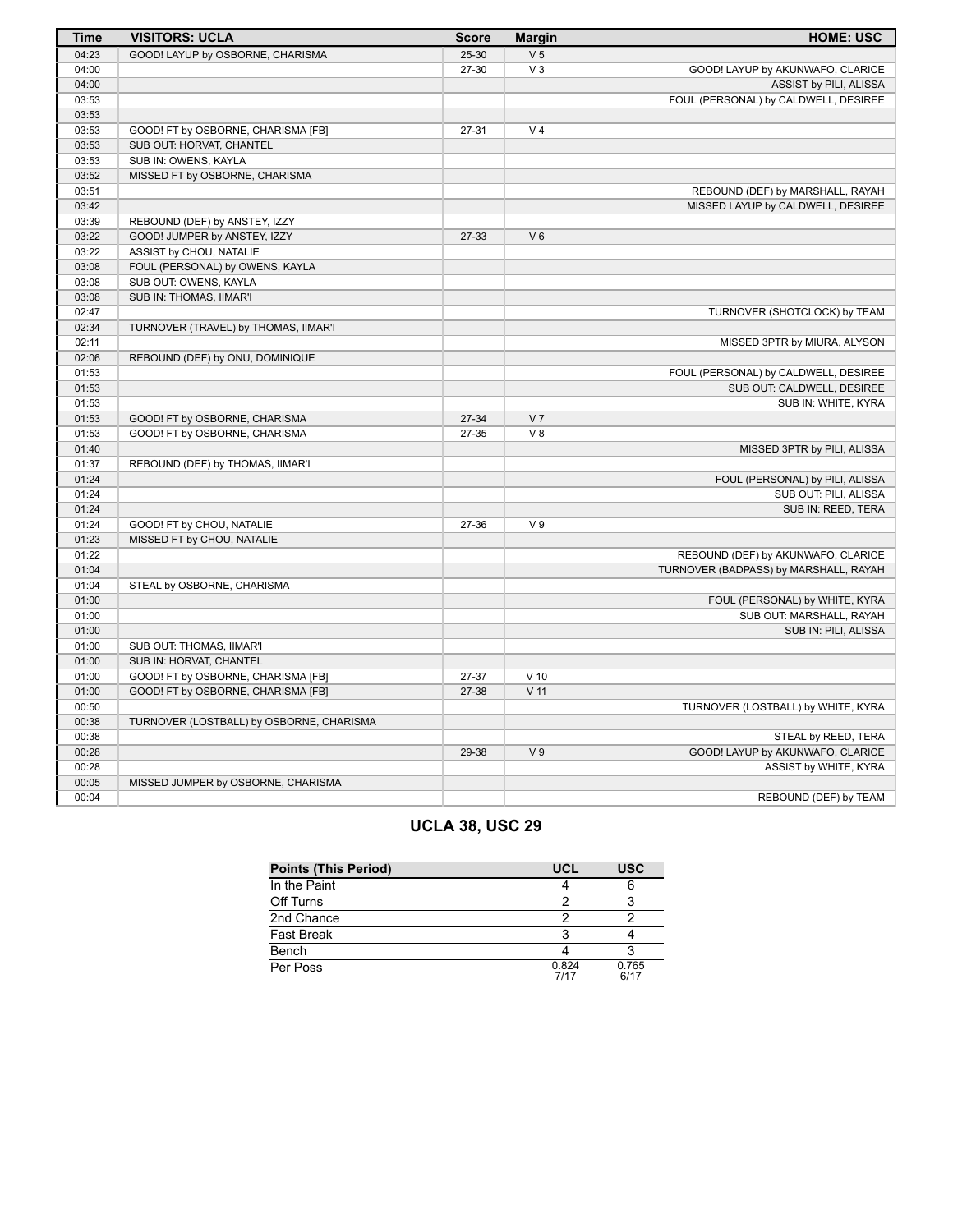#### **Official Box Score UCLA vs USC Second Half Statistics Only January 23, 2022 at Galen Center - Los Angeles**



#### **UCLA 30**

|           | No. Player             | S. | <b>Pts</b>    | FG       | 3FG      | <b>FT</b> | <b>OR</b>     | <b>DR</b> | TR. | <b>PF</b>     | $\mathsf{A}$ | TO.      | <b>BIK</b> | Stl          | Min. | $+/-$          |
|-----------|------------------------|----|---------------|----------|----------|-----------|---------------|-----------|-----|---------------|--------------|----------|------------|--------------|------|----------------|
| 00        | HORVAT, CHANTEL        | G  | 0             | $0 - 1$  | $0 - 1$  | 0-0       |               |           | 2   | 0             |              | $\Omega$ | 0          | 0            | 9    | $\overline{4}$ |
| 01        | <b>OWENS, KAYLA</b>    | G  | 6             | $2 - 3$  | $0 - 0$  | $2 - 2$   |               |           | 2   | 1             | $\Omega$     | $\Omega$ | $\Omega$   | $\Omega$     | 10   | -6             |
| 02        | ONU, DOMINIQUE         | G  | $\Omega$      | $0 - 1$  | $0 - 1$  | $0 - 0$   |               |           | 2   | 4             |              |          | 0          | 0            | 9    | -3             |
| <b>20</b> | OSBORNE, CHARISMA      | G. | 9             | $3-9$    | $1 - 5$  | $2 - 2$   | $\mathcal{P}$ | 1         | 3   | 1             |              | 1        | $\Omega$   | 1            | 19   | 2              |
| -23       | CHOU, NATALIE          | G  | 3             | $1 - 6$  | $0 - 4$  | $1 - 2$   | 0             | 3         | 3   | 1.            | $\Omega$     |          | 1          | $\mathbf{0}$ | -20  | $\mathbf{1}$   |
| 24        | <b>THOMAS, IIMAR'I</b> | F. | 10            | $4-6$    | $0 - 1$  | $2 - 2$   |               | 1         | 2   | $\mathcal{P}$ | -3           | -1       |            | 1            | -19  | $\mathbf{1}$   |
| 43        | ANSTEY, IZZY           | F. | $\mathcal{P}$ | $1 - 3$  | $0 - 0$  | $0 - 0$   | 2             | 3         | 5   | -3            |              |          |            |              | 14   | -6             |
|           | <b>TEAM</b>            |    | 0             | $0 - 0$  | $0 - 0$  | $0 - 0$   | 2             | 0         | 2   | $\Omega$      | $\Omega$     | $\Omega$ | $\Omega$   | $\Omega$     | - 0  |                |
|           | <b>TOTALS</b>          |    |               | 30 11-29 | $1 - 12$ | 7-8       | 10            | 11        | 21  | 12            |              | 5        | 3          |              | 3 99 |                |

| <b>Shooting By Period</b><br>Period | FG        | FG%   | 3FG      | 3FG%       | FT      | FT%   | Deadball Rebounds: 1,1<br>Last FG Half: UCL 4th-01:17 |
|-------------------------------------|-----------|-------|----------|------------|---------|-------|-------------------------------------------------------|
| 3rd Qtr                             | $5 - 15$  | 33%   | $0 - 7$  | 00%        | 4-4     | 100%  |                                                       |
| 4th Qtr                             | $6 - 14$  | 43%   | $1-5$    | <b>20%</b> | $3 - 4$ | 75%   |                                                       |
| 2nd Half                            | $11 - 29$ | 38%   | $1 - 12$ | 08%        | 7-8     | 88%   |                                                       |
| Game                                | $21 - 53$ | 39.6% | $6-22$   | 27.3%      | 20-23   | 87.0% |                                                       |

#### **USC 29**

| No. | Player            | S  | <b>Pts</b> | FG.      | 3FG     | <b>FT</b> | <b>OR</b> | <b>DR</b> | <b>TR</b> | PF            | A        | TO       | <b>Blk</b> | Stl           | Min | $+/-$          |
|-----|-------------------|----|------------|----------|---------|-----------|-----------|-----------|-----------|---------------|----------|----------|------------|---------------|-----|----------------|
| 03  | REED, TERA        | G  | 3          | $1 - 2$  | $0 - 0$ | 1-2       | 0         | 2         | 2         | 2             | 3        |          |            | 0             | 18  | $-2$           |
| 12  | PERKINS, BELLA    | G  | 5          | 1-1      | $1 - 1$ | $2 - 2$   | 0         | 0         | 0         |               | 0        | 0        | 0          | 0             | 6   | $\overline{4}$ |
| 13  | MARSHALL, RAYAH   | F. | 0          | $0 - 2$  | $0 - 0$ | $0 - 0$   | 0         | 0         | 0         | 0             | 0        | 0        |            | 0             | 4   | -8             |
| 15  | JACKSON, ANGEL    | C  | 0          | $0 - 0$  | $0 - 0$ | $0 - 0$   | $\Omega$  | 0         | 0         | 0             | 0        | 0        | 0          | 0             |     | $\Omega$       |
| 22  | WHITE, KYRA       | G  | 0          | $0 - 0$  | $0 - 0$ | $0 - 0$   | 0         | 0         | 0         | 0             | 0        |          | 0          | 0             |     | -6             |
| 24  | CALDWELL, DESIREE | G  | 2          | 1-4      | $0 - 1$ | $0 - 0$   | $\Omega$  | 0         | 0         | 1             | 3        | 1        | 0          | 0             | 17  | 6              |
| 25  | MIURA, ALYSON     | G  | U          | $0 - 4$  | $0 - 4$ | $0 - 0$   | $\Omega$  | $\Omega$  | 0         | 1             | 0        | $\Omega$ | 0          | 0             | 13  | $-11$          |
| 32  | JENKINS, JORDYN   | F  |            | $1 - 4$  | $0 - 0$ | $5-6$     | $\Omega$  | 3         | 3         | $\mathcal{P}$ | $\Omega$ |          | 0          |               | 13  | $\overline{4}$ |
| 34  | AKUNWAFO, CLARICE | С  | 5          | $2 - 2$  | $0 - 0$ | $1-2$     | $\Omega$  |           | 1         |               | 0        | 0        |            | 0             | 16  | -1             |
| 35  | PILI, ALISSA      | F  |            | $3 - 3$  | $1 - 1$ | $0 - 0$   | $\Omega$  | 0         | 0         | 3             | $\Omega$ | $\Omega$ | 0          | $\mathcal{P}$ | 11  | 9              |
|     | TEAM              |    | 0          | $0 - 0$  | $0 - 0$ | $0 - 0$   | 3         | 2         | 5         | 0             | 0        | $\Omega$ | 0          | 0             | 0   |                |
|     | <b>TOTALS</b>     |    | 29         | $9 - 22$ | $2 - 7$ | $9 - 12$  | 3         | 8         | 11        | 11            | 6        |          |            | 3             | 99  |                |

| <b>Shooting By Period</b><br>Period | FG       | FG%   | 3FG     | 3FG%  | FT        | FT%   | Dea<br>Lasi |
|-------------------------------------|----------|-------|---------|-------|-----------|-------|-------------|
| 3rd Qtr                             | $5 - 12$ | 42%   | 1-3     | 33%   | 3-4       | 75%   |             |
| 4th Otr                             | $4 - 10$ | 40%   | $1 - 4$ | 25%   | $6 - 8$   | 75%   |             |
| 2nd Half                            | $9 - 22$ | 41%   | $2 - 7$ | 29%   | $9 - 12$  | 75%   |             |
| Game                                | 20-49    | 40.8% | 5-17    | 29.4% | $13 - 19$ | 68.4% |             |

*Deadball Rebounds:* 4,0 *Last FG Half:* USC 4th-03:24

| Game Notes:                                                   | <b>Score</b> | 1st | 2 <sub>nd</sub> | 3rd | 4th | <b>TOT</b> | <b>Points from (This Period)</b> |    | <b>UCL USC</b> |
|---------------------------------------------------------------|--------------|-----|-----------------|-----|-----|------------|----------------------------------|----|----------------|
| Officials: Melissa Barlow, Chuck Gonzalez, Felecity<br>Willis | UCL          | 24  | 14              | 14  | 16  | 68         | In the Paint                     | 16 | 14             |
|                                                               | USC          | 16  |                 | 14  | 15  | 58         | Off Turns                        |    |                |
| Start Time: 09:00 PM ET                                       |              |     |                 |     |     |            | 2nd Chance                       |    |                |
| Conference Game:                                              |              |     |                 |     |     |            | <b>Fast Break</b>                |    |                |
|                                                               |              |     |                 |     |     |            | Bench                            |    |                |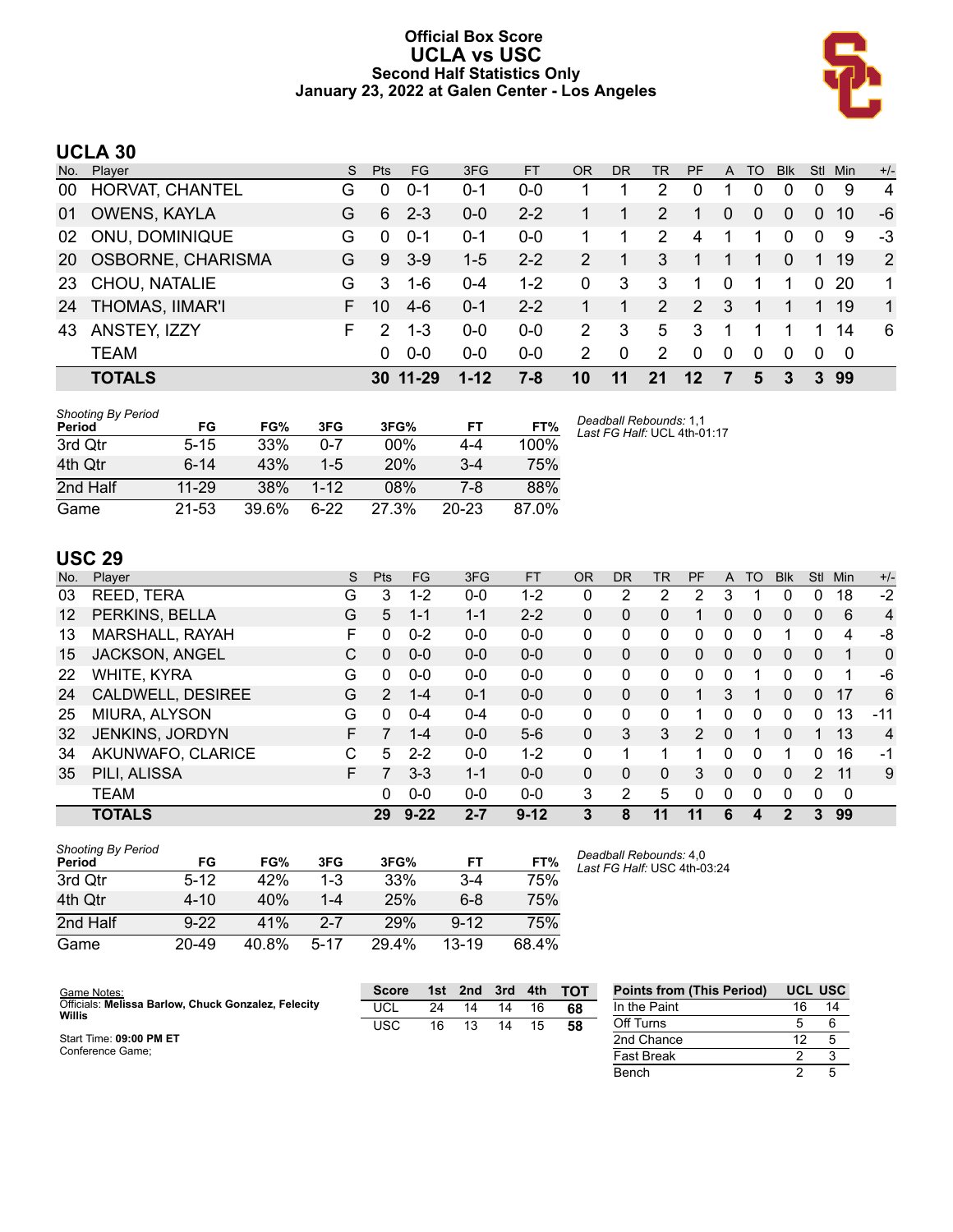#### **Official Box Score UCLA vs USC Third Quarter Statistics Only January 23, 2022 at Galen Center - Los Angeles**



## **UCLA 30**

| No.       | Plaver                   | S  | Pts           | FG      | 3FG     | <b>FT</b> | OR            | DR | TR                    | <b>PF</b>    | $\mathsf{A}$ | TO       | <b>Blk</b> | Stl            | Min | $+/-$          |
|-----------|--------------------------|----|---------------|---------|---------|-----------|---------------|----|-----------------------|--------------|--------------|----------|------------|----------------|-----|----------------|
| 01        | OWENS, KAYLA             | G  | 2             | $1 - 2$ | 0-0     | $0 - 0$   | 0             |    |                       | 0            | 0            | 0        | 0          |                | 5   | $-3$           |
| 02        | <b>ONU, DOMINIQUE</b>    | G  | $\Omega$      | $0 - 1$ | $0 - 1$ | $0-0$     |               |    | $\mathbf{2}^{\prime}$ | 3            |              |          | 0          | 0              | 8   | -3             |
| <b>20</b> | <b>OSBORNE, CHARISMA</b> | G  | 4             | $1 - 3$ | $0 - 2$ | $2 - 2$   |               | 1  | $\mathcal{P}$         | $\Omega$     | 1            | $\Omega$ | $\Omega$   |                | 10  | $\Omega$       |
| 23        | CHOU, NATALIE            | G  | $\mathcal{P}$ | $1 - 6$ | $0 - 4$ | $0 - 0$   | 0             | 1  | 1                     | $\mathbf{0}$ | $\Omega$     | $\Omega$ | 1          | $\overline{0}$ | 10  | $\overline{0}$ |
| 24        | THOMAS, IIMAR'I          | F. | 6             | $2 - 2$ | $0 - 0$ | $2 - 2$   | $\Omega$      | 0  | $\Omega$              | 1            | $\Omega$     |          |            |                | 9   | $\mathbf{0}$   |
| 00        | HORVAT, CHANTEL          | G  | $\Omega$      | $0 - 0$ | $0 - 0$ | $0 - 0$   | 0             |    |                       | $\Omega$     | 0            | $\Omega$ | 0          | $\overline{0}$ | 2   | $\mathbf{3}$   |
| 43        | ANSTEY, IZZY             | F. | $\Omega$      | $0 - 1$ | $0 - 0$ | $0 - 0$   | 2             | 1  | 3                     | 1            |              |          | 1          |                |     | -3             |
|           | <b>TEAM</b>              |    |               |         |         |           | $\mathcal{P}$ | 0  | 2                     | - 0          |              | 0        |            |                |     |                |
|           | <b>TOTALS</b>            |    |               | 14 5-15 | 0-7     | 4-4       | 6             | 6  | $12 \,$               | 5.           | 3            | 3        | 3          |                | 50  |                |

| <b>Shooting By Period</b><br>Period | FG        | FG%   | 3FG      | 3FG%  |           | FT%   | Deadball Rebounds: 1,1 |
|-------------------------------------|-----------|-------|----------|-------|-----------|-------|------------------------|
| 2nd Half                            | 0-0       | 0%    | $0 - 0$  | $0\%$ | 0-0       | 0%    |                        |
| Game                                | $21 - 53$ | 39.6% | $6 - 22$ | 27.3% | $20 - 23$ | 87.0% |                        |

#### **USC 29**

| No.               | Plaver            | S  | <b>Pts</b> | FG.      | 3FG     | <b>FT</b> | <b>OR</b> | <b>DR</b> | TR           | PF | A            | TO          | <b>Blk</b> | <b>Stl</b> | Min          | $+/-$          |
|-------------------|-------------------|----|------------|----------|---------|-----------|-----------|-----------|--------------|----|--------------|-------------|------------|------------|--------------|----------------|
| 03                | REED, TERA        | G  | 2          | $1 - 2$  | $0 - 0$ | $0-0$     | 0         | 0         | 0            |    | 2            | 0           | 0          | 0          | 10           | 0              |
| 24                | CALDWELL, DESIREE | G  | 0          | $0-0$    | $0 - 0$ | $0-0$     | $\Omega$  | 0         | 0            |    |              | 0           | 0          | 0          | 7            | $\overline{7}$ |
| 32                | JENKINS, JORDYN   | F  | 4          | 1-3      | $0 - 0$ | $2 - 2$   | 0         | 2         | 2            | 2  | 0            |             | 0          |            |              | 7              |
| 34                | AKUNWAFO, CLARICE | С  | 5          | $2 - 2$  | $0 - 0$ | $1 - 2$   | 0         |           | $\mathbf 1$  | 1  | $\Omega$     | 0           | 1          | 0          | 10           | $\Omega$       |
| 35                | PILI, ALISSA      | F  | 3          | 1-1      | $1 - 1$ | $0-0$     | 0         | 0         | 0            |    | 0            | 0           | 0          | 0          | 5            | 6              |
| $12 \overline{ }$ | PERKINS, BELLA    | G  | $\Omega$   | $0 - 0$  | $0 - 0$ | $0 - 0$   | $\Omega$  | 0         | 0            | 0  | $\Omega$     | $\Omega$    | 0          | 0          | 1            | 1              |
| 13                | MARSHALL, RAYAH   | F. | 0          | $0 - 2$  | $0 - 0$ | $0 - 0$   | 0         | 0         | $\mathbf{0}$ | 0  | 0            | 0           | 0          | 0          | 2            | -8             |
| 15                | JACKSON, ANGEL    | C  | 0          | $0 - 0$  | $0 - 0$ | $0 - 0$   | $\Omega$  | 0         | $\mathbf{0}$ | 0  | $\mathbf{0}$ | $\Omega$    | 0          | 0          | $\mathbf{0}$ | $\mathbf{0}$   |
| 22                | WHITE, KYRA       | G  | 0          | $0 - 0$  | $0 - 0$ | $0 - 0$   | 0         | 0         | 0            | 0  | 0            |             | 0          | 0          | 1            | $-6$           |
| 25                | MIURA, ALYSON     | G  | 0          | $0 - 2$  | $0 - 2$ | $0 - 0$   | $\Omega$  | 0         | $\Omega$     | 0  | $\Omega$     | 0           | 0          | 0          | 8            | $-7$           |
|                   | <b>TEAM</b>       |    |            |          |         |           | 2         | 1         | 3            | 0  |              | 0           |            |            |              |                |
|                   | <b>TOTALS</b>     |    | 14         | $5 - 12$ | $1 - 3$ | $3 - 4$   | 2         | 4         | 6            | 6  | 3            | $\mathbf 2$ |            | 1          | 50           |                |

| <b>Shooting By Period</b><br>Period | FG        | FG%   | 3FG    | 3FG%  | ET        | FT%   | Deadba |
|-------------------------------------|-----------|-------|--------|-------|-----------|-------|--------|
| 2nd Half                            | 0-0       | ን%    | ი-ი    | 0%    | 0-0       | 0%    |        |
| Game                                | $20 - 49$ | 40.8% | $5-17$ | 29.4% | $13 - 19$ | 68.4% |        |

*Deadball Rebounds:* 4,0

| Game Notes:                                                   | <b>Score</b> | 1st l | 2nd | $\blacksquare$ 3rd | 4th | <b>- тот</b> | <b>Points (This Period)</b> | <b>UCL</b>   | <b>USC</b>    |
|---------------------------------------------------------------|--------------|-------|-----|--------------------|-----|--------------|-----------------------------|--------------|---------------|
| Officials: Melissa Barlow, Chuck Gonzalez, Felecity<br>Willis | <b>UCL</b>   | 24    | 14  | 14                 | 16  | 68           | In the Paint                |              |               |
|                                                               | USC          | 16    | 13  | 14                 | 15  | 58           | Off Turns                   |              |               |
| Start Time: 09:00 PM ET                                       |              |       |     |                    |     |              | 2nd Chance                  |              |               |
| Conference Game;                                              |              |       |     |                    |     |              | <b>Fast Break</b>           |              |               |
|                                                               |              |       |     |                    |     |              | Bench                       |              |               |
|                                                               |              |       |     |                    |     |              | Per Poss                    | .000<br>7/14 | 1.000<br>7/14 |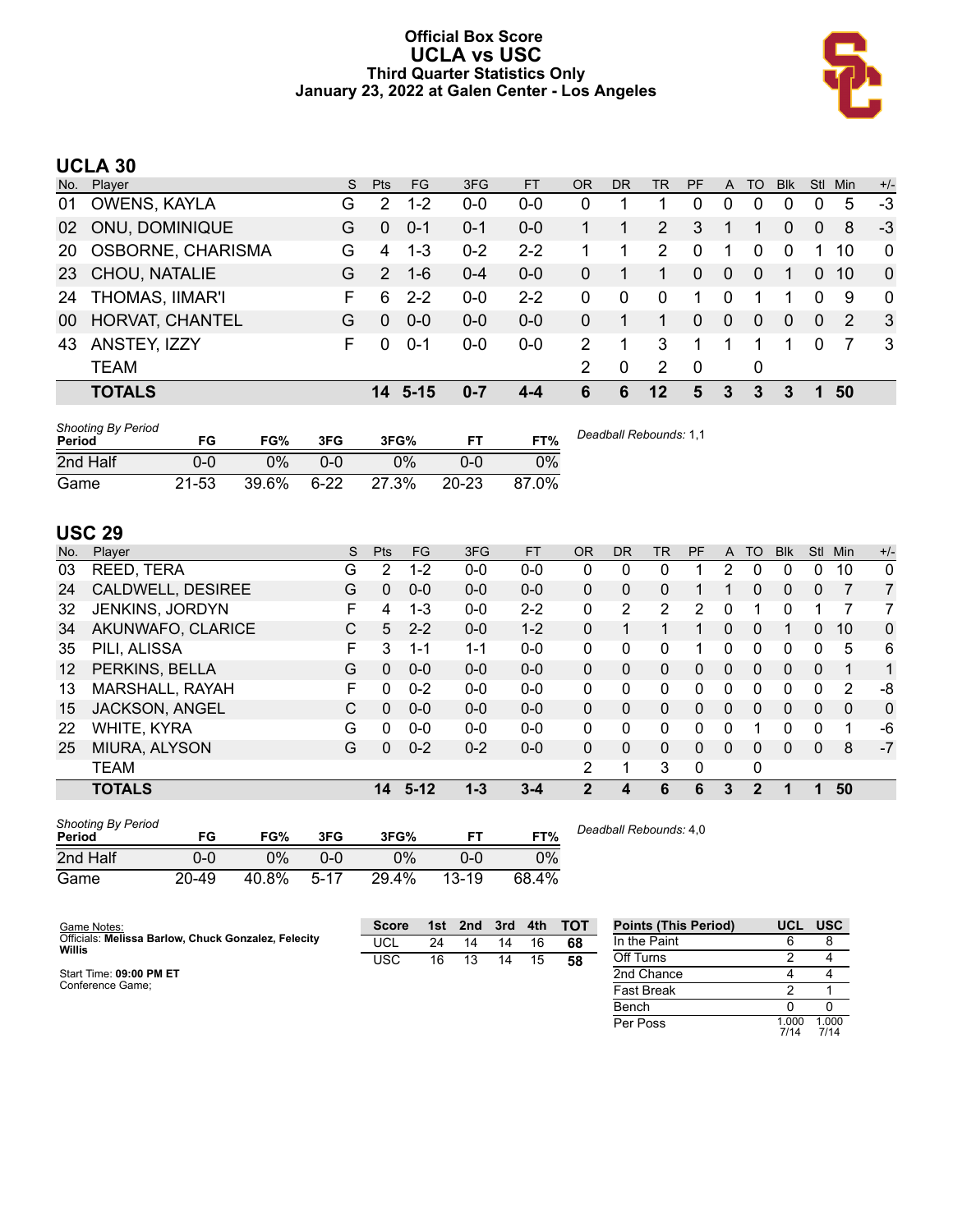#### **Official Play-By-Play UCLA vs USC Third Quarter January 23, 2022 at Galen Center - Los Angeles**



#### **Period 3**

<mark>Starters:</mark><br>UCLA: 1 OWENS,KAYLA (G); 2 ONU,DOMINIQUE (G); 20 OSBORNE,CHARISMA (G); 23 CHOU,NATALIE (G); 24 THOMAS,IIMAR'I (F);<br>USC: 3 REED,TERA (G); 24 CALDWELL,DESIREE (G); 32 JENKINS,JORDYN (F); 34 AKUNWAFO,CLARICE (C);

| <b>Time</b>    | <b>VISITORS: UCLA</b>                   | <b>Score</b> | <b>Margin</b>  | <b>HOME: USC</b>                               |
|----------------|-----------------------------------------|--------------|----------------|------------------------------------------------|
| 09:42          |                                         |              |                | MISSED LAYUP by JENKINS, JORDYN                |
| 09:42          | BLOCK by THOMAS, IIMAR'I                |              |                |                                                |
| 09:42          |                                         |              |                | REBOUND (OFF) by TEAM                          |
| 09:36          | FOUL (PERSONAL) by ANSTEY, IZZY         |              |                |                                                |
| 09:36          |                                         | 30-38        | V8             | GOOD! FT by JENKINS, JORDYN                    |
| 09:36          |                                         | 31-38        | V <sub>7</sub> | GOOD! FT by JENKINS, JORDYN                    |
| 09:20          | TURNOVER (LOSTBALL) by ANSTEY, IZZY     |              |                |                                                |
| 09:20          |                                         |              |                | STEAL by JENKINS, JORDYN                       |
| 09:07          |                                         | 33-38        | V <sub>5</sub> | GOOD! LAYUP by AKUNWAFO, CLARICE               |
| 09:07          |                                         |              |                | ASSIST by REED, TERA                           |
| 08:46          |                                         |              |                | FOUL (PERSONAL) by AKUNWAFO, CLARICE           |
| 08:35          | MISSED 3PTR by CHOU, NATALIE            |              |                |                                                |
| 08:34          | REBOUND (OFF) by TEAM                   |              |                |                                                |
| 08:17          | MISSED 3PTR by OSBORNE, CHARISMA        |              |                |                                                |
| 08:12          | REBOUND (OFF) by ONU, DOMINIQUE         |              |                |                                                |
| 08:10          |                                         |              |                | FOUL (PERSONAL) by PILI, ALISSA                |
| 08:10          | SUB OUT: ANSTEY, IZZY                   |              |                |                                                |
| 08:10          | SUB IN: OWENS, KAYLA                    |              |                |                                                |
| 07:59          | MISSED 3PTR by ONU, DOMINIQUE           |              |                |                                                |
| 07:56          |                                         |              |                | REBOUND (DEF) by JENKINS, JORDYN               |
| 07:41          |                                         | 36-38        | V <sub>2</sub> | GOOD! 3PTR by PILI, ALISSA                     |
| 07:41          |                                         |              |                | ASSIST by CALDWELL, DESIREE                    |
| 07:40          | TIMEOUT 30SEC                           |              |                |                                                |
| 07:40          |                                         |              |                |                                                |
| 07:40          |                                         |              |                | SUB OUT: PILI, ALISSA<br>SUB IN: MIURA, ALYSON |
| 07:40<br>07:19 | FOUL (OFF) by THOMAS, IIMAR'I           |              |                |                                                |
| 07:19          | TURNOVER (OFFENSIVE) by THOMAS, IIMAR'I |              |                |                                                |
| 07:02          |                                         |              |                | MISSED 3PTR by MIURA, ALYSON                   |
| 07:02          | BLOCK by CHOU, NATALIE                  |              |                |                                                |
| 07:02          |                                         |              |                | REBOUND (OFF) by TEAM                          |
| 06:49          |                                         | 38-38        | $\mathsf{T}$   | GOOD! LAYUP by JENKINS, JORDYN                 |
| 06:23          | FOUL (OFF) by ONU, DOMINIQUE            |              |                |                                                |
| 06:23          | TURNOVER (OFFENSIVE) by ONU, DOMINIQUE  |              |                |                                                |
| 06:06          |                                         |              |                | MISSED LAYUP by JENKINS, JORDYN                |
| 06:04          | REBOUND (DEF) by ONU, DOMINIQUE         |              |                |                                                |
| 05:36          | GOOD! JUMPER by CHOU, NATALIE           | 38-40        | V <sub>2</sub> |                                                |
| 05:20          |                                         | 40-40        | T              | GOOD! LAYUP by REED, TERA                      |
| 04:51          |                                         |              |                | FOUL (PERSONAL) by JENKINS, JORDYN             |
| 04:51          |                                         |              |                |                                                |
| 04:51          |                                         |              |                | SUB OUT: JENKINS, JORDYN                       |
| 04:51          |                                         |              |                | SUB IN: MARSHALL, RAYAH                        |
| 04:51          | SUB OUT: ONU, DOMINIQUE                 |              |                |                                                |
| 04:51          | SUB IN: HORVAT, CHANTEL                 |              |                |                                                |
| 04:51          | GOOD! FT by THOMAS, IIMAR'I             | 40-41        | V <sub>1</sub> |                                                |
| 04:51          | GOOD! FT by THOMAS, IIMAR'I             | 40-42        | V <sub>2</sub> |                                                |
| 04:51          | SUB OUT: THOMAS, IIMAR'I                |              |                |                                                |
| 04:51          | SUB IN: ANSTEY, IZZY                    |              |                |                                                |
| 04:32          |                                         |              |                | MISSED JUMPER by MARSHALL, RAYAH               |
| 04:30          | REBOUND (DEF) by OWENS, KAYLA           |              |                |                                                |
| 04:05          | MISSED JUMPER by OWENS, KAYLA           |              |                |                                                |
| 04:02          | REBOUND (OFF) by ANSTEY, IZZY           |              |                |                                                |
| 04:00          | GOOD! JUMPER by OWENS, KAYLA            | 40-44        | V <sub>4</sub> |                                                |
| 04:00          | ASSIST by ANSTEY, IZZY                  |              |                |                                                |
| 03:42          |                                         | 42-44        | V <sub>2</sub> | GOOD! LAYUP by AKUNWAFO, CLARICE               |
| 03:42          |                                         |              |                | ASSIST by REED, TERA                           |
| 03:25          |                                         |              |                | FOUL (PERSONAL) by CALDWELL, DESIREE           |
| 03:25          |                                         |              |                | SUB OUT: CALDWELL, DESIREE                     |
| 03:25          |                                         |              |                | SUB IN: WHITE, KYRA                            |
| 03:25          | SUB OUT: OWENS, KAYLA                   |              |                |                                                |
| 03:25          | SUB IN: THOMAS, IIMAR'I                 |              |                |                                                |
| 03:25          |                                         |              |                | FOUL (PERSONAL) by REED, TERA                  |
| 03:25          | GOOD! FT by OSBORNE, CHARISMA           | 42-45        | $V_3$          |                                                |
| 03:25          | GOOD! FT by OSBORNE, CHARISMA           | 42-46        | V <sub>4</sub> |                                                |
| 03:25          | SUB OUT: HORVAT, CHANTEL                |              |                |                                                |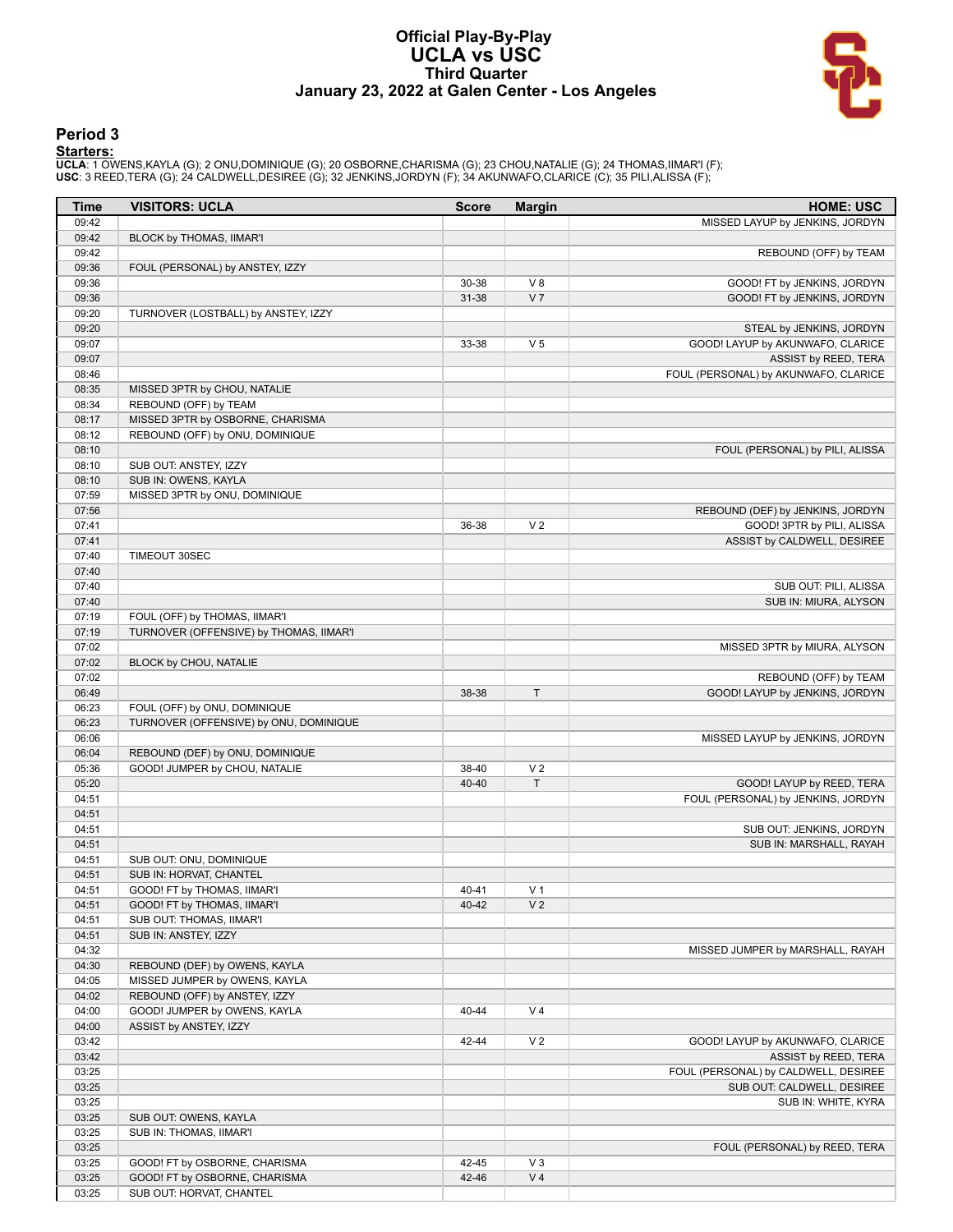| Time  | <b>VISITORS: UCLA</b>               | <b>Score</b> | <b>Margin</b>  | <b>HOME: USC</b>                        |
|-------|-------------------------------------|--------------|----------------|-----------------------------------------|
| 03:25 | SUB IN: ONU, DOMINIQUE              |              |                |                                         |
| 03:16 |                                     |              |                | TURNOVER (BADPASS) by WHITE, KYRA       |
| 03:16 | STEAL by OSBORNE, CHARISMA          |              |                |                                         |
| 03:11 | GOOD! LAYUP by THOMAS, IIMAR'I      | 42-48        | $V_6$          |                                         |
| 03:11 | ASSIST by ONU, DOMINIQUE            |              |                |                                         |
| 02:55 | FOUL (PERSONAL) by ONU, DOMINIQUE   |              |                |                                         |
| 02:40 |                                     |              |                | MISSED JUMPER by MARSHALL, RAYAH        |
| 02:40 | BLOCK by ANSTEY, IZZY               |              |                |                                         |
| 02:37 | REBOUND (DEF) by OSBORNE, CHARISMA  |              |                |                                         |
| 02:36 |                                     |              |                | SUB OUT: WHITE, KYRA                    |
| 02:36 |                                     |              |                | SUB OUT: MIURA, ALYSON                  |
| 02:36 |                                     |              |                | SUB IN: CALDWELL, DESIREE               |
| 02:36 |                                     |              |                | SUB IN: JENKINS, JORDYN                 |
| 02:36 | SUB OUT: HORVAT, CHANTEL            |              |                |                                         |
| 02:36 | SUB IN: THOMAS, IIMAR'I             |              |                |                                         |
| 02:33 | GOOD! LAYUP by THOMAS, IIMAR'I [FB] | 42-50        | $V_8$          |                                         |
| 02:33 | ASSIST by OSBORNE, CHARISMA         |              |                |                                         |
| 02:32 |                                     |              |                | TIMEOUT 30SEC                           |
| 02:32 |                                     |              |                | SUB OUT: MARSHALL, RAYAH                |
| 02:32 |                                     |              |                | SUB OUT: WHITE, KYRA                    |
| 02:32 |                                     |              |                | SUB IN: JENKINS, JORDYN                 |
| 02:32 |                                     |              |                | SUB IN: PILI, ALISSA                    |
| 02:21 |                                     |              |                | MISSED LAYUP by REED, TERA              |
| 02:17 | REBOUND (DEF) by ANSTEY, IZZY       |              |                |                                         |
| 01:54 | MISSED 3PTR by OSBORNE, CHARISMA    |              |                |                                         |
| 01:51 |                                     |              |                | REBOUND (DEF) by JENKINS, JORDYN        |
| 01:46 |                                     |              |                | MISSED 3PTR by MIURA, ALYSON            |
| 01:43 | REBOUND (DEF) by CHOU, NATALIE      |              |                |                                         |
| 01:21 | MISSED LAYUP by ANSTEY, IZZY        |              |                |                                         |
| 01:21 |                                     |              |                | BLOCK by AKUNWAFO, CLARICE              |
| 01:21 | REBOUND (OFF) by TEAM               |              |                |                                         |
| 01:14 | GOOD! LAYUP by OSBORNE, CHARISMA    | 42-52        | $V$ 10         |                                         |
| 01:08 |                                     |              |                | FOUL (OFF) by JENKINS, JORDYN           |
| 01:08 |                                     |              |                | TURNOVER (OFFENSIVE) by JENKINS, JORDYN |
| 01:08 |                                     |              |                | SUB OUT: JENKINS, JORDYN                |
| 01:08 |                                     |              |                | SUB IN: PERKINS, BELLA                  |
| 00:49 | MISSED JUMPER by CHOU, NATALIE      |              |                |                                         |
| 00:45 | REBOUND (OFF) by ANSTEY, IZZY       |              |                |                                         |
| 00:43 | MISSED 3PTR by CHOU, NATALIE        |              |                |                                         |
| 00:41 |                                     |              |                | REBOUND (DEF) by AKUNWAFO, CLARICE      |
| 00:41 | FOUL (PERSONAL) by ONU, DOMINIQUE   |              |                |                                         |
| 00:41 | SUB OUT: ONU, DOMINIQUE             |              |                |                                         |
| 00:41 | SUB IN: HORVAT, CHANTEL             |              |                |                                         |
| 00:41 |                                     | 43-52        | V <sub>9</sub> | GOOD! FT by AKUNWAFO, CLARICE [FB]      |
| 00:40 |                                     |              |                | MISSED FT by AKUNWAFO, CLARICE          |
| 00:38 | REBOUND (DEF) by HORVAT, CHANTEL    |              |                |                                         |
| 00:17 | MISSED 3PTR by CHOU, NATALIE        |              |                |                                         |
| 00:14 | REBOUND (OFF) by OSBORNE, CHARISMA  |              |                |                                         |
| 00:01 | MISSED 3PTR by CHOU, NATALIE        |              |                |                                         |
| 00:01 |                                     |              |                | REBOUND (DEF) by TEAM                   |
|       |                                     |              |                |                                         |

### **UCLA 52, USC 43**

| <b>Points (This Period)</b> | <b>UCL</b>    | <b>USC</b>    |
|-----------------------------|---------------|---------------|
| In the Paint                |               |               |
| Off Turns                   |               |               |
| 2nd Chance                  |               |               |
| <b>Fast Break</b>           |               |               |
| Bench                       |               |               |
| Per Poss                    | 1.000<br>7/14 | 1.000<br>7/14 |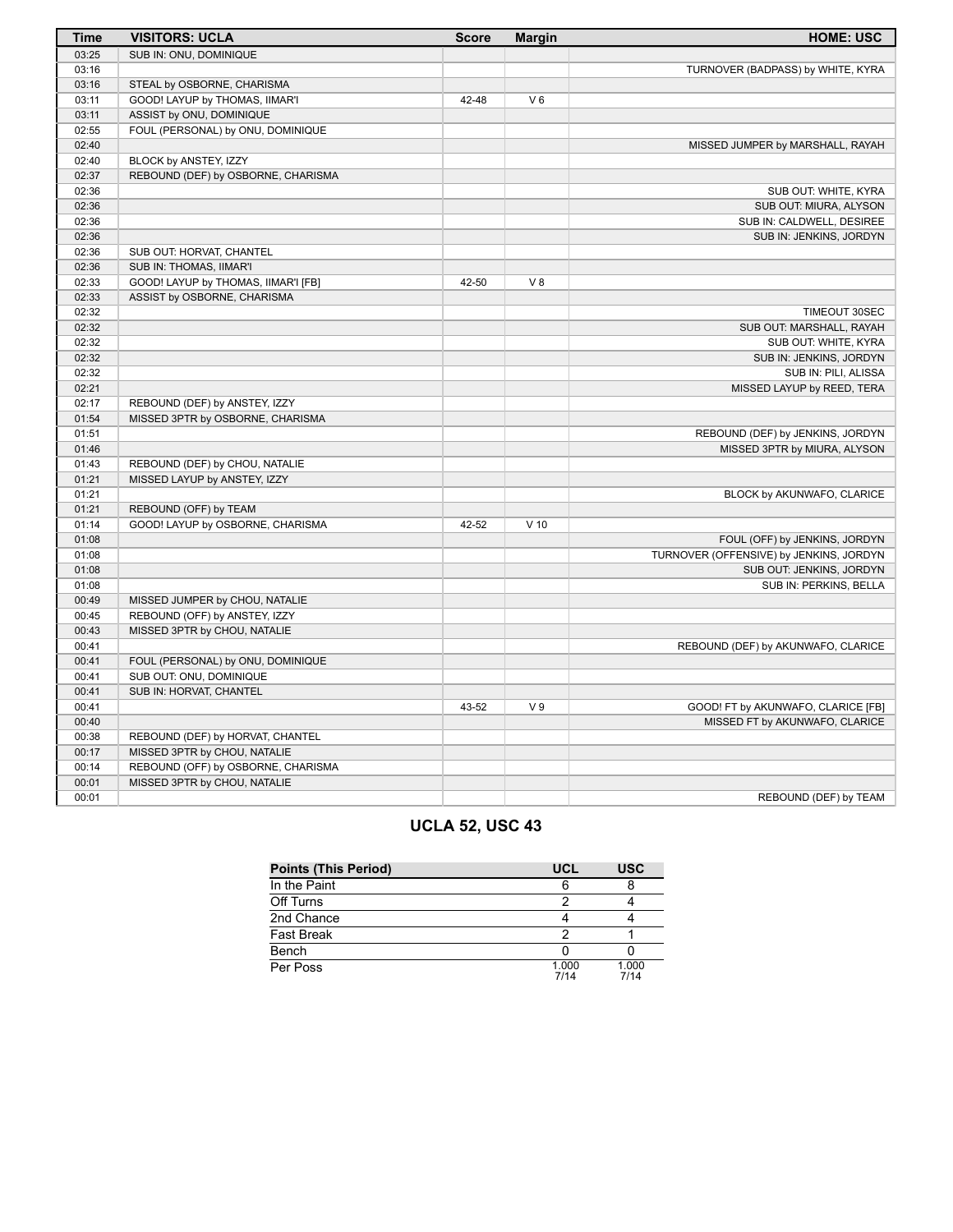#### **Official Box Score UCLA vs USC Fourth Quarter Statistics Only January 23, 2022 at Galen Center - Los Angeles**



## **UCLA 16**

| No.       | Player                 | S. | <b>Pts</b>    | <b>FG</b> | 3FG     | <b>FT</b> | OR | <b>DR</b>   | TR             | <b>PF</b> | A              | TO       | <b>Blk</b>     | Stl            | Min | $+/-$          |
|-----------|------------------------|----|---------------|-----------|---------|-----------|----|-------------|----------------|-----------|----------------|----------|----------------|----------------|-----|----------------|
| 01        | OWENS, KAYLA           | G  | 4             | 1-1       | $0 - 0$ | $2 - 2$   |    | 0           |                |           | 0              | 0        | 0              |                | 5   | $-3$           |
| 02        | <b>ONU, DOMINIQUE</b>  | G  | $\Omega$      | $0 - 0$   | $0 - 0$ | $0 - 0$   | 0  | 0           | $\overline{0}$ | 1         | 0              | 0        | 0              | $\overline{0}$ | 1   | $\overline{0}$ |
| <b>20</b> | OSBORNE, CHARISMA      | G  | 5             | $2 - 6$   | $1 - 3$ | $0 - 0$   |    | 0           |                | 1         | $\Omega$       | 1        | 0              | $\Omega$       | 9   | $\overline{2}$ |
|           | 23 CHOU, NATALIE       | G  | 1             | $0 - 0$   | $0 - 0$ | $1 - 2$   | 0  | 2           | 2              | 1         | $\overline{0}$ | 1        | $\overline{0}$ | $\overline{0}$ | 10  | $\overline{1}$ |
| 24        | <b>THOMAS, IIMAR'I</b> | F  | 4             | $2 - 4$   | $0 - 1$ | $0-0$     |    |             | 2              | 1         | 3              | $\Omega$ | 0              |                | 10  | $\overline{1}$ |
| 00        | HORVAT, CHANTEL        | G  | $\Omega$      | $0 - 1$   | $0 - 1$ | $0 - 0$   |    | $\mathbf 0$ |                | $\Omega$  | 1              | $\Omega$ | $\Omega$       | $\Omega$       |     | $\overline{1}$ |
| 43        | ANSTEY, IZZY           | F  | $\mathcal{P}$ | $1 - 2$   | $0 - 0$ | $0-0$     | 0  | 2           | 2              | 2         | $\Omega$       | $\Omega$ | $\Omega$       |                |     | -3             |
|           | <b>TEAM</b>            |    |               |           |         |           | 0  | 0           | $\Omega$       | 0         |                | 0        |                |                |     |                |
|           | <b>TOTALS</b>          |    |               | 6-14      | $1 - 5$ | $3 - 4$   | 4  | 5           | 9              | 7         | $\mathbf 4$    | 2        | O              | $\mathbf{P}$   | 49  |                |

| <b>Shooting By Period</b><br>Period |           | FG%   | 3FG    | 3FG%  |           | FT%   | Deadball Rebounds: 1,1 |
|-------------------------------------|-----------|-------|--------|-------|-----------|-------|------------------------|
| Game                                | $21 - 53$ | 39.6% | $6-22$ | 27.3% | $20 - 23$ | 87.0% |                        |

#### **USC 15**

| No. | Player                                       | S | Pts          | <b>FG</b> | 3FG     | <b>FT</b> | <b>OR</b> | <b>DR</b> | <b>TR</b>    | PF | A            | <b>TO</b>    | <b>Blk</b> | Stl          | Min      | $+/-$        |
|-----|----------------------------------------------|---|--------------|-----------|---------|-----------|-----------|-----------|--------------|----|--------------|--------------|------------|--------------|----------|--------------|
| 03  | REED, TERA                                   | G |              | $0 - 0$   | $0 - 0$ | $1 - 2$   | 0         | 2         | 2            |    |              |              | 0          | 0            | 8        | $-2$         |
| 24  | CALDWELL, DESIREE                            | G | 2            | $1 - 4$   | $0 - 1$ | $0-0$     | $\Omega$  | 0         | $\mathbf{0}$ | 0  | 2            | 1            | $\Omega$   | $\Omega$     | 10       | $-1$         |
| 32  | JENKINS, JORDYN                              | F | 3            | $0 - 1$   | $0 - 0$ | $3 - 4$   | 0         | 1         | 1            | 0  | 0            | 0            | 0          | 0            | 6        | $-3$         |
| 34  | AKUNWAFO, CLARICE                            | C | $\mathbf{0}$ | $0 - 0$   | $0 - 0$ | $0 - 0$   | $\Omega$  | 0         | $\Omega$     | 0  | $\mathbf{0}$ | 0            | 0          | $\mathbf{0}$ | 6        | $-1$         |
| 35  | PILI, ALISSA                                 | F | 4            | $2 - 2$   | $0 - 0$ | $0-0$     | 0         | 0         | $\mathbf{0}$ | 2  | 0            | 0            | 0          | 2            | 6        | 3            |
| 12  | PERKINS, BELLA                               | G | 5            | $1 - 1$   | $1 - 1$ | $2 - 2$   | $\Omega$  | 0         | $\Omega$     | 1  | 0            | $\mathbf{0}$ | $\Omega$   | $\mathbf{0}$ | 5        | 3            |
| 13  | MARSHALL, RAYAH                              | F | $\Omega$     | $0 - 0$   | $0 - 0$ | $0 - 0$   | 0         | 0         | $\mathbf{0}$ | 0  | 0            | $\Omega$     | 1          | 0            | 2        | 0            |
| 15  | <b>JACKSON, ANGEL</b>                        | C | $\Omega$     | $0 - 0$   | $0 - 0$ | $0 - 0$   | $\Omega$  | 0         | $\Omega$     | 0  | $\Omega$     | $\mathbf{0}$ | 0          | $\mathbf{0}$ |          | $\mathbf{0}$ |
| 22  | <b>WHITE, KYRA</b>                           | G | $\Omega$     | $0 - 0$   | $0 - 0$ | $0-0$     | 0         | $\Omega$  | $\mathbf{0}$ | 0  | 0            | $\Omega$     | 0          | 0            | $\Omega$ | $\mathbf{0}$ |
| 25  | MIURA, ALYSON                                | G | $\mathbf{0}$ | $0 - 2$   | $0 - 2$ | $0 - 0$   | $\Omega$  | 0         | $\Omega$     |    | 0            | $\Omega$     | $\Omega$   | $\mathbf{0}$ | 5        | $-4$         |
|     | TEAM                                         |   |              |           |         |           | 1         | 1         | 2            | 0  |              | 0            |            |              |          |              |
|     | <b>TOTALS</b>                                |   | 15           | $4 - 10$  | $1 - 4$ | $6 - 8$   | 1         | 4         | 5            | 5  | 3            | $\mathbf{2}$ | 1          | $\mathbf{p}$ | 49       |              |
|     | Shooting By Period<br>Deadhall Debaunder 4 0 |   |              |           |         |           |           |           |              |    |              |              |            |              |          |              |

| - - - - - - -<br>Period |       | FG%      | 3FG | 3FG%               | FT%   | υea |
|-------------------------|-------|----------|-----|--------------------|-------|-----|
| Game                    | 20-49 | $40.8\%$ |     | 5-17  29.4%  13-19 | 68.4% |     |

*Deadball Rebounds:* 4,0

Per Poss

8/14 1.071 7/14

| Game Notes:                                                   | <b>Score</b> | 1st | 2nd | 3rd | $-4th$ | $\overline{A}$ TOT | <b>Points (This Period)</b> | <b>UCL</b> | <b>USC</b> |
|---------------------------------------------------------------|--------------|-----|-----|-----|--------|--------------------|-----------------------------|------------|------------|
| Officials: Melissa Barlow, Chuck Gonzalez, Felecity<br>Willis | <b>UCL</b>   | 24  | 14  | 14  | 16     | 68                 | In the Paint                | 10         |            |
|                                                               | <b>USC</b>   | 16  |     | 14  | 15     | 58                 | Off Turns                   |            |            |
| Start Time: 09:00 PM ET                                       |              |     |     |     |        |                    | 2nd Chance                  |            |            |
| Conference Game:                                              |              |     |     |     |        |                    | <b>Fast Break</b>           |            |            |
|                                                               |              |     |     |     |        |                    | Bench                       |            |            |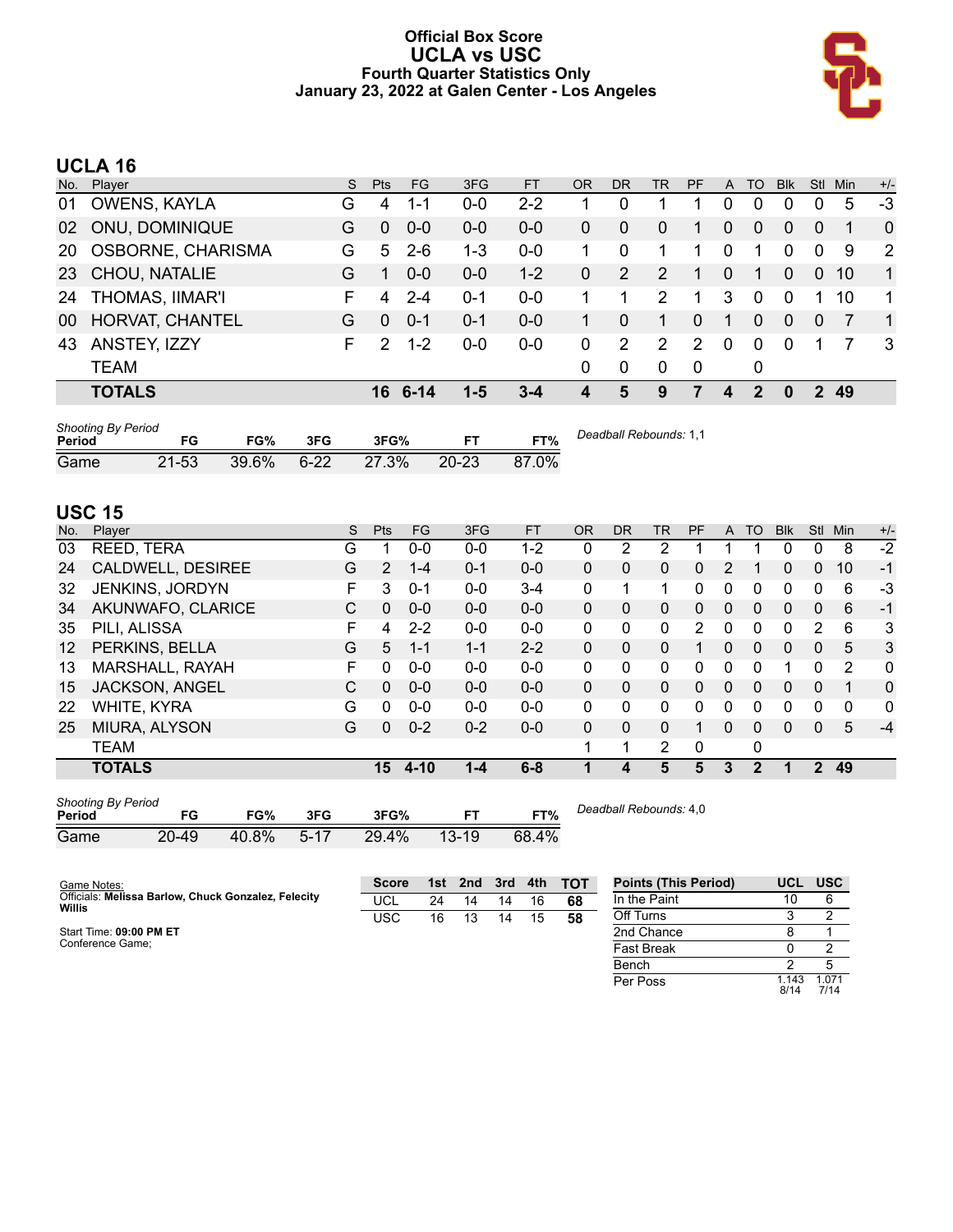#### **Official Play-By-Play UCLA vs USC Fourth Quarter January 23, 2022 at Galen Center - Los Angeles**



#### **Period 4**

<mark>Starters:</mark><br>UCLA: 1 OWENS,KAYLA (G); 2 ONU,DOMINIQUE (G); 20 OSBORNE,CHARISMA (G); 23 CHOU,NATALIE (G); 24 THOMAS,IIMAR'I (F);<br>USC: 3 REED,TERA (G); 24 CALDWELL,DESIREE (G); 32 JENKINS,JORDYN (F); 34 AKUNWAFO,CLARICE (C);

| Time           | <b>VISITORS: UCLA</b>                   | <b>Score</b> | <b>Margin</b>  | <b>HOME: USC</b>                                            |
|----------------|-----------------------------------------|--------------|----------------|-------------------------------------------------------------|
| 10:00          |                                         |              |                | SUB OUT: MIURA, ALYSON                                      |
| 10:00          |                                         |              |                | SUB IN: CALDWELL, DESIREE                                   |
| 10:00          | SUB OUT: ANSTEY, IZZY                   |              |                |                                                             |
| 10:00          | SUB IN: OWENS, KAYLA                    |              |                |                                                             |
| 09:31          | TURNOVER (BADPASS) by CHOU, NATALIE     |              |                |                                                             |
| 09:31          |                                         |              |                | STEAL by PILI, ALISSA                                       |
| 09:14          |                                         | 45-52        | V <sub>7</sub> | GOOD! LAYUP by PILI, ALISSA                                 |
| 09:14          |                                         |              |                | ASSIST by REED, TERA                                        |
| 08:54          | GOOD! 3PTR by OSBORNE, CHARISMA         | 45-55        | $V$ 10         |                                                             |
| 08:54          | ASSIST by THOMAS, IIMAR'I               |              |                |                                                             |
| 08:37          |                                         | 47-55        | $V_8$          | GOOD! JUMPER by PILI, ALISSA [PNT]                          |
| 08:37          |                                         |              |                | ASSIST by CALDWELL, DESIREE                                 |
| 08:19          | GOOD! LAYUP by OWENS, KAYLA             | 47-57        | $V$ 10         |                                                             |
| 08:19<br>08:03 | ASSIST by THOMAS, IIMAR'I               |              | V <sub>7</sub> |                                                             |
| 08:03          |                                         | 50-57        |                | GOOD! 3PTR by PERKINS, BELLA<br>ASSIST by CALDWELL, DESIREE |
| 07:36          |                                         |              |                |                                                             |
| 07:36          | MISSED 3PTR by HORVAT, CHANTEL          |              |                | REBOUND (DEF) by TEAM                                       |
| 07:36          | SUB OUT: OWENS, KAYLA                   |              |                |                                                             |
| 07:36          | SUB IN: ANSTEY, IZZY                    |              |                |                                                             |
| 07:21          |                                         |              |                | MISSED JUMPER by CALDWELL, DESIREE                          |
| 07:19          | REBOUND (DEF) by CHOU, NATALIE          |              |                |                                                             |
| 06:56          | TURNOVER (BADPASS) by OSBORNE, CHARISMA |              |                |                                                             |
| 06:56          |                                         |              |                | STEAL by PILI, ALISSA                                       |
| 06:48          |                                         |              |                | MISSED JUMPER by CALDWELL, DESIREE                          |
| 06:45          | REBOUND (DEF) by ANSTEY, IZZY           |              |                |                                                             |
| 06:18          | MISSED 3PTR by OSBORNE, CHARISMA        |              |                |                                                             |
| 06:14          |                                         |              |                | REBOUND (DEF) by REED, TERA                                 |
| 06:08          |                                         |              |                | SUB OUT: PILI, ALISSA                                       |
| 06:08          |                                         |              |                | SUB IN: JENKINS, JORDYN                                     |
| 06:07          | FOUL (PERSONAL) by OSBORNE, CHARISMA    |              |                |                                                             |
| 06:07          |                                         |              |                | SUB OUT: AKUNWAFO, CLARICE                                  |
| 06:07          |                                         |              |                | SUB IN: JACKSON, ANGEL                                      |
| 06:07          | SUB OUT: HORVAT, CHANTEL                |              |                |                                                             |
| 06:07          | SUB IN: ONU, DOMINIQUE                  |              |                |                                                             |
| 06:03          | FOUL (PERSONAL) by ANSTEY, IZZY         |              |                |                                                             |
| 05:57          |                                         |              |                | MISSED LAYUP by JENKINS, JORDYN                             |
| 05:54          | REBOUND (DEF) by CHOU, NATALIE          |              |                |                                                             |
| 05:29          | MISSED JUMPER by OSBORNE, CHARISMA      |              |                |                                                             |
| 05:26          |                                         |              |                | REBOUND (DEF) by REED, TERA                                 |
| 05:14          |                                         |              |                | MISSED 3PTR by CALDWELL, DESIREE                            |
| 05:13          |                                         |              |                | REBOUND (OFF) by TEAM                                       |
| 05:13          | FOUL (PERSONAL) by ONU, DOMINIQUE       |              |                |                                                             |
| 05:13          | SUB OUT: ONU, DOMINIQUE                 |              |                |                                                             |
| 05:13          | SUB IN: HORVAT, CHANTEL                 |              |                |                                                             |
| 05:13          |                                         |              |                | SUB OUT: PERKINS, BELLA                                     |
| 05:13          |                                         |              |                | SUB IN: MIURA, ALYSON                                       |
| 05:13          | SUB OUT: OSBORNE, CHARISMA              |              |                |                                                             |
| 05:13          | SUB IN: OWENS, KAYLA                    |              |                |                                                             |
| 05:07          |                                         |              |                | MISSED 3PTR by MIURA, ALYSON                                |
| 05:05          |                                         |              |                | REBOUND (OFF) by TEAM                                       |
| 05:05          |                                         |              |                | SUB OUT: JACKSON, ANGEL                                     |
| 05:05          |                                         |              |                | SUB IN: AKUNWAFO, CLARICE                                   |
| 05:01          | FOUL (PERSONAL) by OWENS, KAYLA         |              |                |                                                             |
| 05:01          |                                         | 51-57        | $V_6$          | GOOD! FT by REED, TERA                                      |
| 05:00          |                                         |              |                | MISSED FT by REED, TERA                                     |
| 04:59          | REBOUND (DEF) by THOMAS, IIMAR'I        |              |                |                                                             |
| 04:49          |                                         |              |                |                                                             |
| 04:49          | SUB OUT: OWENS, KAYLA                   |              |                |                                                             |
| 04:49          | SUB IN: OSBORNE, CHARISMA               |              |                |                                                             |
| 04:41          | GOOD! LAYUP by ANSTEY, IZZY             | 51-59        | V8             |                                                             |
| 04:41          | ASSIST by THOMAS, IIMAR'I               |              |                |                                                             |
| 04:19          |                                         |              |                | TURNOVER (BADPASS) by CALDWELL, DESIREE                     |
| 04:19          | STEAL by THOMAS, IIMAR'I                |              |                |                                                             |
| 04:01          | MISSED 3PTR by THOMAS, IIMAR'I          |              |                |                                                             |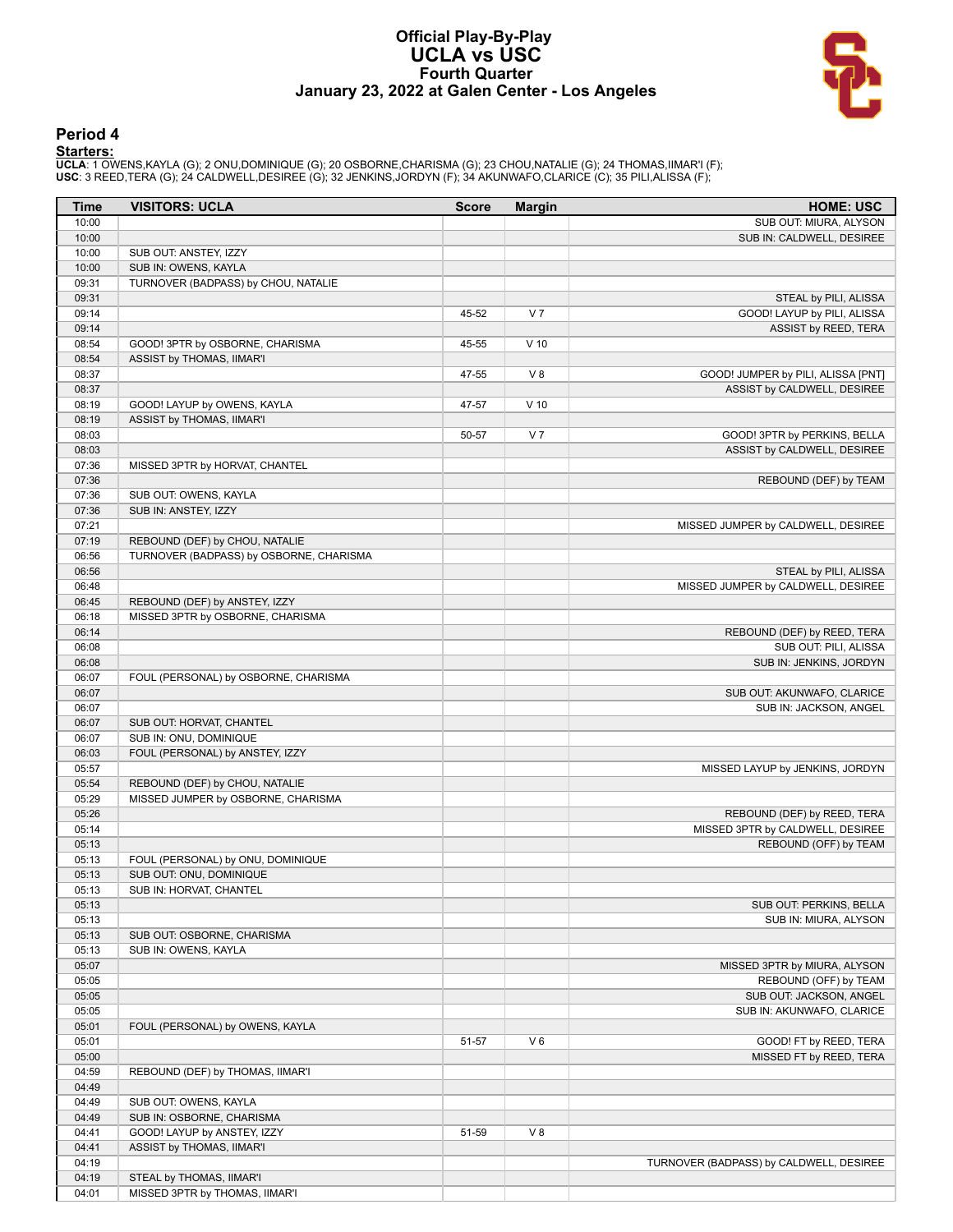| <b>Time</b> | <b>VISITORS: UCLA</b>              | <b>Score</b> | <b>Margin</b>    | <b>HOME: USC</b>                        |
|-------------|------------------------------------|--------------|------------------|-----------------------------------------|
| 03:58       | REBOUND (OFF) by HORVAT, CHANTEL   |              |                  |                                         |
| 03:57       | TIMEOUT 30SEC                      |              |                  |                                         |
| 03:44       | GOOD! LAYUP by THOMAS, IIMAR'I     | $51 - 61$    | $V$ 10           |                                         |
| 03:44       | ASSIST by HORVAT, CHANTEL          |              |                  |                                         |
| 03:24       |                                    | 53-61        | V8               | GOOD! JUMPER by CALDWELL, DESIREE [PNT] |
| 02:54       | MISSED JUMPER by ANSTEY, IZZY      |              |                  |                                         |
| 02:51       | REBOUND (OFF) by THOMAS, IIMAR'I   |              |                  |                                         |
| 02:50       | GOOD! LAYUP by THOMAS, IIMAR'I     | 53-63        | $V$ 10           |                                         |
| 02:33       | FOUL (PERSONAL) by ANSTEY, IZZY    |              |                  |                                         |
| 02:33       |                                    |              |                  | SUB OUT: AKUNWAFO, CLARICE              |
| 02:33       |                                    |              |                  | SUB IN: MARSHALL, RAYAH                 |
| 02:33       | SUB OUT: HORVAT, CHANTEL           |              |                  |                                         |
| 02:33       | SUB IN: OWENS, KAYLA               |              |                  |                                         |
| 02:33       |                                    |              |                  | SUB OUT: REED, TERA                     |
| 02:33       |                                    |              |                  | SUB IN: PILI, ALISSA                    |
| 02:33       |                                    | 54-63        | V <sub>9</sub>   | GOOD! FT by JENKINS, JORDYN             |
| 02:33       |                                    | 55-63        | V8               | GOOD! FT by JENKINS, JORDYN             |
| 02:07       | MISSED 3PTR by OSBORNE, CHARISMA   |              |                  |                                         |
| 02:04       |                                    |              |                  | REBOUND (DEF) by JENKINS, JORDYN        |
| 01:48       |                                    |              |                  | MISSED 3PTR by MIURA, ALYSON            |
| 01:46       | REBOUND (DEF) by ANSTEY, IZZY      |              |                  |                                         |
| 01:46       |                                    |              |                  | FOUL (PERSONAL) by PILI, ALISSA         |
| 01:22       | MISSED LAYUP by OSBORNE, CHARISMA  |              |                  |                                         |
| 01:17       | REBOUND (OFF) by OSBORNE, CHARISMA |              |                  |                                         |
| 01:17       | GOOD! LAYUP by OSBORNE, CHARISMA   | 55-65        | $V$ 10           |                                         |
| 01:03       | FOUL (PERSONAL) by THOMAS, IIMAR'I |              |                  |                                         |
| 01:03       |                                    |              |                  | MISSED FT by JENKINS, JORDYN            |
| 01:03       |                                    |              |                  | REBOUND (OFF) by TEAM                   |
| 01:03       |                                    | 56-65        | V <sub>9</sub>   | GOOD! FT by JENKINS, JORDYN             |
| 01:03       |                                    |              |                  | TIMEOUT 30SEC                           |
| 00:40       | MISSED LAYUP by THOMAS, IIMAR'I    |              |                  |                                         |
| 00:40       |                                    |              |                  | BLOCK by MARSHALL, RAYAH                |
| 00:40       | REBOUND (OFF) by OWENS, KAYLA      |              |                  |                                         |
| 00:40       |                                    |              |                  | FOUL (PERSONAL) by PILI, ALISSA         |
| 00:40       |                                    |              |                  | SUB OUT: PILI, ALISSA                   |
| 00:40       |                                    |              |                  | SUB IN: REED, TERA                      |
| 00:40       | GOOD! FT by OWENS, KAYLA           | 56-66        | $V$ 10           |                                         |
| 00:40       | GOOD! FT by OWENS, KAYLA           | 56-67        | $V$ 11           |                                         |
| 00:40       |                                    |              |                  | TIMEOUT 30SEC                           |
| 00:29       |                                    |              |                  | TURNOVER (BADPASS) by REED, TERA        |
| 00:29       | STEAL by ANSTEY, IZZY              |              |                  |                                         |
| 00:27       |                                    |              |                  | FOUL (PERSONAL) by REED, TERA           |
| 00:25       |                                    |              |                  | FOUL (PERSONAL) by MIURA, ALYSON        |
| 00:20       | TIMEOUT 30SEC                      |              |                  |                                         |
| 00:20       |                                    |              |                  | SUB OUT: MIURA, ALYSON                  |
| 00:20       |                                    |              |                  | SUB IN: PERKINS, BELLA                  |
| 00:16       |                                    |              |                  | FOUL (PERSONAL) by PERKINS, BELLA       |
| 00:16       | MISSED FT by CHOU, NATALIE         |              |                  |                                         |
| 00:16       | REBOUND (OFF) by TEAM              |              |                  |                                         |
| 00:16       | GOOD! FT by CHOU, NATALIE          | 56-68        | V <sub>12</sub>  |                                         |
| 00:16       |                                    |              |                  | <b>TIMEOUT TEAM</b>                     |
| 00:08       | FOUL (PERSONAL) by CHOU, NATALIE   |              |                  |                                         |
| 00:08       |                                    | 57-68        | $V$ 11<br>$V$ 10 | GOOD! FT by PERKINS, BELLA [FB]         |
| 00:08       |                                    | 58-68        |                  | GOOD! FT by PERKINS, BELLA [FB]         |

### **UCLA 68, USC 58**

| <b>Points (This Period)</b> | <b>UCL</b>    | <b>USC</b>    |
|-----------------------------|---------------|---------------|
| In the Paint                | 10            |               |
| Off Turns                   |               |               |
| 2nd Chance                  |               |               |
| <b>Fast Break</b>           |               |               |
| Bench                       |               |               |
| Per Poss                    | 1.143<br>8/14 | 1.071<br>7/14 |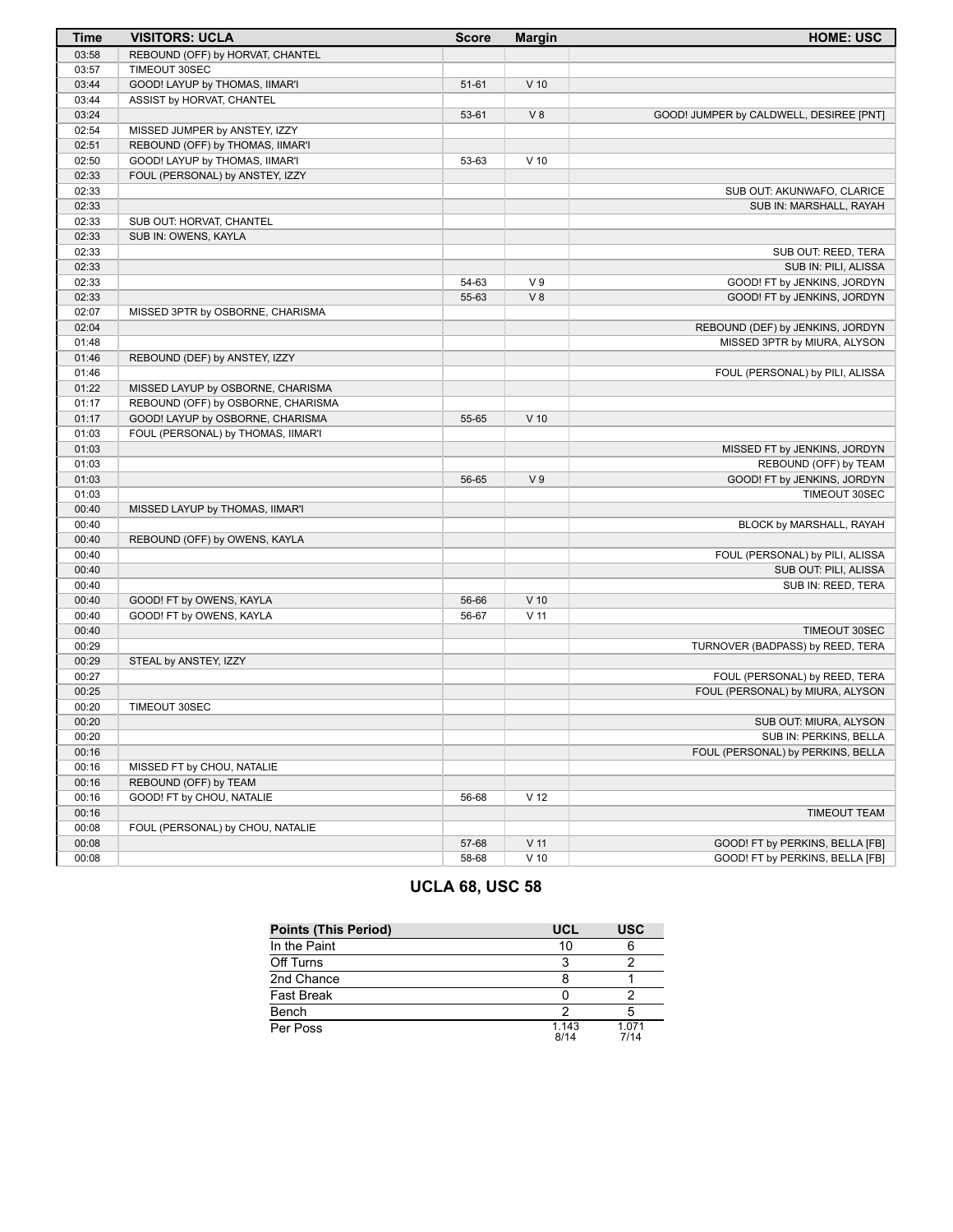#### **Official Scoring/Possession Reference Chart UCLA vs USC Period 1 January 23, 2022 at Galen Center - Los Angeles**



#### **Period 1**

<mark>Starters:</mark><br>UCLA: 1 OWENS,KAYLA (G); 2 ONU,DOMINIQUE (G); 20 OSBORNE,CHARISMA (G); 23 CHOU,NATALIE (G); 24 THOMAS,IIMAR'I (F);<br>USC: 3 REED,TERA (G); 24 CALDWELL,DESIREE (G); 32 JENKINS,JORDYN (F); 34 AKUNWAFO,CLARICE (C);

| <b>Time</b> | <b>VISITORS: UCLA</b>             | <b>Score</b> | <b>Margin</b>   | <b>HOME: USC</b>                 |
|-------------|-----------------------------------|--------------|-----------------|----------------------------------|
| 09:45       |                                   | $2 - 0$      | H <sub>2</sub>  | GOOD! LAYUP by JENKINS, JORDYN   |
| 09:27       | GOOD! FT by OSBORNE, CHARISMA     | $2 - 1$      | H <sub>1</sub>  |                                  |
| 09:27       | GOOD! FT by OSBORNE, CHARISMA     | $2 - 2$      | T               |                                  |
| 09:27       | GOOD! FT by OSBORNE, CHARISMA     | $2 - 3$      | V <sub>1</sub>  |                                  |
| 08:49       | GOOD! 3PTR by OSBORNE, CHARISMA   | $2-6$        | V <sub>4</sub>  |                                  |
| 08:14       |                                   | $4-6$        | V <sub>2</sub>  | GOOD! LAYUP by PILI, ALISSA      |
| 07:46       | GOOD! 3PTR by CHOU, NATALIE       | $4 - 9$      | V <sub>5</sub>  |                                  |
| 07:08       | GOOD! 3PTR by OSBORNE, CHARISMA   | $4 - 12$     | V8              |                                  |
| 06:26       |                                   | $7 - 12$     | V <sub>5</sub>  | GOOD! 3PTR by REED, TERA [FB]    |
| 05:51       |                                   | $8 - 12$     | V <sub>4</sub>  | GOOD! FT by JENKINS, JORDYN [FB] |
| 05:51       |                                   | $9 - 12$     | $V_3$           | GOOD! FT by JENKINS, JORDYN [FB] |
| 05:29       | GOOD! FT by HORVAT, CHANTEL       | $9 - 13$     | V <sub>4</sub>  |                                  |
| 05:29       | GOOD! FT by HORVAT, CHANTEL       | $9 - 14$     | V <sub>5</sub>  |                                  |
| 04:43       | GOOD! 3PTR by CHOU, NATALIE       | $9 - 17$     | V8              |                                  |
| 03:36       |                                   | $11 - 17$    | $V_6$           | GOOD! JUMPER by REED, TERA       |
| 03:11       | GOOD! JUMPER by OSBORNE, CHARISMA | $11 - 19$    | V8              |                                  |
| 02:37       | GOOD! 3PTR by ONU, DOMINIQUE      | $11 - 22$    | V <sub>11</sub> |                                  |
| 02:24       |                                   | $13 - 22$    | V <sub>9</sub>  | GOOD! LAYUP by PILI, ALISSA      |
| 02:24       |                                   | $14-22$      | $V_8$           | GOOD! FT by PILI, ALISSA         |
| 01:55       | GOOD! JUMPER by THOMAS, IIMAR'I   | $14 - 24$    | $V$ 10          |                                  |
| 01:37       |                                   | $16 - 24$    | V8              | GOOD! LAYUP by REED, TERA        |

**UCLA 24, USC 16**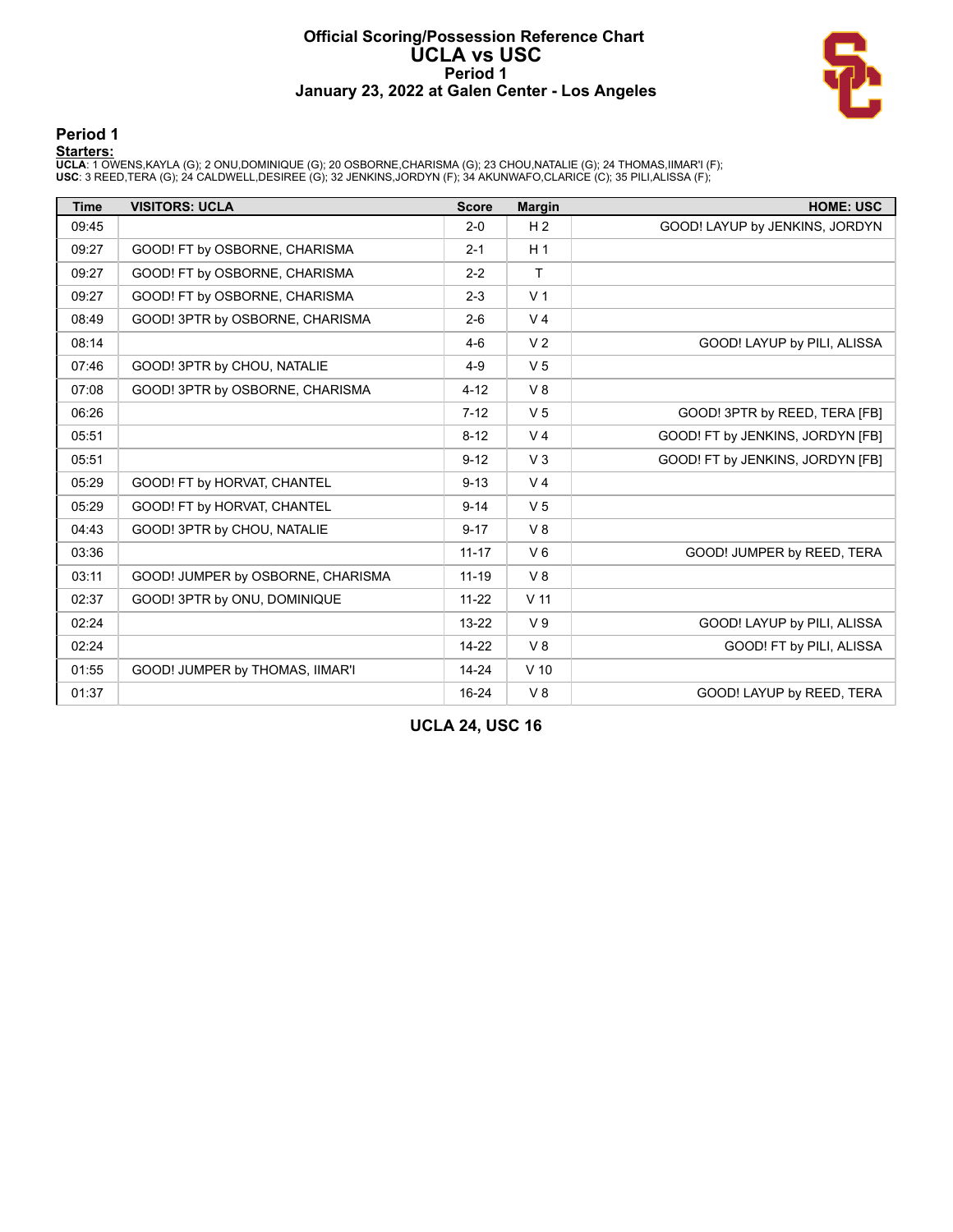#### **Official Scoring/Possession Reference Chart UCLA vs USC Period 2 January 23, 2022 at Galen Center - Los Angeles**



#### **Period 2**

#### **Starters:**

**UCLA**: 1 OWENS,KAYLA (G); 2 ONU,DOMINIQUE (G); 20 OSBORNE,CHARISMA (G); 23 CHOU,NATALIE (G); 24 THOMAS,IIMAR'I (F);<br>**USC**: 3 REED,TERA (G); 24 CALDWELL,DESIREE (G); 32 JENKINS,JORDYN (F); 34 AKUNWAFO,CLARICE (C); 35 PILI,

| Time  | <b>VISITORS: UCLA</b>              | <b>Score</b> | <b>Margin</b>   | <b>HOME: USC</b>                 |
|-------|------------------------------------|--------------|-----------------|----------------------------------|
| 09:17 | GOOD! LAYUP by ANSTEY, IZZY        | 16-26        | $V$ 10          |                                  |
| 08:48 |                                    | 18-26        | V8              | GOOD! LAYUP by JENKINS, JORDYN   |
| 07:53 |                                    | 19-26        | V <sub>7</sub>  | GOOD! FT by PILI, ALISSA [FB]    |
| 06:55 |                                    | $22 - 26$    | V <sub>4</sub>  | GOOD! 3PTR by REED, TERA [FB]    |
| 06:27 | GOOD! FT by THOMAS, IIMAR'I        | 22-27        | V <sub>5</sub>  |                                  |
| 06:27 | GOOD! FT by THOMAS, IIMAR'I        | 22-28        | $V_6$           |                                  |
| 04:45 |                                    | 25-28        | V <sub>3</sub>  | GOOD! 3PTR by MIURA, ALYSON      |
| 04:23 | GOOD! LAYUP by OSBORNE, CHARISMA   | 25-30        | V <sub>5</sub>  |                                  |
| 04:00 |                                    | 27-30        | $V_3$           | GOOD! LAYUP by AKUNWAFO, CLARICE |
| 03:53 | GOOD! FT by OSBORNE, CHARISMA [FB] | $27 - 31$    | V <sub>4</sub>  |                                  |
| 03:22 | GOOD! JUMPER by ANSTEY, IZZY       | 27-33        | $V_6$           |                                  |
| 01:53 | GOOD! FT by OSBORNE, CHARISMA      | 27-34        | V <sub>7</sub>  |                                  |
| 01:53 | GOOD! FT by OSBORNE, CHARISMA      | 27-35        | V8              |                                  |
| 01:24 | GOOD! FT by CHOU, NATALIE          | 27-36        | V <sub>9</sub>  |                                  |
| 01:00 | GOOD! FT by OSBORNE, CHARISMA [FB] | 27-37        | $V$ 10          |                                  |
| 01:00 | GOOD! FT by OSBORNE, CHARISMA [FB] | 27-38        | V <sub>11</sub> |                                  |
| 00:28 |                                    | 29-38        | V <sub>9</sub>  | GOOD! LAYUP by AKUNWAFO, CLARICE |

**UCLA 38, USC 29**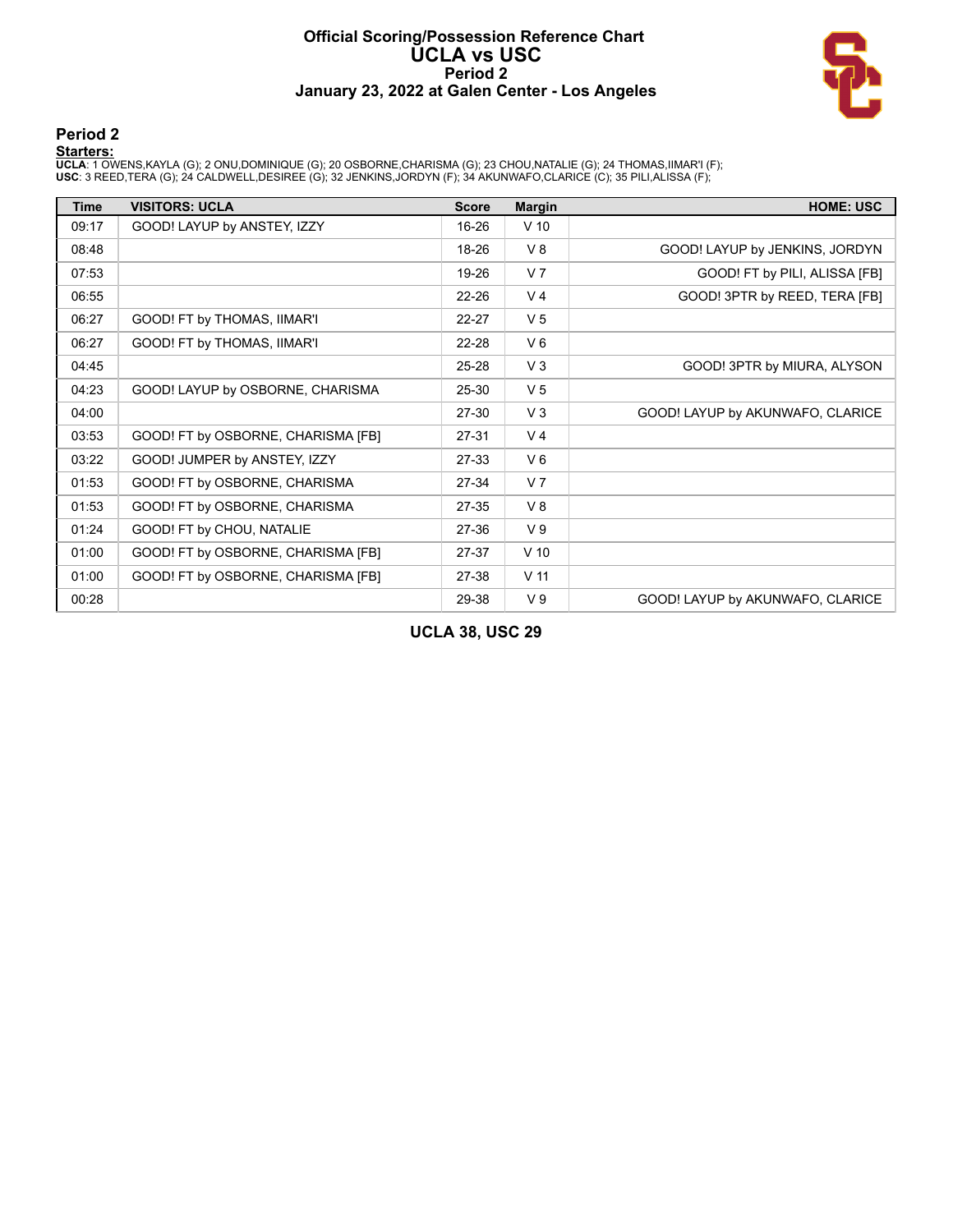#### **Official Scoring/Possession Reference Chart UCLA vs USC Period 3 January 23, 2022 at Galen Center - Los Angeles**



#### **Period 3**

<mark>Starters:</mark><br>UCLA: 1 OWENS,KAYLA (G); 2 ONU,DOMINIQUE (G); 20 OSBORNE,CHARISMA (G); 23 CHOU,NATALIE (G); 24 THOMAS,IIMAR'I (F);<br>USC: 3 REED,TERA (G); 24 CALDWELL,DESIREE (G); 32 JENKINS,JORDYN (F); 34 AKUNWAFO,CLARICE (C);

| Time  | <b>VISITORS: UCLA</b>               | <b>Score</b> | <b>Margin</b>  | <b>HOME: USC</b>                   |
|-------|-------------------------------------|--------------|----------------|------------------------------------|
| 09:36 |                                     | 30-38        | V8             | GOOD! FT by JENKINS, JORDYN        |
| 09:36 |                                     | $31 - 38$    | V <sub>7</sub> | GOOD! FT by JENKINS, JORDYN        |
| 09:07 |                                     | 33-38        | V <sub>5</sub> | GOOD! LAYUP by AKUNWAFO, CLARICE   |
| 07:41 |                                     | 36-38        | V <sub>2</sub> | GOOD! 3PTR by PILI, ALISSA         |
| 06:49 |                                     | 38-38        | $\mathsf{T}$   | GOOD! LAYUP by JENKINS, JORDYN     |
| 05:36 | GOOD! JUMPER by CHOU, NATALIE       | 38-40        | V <sub>2</sub> |                                    |
| 05:20 |                                     | 40-40        | T              | GOOD! LAYUP by REED, TERA          |
| 04:51 | GOOD! FT by THOMAS, IIMAR'I         | $40 - 41$    | V <sub>1</sub> |                                    |
| 04:51 | GOOD! FT by THOMAS, IIMAR'I         | 40-42        | V <sub>2</sub> |                                    |
| 04:00 | GOOD! JUMPER by OWENS, KAYLA        | 40-44        | V <sub>4</sub> |                                    |
| 03:42 |                                     | 42-44        | V <sub>2</sub> | GOOD! LAYUP by AKUNWAFO, CLARICE   |
| 03:25 | GOOD! FT by OSBORNE, CHARISMA       | 42-45        | V <sub>3</sub> |                                    |
| 03:25 | GOOD! FT by OSBORNE, CHARISMA       | 42-46        | V <sub>4</sub> |                                    |
| 03:11 | GOOD! LAYUP by THOMAS, IIMAR'I      | 42-48        | $V_6$          |                                    |
| 02:33 | GOOD! LAYUP by THOMAS, IIMAR'I [FB] | 42-50        | V8             |                                    |
| 01:14 | GOOD! LAYUP by OSBORNE, CHARISMA    | 42-52        | $V$ 10         |                                    |
| 00:41 |                                     | 43-52        | V <sub>9</sub> | GOOD! FT by AKUNWAFO, CLARICE [FB] |

**UCLA 52, USC 43**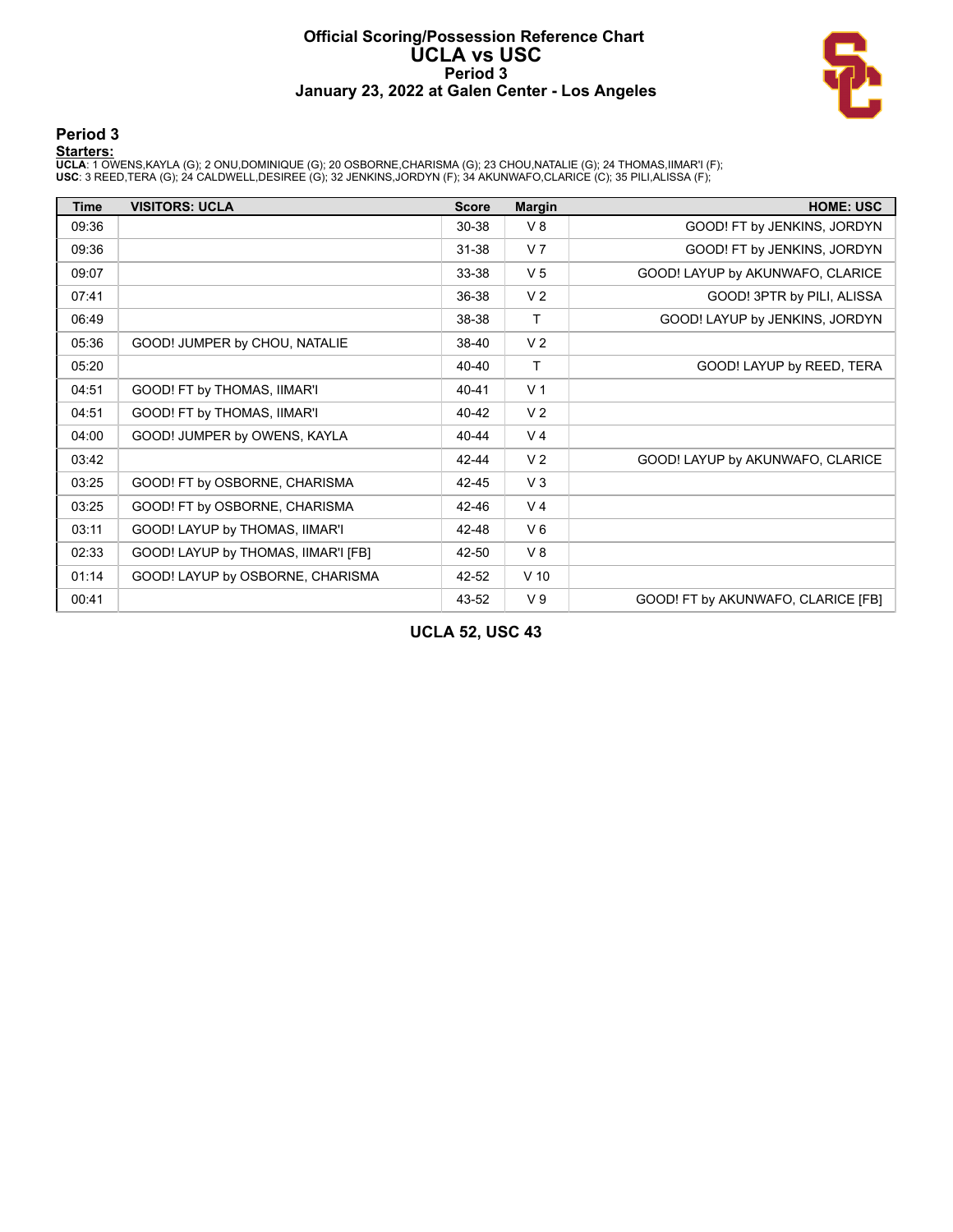#### **Official Scoring/Possession Reference Chart UCLA vs USC Period 4 January 23, 2022 at Galen Center - Los Angeles**



#### **Period 4**

<mark>Starters:</mark><br>UCLA: 1 OWENS,KAYLA (G); 2 ONU,DOMINIQUE (G); 20 OSBORNE,CHARISMA (G); 23 CHOU,NATALIE (G); 24 THOMAS,IIMAR'I (F);<br>USC: 3 REED,TERA (G); 24 CALDWELL,DESIREE (G); 32 JENKINS,JORDYN (F); 34 AKUNWAFO,CLARICE (C);

| <b>Time</b> | <b>VISITORS: UCLA</b>            | <b>Score</b> | <b>Margin</b>   | <b>HOME: USC</b>                        |
|-------------|----------------------------------|--------------|-----------------|-----------------------------------------|
| 09:14       |                                  | 45-52        | V <sub>7</sub>  | GOOD! LAYUP by PILI, ALISSA             |
| 08:54       | GOOD! 3PTR by OSBORNE, CHARISMA  | 45-55        | $V$ 10          |                                         |
| 08:37       |                                  | 47-55        | $V_8$           | GOOD! JUMPER by PILI, ALISSA [PNT]      |
| 08:19       | GOOD! LAYUP by OWENS, KAYLA      | 47-57        | $V$ 10          |                                         |
| 08:03       |                                  | 50-57        | V <sub>7</sub>  | GOOD! 3PTR by PERKINS, BELLA            |
| 05:01       |                                  | 51-57        | $V_6$           | GOOD! FT by REED, TERA                  |
| 04:41       | GOOD! LAYUP by ANSTEY, IZZY      | 51-59        | V8              |                                         |
| 03:44       | GOOD! LAYUP by THOMAS, IIMAR'I   | $51 - 61$    | $V$ 10          |                                         |
| 03:24       |                                  | 53-61        | V8              | GOOD! JUMPER by CALDWELL, DESIREE [PNT] |
| 02:50       | GOOD! LAYUP by THOMAS, IIMAR'I   | 53-63        | $V$ 10          |                                         |
| 02:33       |                                  | 54-63        | V <sub>9</sub>  | GOOD! FT by JENKINS, JORDYN             |
| 02:33       |                                  | 55-63        | V8              | GOOD! FT by JENKINS, JORDYN             |
| 01:17       | GOOD! LAYUP by OSBORNE, CHARISMA | 55-65        | $V$ 10          |                                         |
| 01:03       |                                  | 56-65        | V <sub>9</sub>  | GOOD! FT by JENKINS, JORDYN             |
| 00:40       | GOOD! FT by OWENS, KAYLA         | 56-66        | $V$ 10          |                                         |
| 00:40       | GOOD! FT by OWENS, KAYLA         | 56-67        | V <sub>11</sub> |                                         |
| 00:16       | GOOD! FT by CHOU, NATALIE        | 56-68        | V <sub>12</sub> |                                         |
| 00:08       |                                  | 57-68        | V <sub>11</sub> | GOOD! FT by PERKINS, BELLA [FB]         |
| 00:08       |                                  | 58-68        | $V$ 10          | GOOD! FT by PERKINS, BELLA [FB]         |

**UCLA 68, USC 58**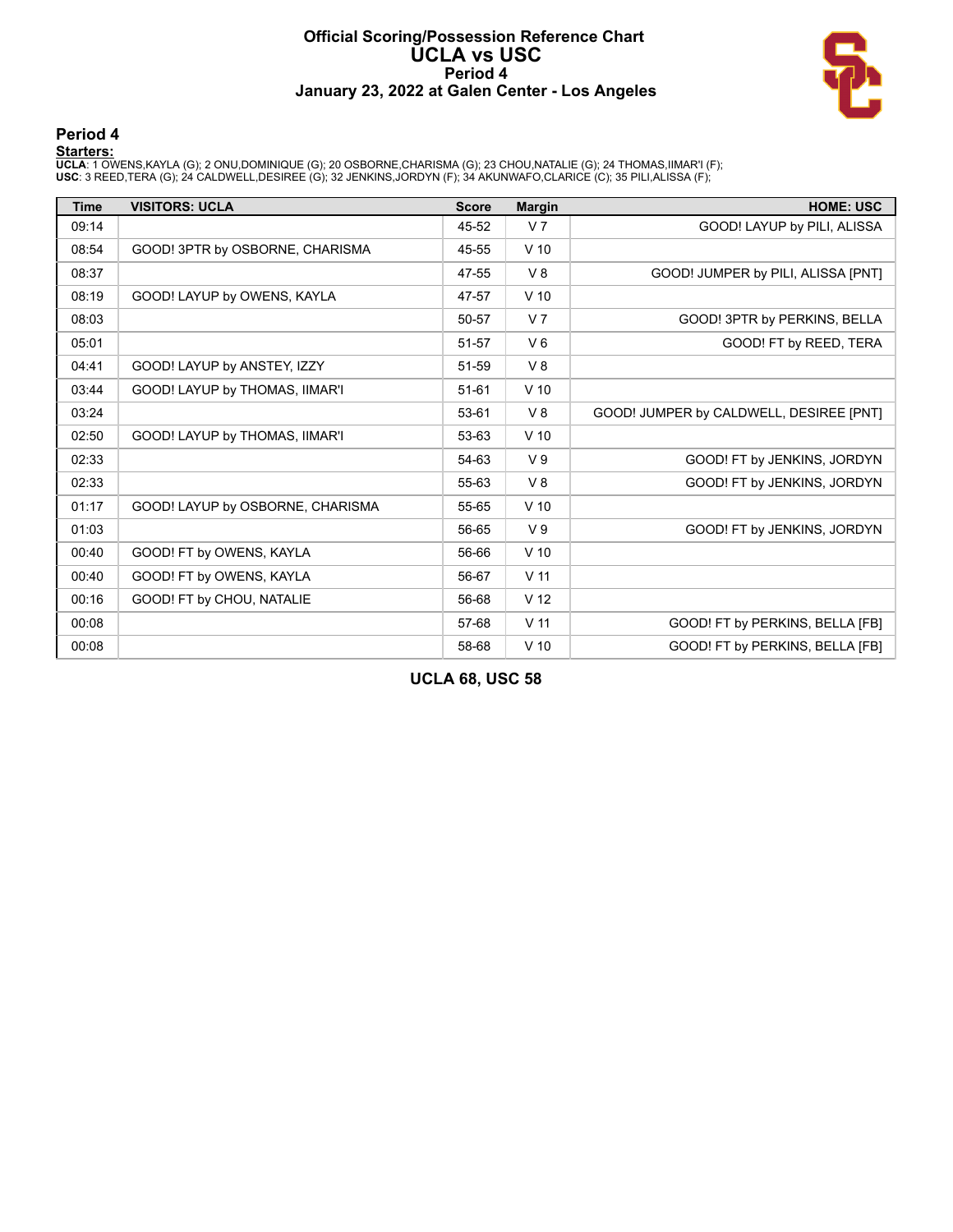#### **Official Substitutions Log UCLA vs USC Period 1 January 23, 2022 at Galen Center - Los Angeles**



| <b>VISITORS: UCLA</b>       | <b>Time</b> | <b>Score</b> | <b>HOME: USC</b>           |
|-----------------------------|-------------|--------------|----------------------------|
| 1 OWENS.KAYLA               |             |              | 3 REED, TERA               |
| 2 ONU.DOMINIQUE             |             |              | 24 CALDWELL, DESIREE       |
| 20 OSBORNE, CHARISMA        |             |              | 32 JENKINS, JORDYN         |
| 23 CHOU, NATALIE            |             |              | 34 AKUNWAFO, CLARICE       |
| 24 THOMAS, IIMAR'I          |             |              | 35 PILI, ALISSA            |
| SUB OUT: 1 OWENS, KAYLA     | 07:27       | $9 - 4$      |                            |
| SUB OUT: 2 ONU, DOMINIQUE   | 07:27       |              |                            |
| SUB IN: 0 HORVAT, CHANTEL   | 07:27       |              |                            |
| SUB IN: 43 ANSTEY, IZZY     | 07:27       |              |                            |
|                             | 05:57       | $12 - 7$     | SUB OUT: AKUNWAFO, CLARICE |
|                             | 05:57       |              | SUB OUT: PILI, ALISSA      |
|                             | 05:57       |              | SUB IN: MARSHALL, RAYAH    |
|                             | 05:57       |              | SUB IN: MIURA, ALYSON      |
| SUB OUT: 24 THOMAS, IIMAR'I | 05:29       | $12-9$       |                            |
| SUB IN: 1 OWENS, KAYLA      | 05:29       |              |                            |
| SUB OUT: 0 HORVAT, CHANTEL  | 04:52       | $14-9$       |                            |
| SUB IN: 2 ONU, DOMINIQUE    | 04:52       |              |                            |
| SUB OUT: 43 ANSTEY, IZZY    | 03:43       | $17-9$       |                            |
| SUB IN: 24 THOMAS, IIMAR'I  | 03:43       |              |                            |
|                             | 03:43       |              | SUB OUT: JENKINS, JORDYN   |
|                             | 03:43       |              | SUB IN: PILI, ALISSA       |
|                             | 02:58       | $19 - 11$    | SUB OUT: MARSHALL, RAYAH   |
|                             | 02:58       |              | SUB IN: JACKSON, ANGEL     |
| SUB OUT: 1 OWENS, KAYLA     | 02:24       | $22 - 13$    |                            |
| SUB IN: 43 ANSTEY, IZZY     | 02:24       |              |                            |
| SUB OUT: 2 ONU, DOMINIQUE   | 01:10       | $24 - 16$    |                            |
| SUB IN: 0 HORVAT, CHANTEL   | 01:10       |              |                            |

**UCLA 24, USC 16**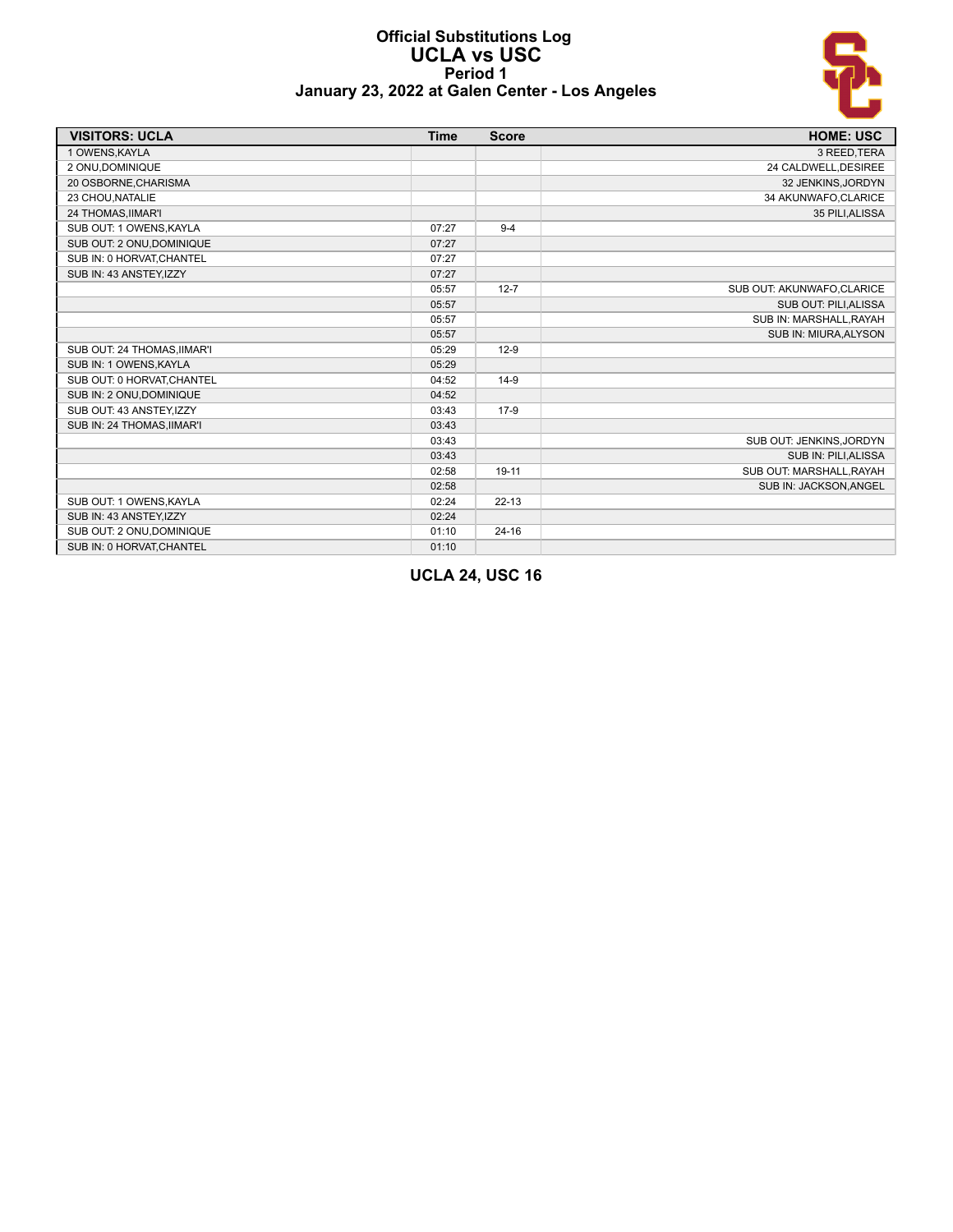

#### **Official Substitutions Log UCLA vs USC Period 2 January 23, 2022 at Galen Center - Los Angeles**

| <b>VISITORS: UCLA</b>       | <b>Time</b> | <b>Score</b>             | <b>HOME: USC</b>           |
|-----------------------------|-------------|--------------------------|----------------------------|
| 1 OWENS, KAYLA              |             |                          | 3 REED, TERA               |
| 2 ONU.DOMINIQUE             |             |                          | 24 CALDWELL, DESIREE       |
| 20 OSBORNE, CHARISMA        |             |                          | 32 JENKINS, JORDYN         |
| 23 CHOU, NATALIE            |             |                          | 34 AKUNWAFO, CLARICE       |
| 24 THOMAS, IIMAR'I          |             |                          | 35 PILI, ALISSA            |
|                             | 10:00       | $\overline{\phantom{a}}$ | SUB OUT: JACKSON, ANGEL    |
|                             | 10:00       |                          | SUB OUT: MIURA, ALYSON     |
|                             | 10:00       |                          | SUB IN: WHITE, KYRA        |
|                             | 10:00       |                          | SUB IN: JENKINS, JORDYN    |
| SUB OUT: 43 ANSTEY, IZZY    | 07:53       | $26-18$                  |                            |
| SUB IN: 2 ONU, DOMINIQUE    | 07:53       |                          |                            |
|                             | 07:53       |                          | SUB OUT: PILI, ALISSA      |
|                             | 07:53       |                          | SUB IN: MARSHALL, RAYAH    |
|                             | 06:35       | $26 - 22$                | SUB OUT: WHITE, KYRA       |
|                             | 06:35       |                          | SUB IN: MIURA, ALYSON      |
|                             | 06:27       | 28-22                    | SUB OUT: JENKINS, JORDYN   |
|                             | 06:27       |                          | SUB IN: AKUNWAFO, CLARICE  |
| SUB OUT: 24 THOMAS.IIMAR'I  | 05:14       | 28-22                    |                            |
| SUB IN: 43 ANSTEY, IZZY     | 05:14       |                          |                            |
|                             | 05:14       |                          | SUB OUT: REED, TERA        |
|                             | 05:14       |                          | SUB IN: PILI, ALISSA       |
| SUB OUT: 0 HORVAT, CHANTEL  | 03:53       | $31 - 27$                |                            |
| SUB IN: 1 OWENS, KAYLA      | 03:53       |                          |                            |
| SUB OUT: 1 OWENS, KAYLA     | 03:08       | 33-27                    |                            |
| SUB IN: 24 THOMAS, IIMAR'I  | 03:08       |                          |                            |
|                             | 01:53       | 33-27                    | SUB OUT: CALDWELL, DESIREE |
|                             | 01:53       |                          | SUB IN: WHITE, KYRA        |
|                             | 01:24       | 35-27                    | SUB OUT: PILI, ALISSA      |
|                             | 01:24       |                          | SUB IN: REED, TERA         |
|                             | 01:00       | 36-27                    | SUB OUT: MARSHALL, RAYAH   |
|                             | 01:00       |                          | SUB IN: PILI, ALISSA       |
| SUB OUT: 24 THOMAS, IIMAR'I | 01:00       |                          |                            |
| SUB IN: 0 HORVAT, CHANTEL   | 01:00       |                          |                            |

**UCLA 38, USC 29**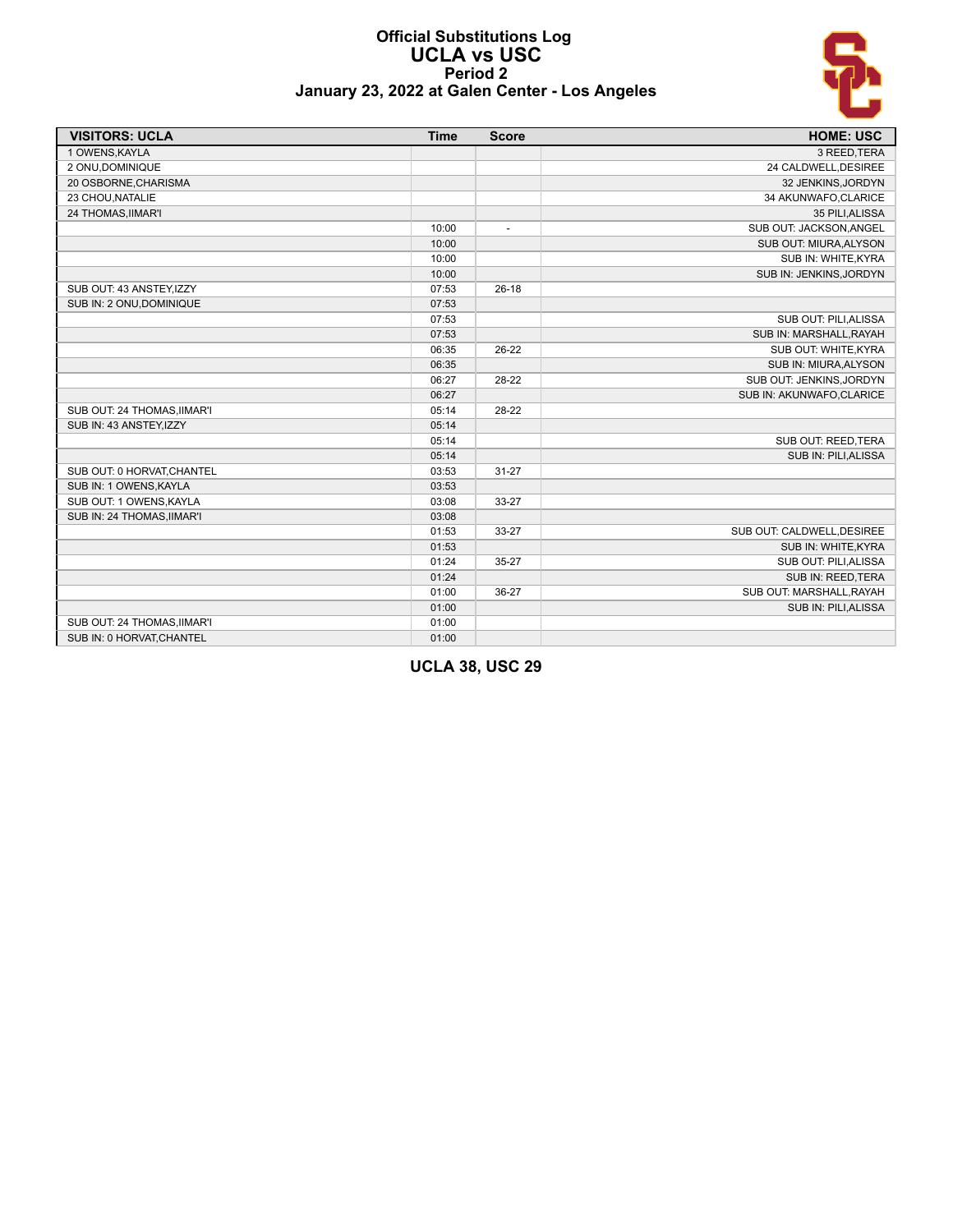# <u> S</u>

#### **Official Substitutions Log UCLA vs USC Period 3 January 23, 2022 at Galen Center - Los Angeles**

| <b>VISITORS: UCLA</b>       | <b>Time</b> | <b>Score</b> | <b>HOME: USC</b>           |
|-----------------------------|-------------|--------------|----------------------------|
| 1 OWENS.KAYLA               |             |              | 3 REED, TERA               |
| 2 ONU, DOMINIQUE            |             |              | 24 CALDWELL, DESIREE       |
| 20 OSBORNE, CHARISMA        |             |              | 32 JENKINS, JORDYN         |
| 23 CHOU, NATALIE            |             |              | 34 AKUNWAFO, CLARICE       |
| 24 THOMAS, IIMAR'I          |             |              | 35 PILI, ALISSA            |
| SUB OUT: 43 ANSTEY, IZZY    | 08:10       | 38-33        |                            |
| SUB IN: 1 OWENS, KAYLA      | 08:10       |              |                            |
|                             | 07:40       | 38-36        | SUB OUT: PILI, ALISSA      |
|                             | 07:40       |              | SUB IN: MIURA, ALYSON      |
|                             | 04:51       | 40-40        | SUB OUT: JENKINS, JORDYN   |
|                             | 04:51       |              | SUB IN: MARSHALL, RAYAH    |
| SUB OUT: 2 ONU, DOMINIQUE   | 04:51       |              |                            |
| SUB IN: 0 HORVAT, CHANTEL   | 04:51       |              |                            |
| SUB OUT: 24 THOMAS, IIMAR'I | 04:51       |              |                            |
| SUB IN: 43 ANSTEY, IZZY     | 04:51       |              |                            |
|                             | 03:25       | 44-42        | SUB OUT: CALDWELL, DESIREE |
|                             | 03:25       |              | SUB IN: WHITE, KYRA        |
| SUB OUT: 1 OWENS, KAYLA     | 03:25       |              |                            |
| SUB IN: 24 THOMAS, IIMAR'I  | 03:25       |              |                            |
| SUB OUT: 0 HORVAT, CHANTEL  | 03:25       |              |                            |
| SUB IN: 2 ONU, DOMINIQUE    | 03:25       |              |                            |
|                             | 02:36       | 48-42        | SUB OUT: WHITE, KYRA       |
|                             | 02:36       |              | SUB OUT: MIURA, ALYSON     |
|                             | 02:36       |              | SUB IN: CALDWELL, DESIREE  |
|                             | 02:36       |              | SUB IN: JENKINS, JORDYN    |
| SUB OUT: 0 HORVAT, CHANTEL  | 02:36       |              |                            |
| SUB IN: 24 THOMAS, IIMAR'I  | 02:36       |              |                            |
|                             | 02:32       | $50 - 42$    | SUB OUT: MARSHALL, RAYAH   |
|                             | 02:32       |              | SUB OUT: WHITE, KYRA       |
|                             | 02:32       |              | SUB IN: JENKINS, JORDYN    |
|                             | 02:32       |              | SUB IN: PILI, ALISSA       |
|                             | 01:08       | $52 - 42$    | SUB OUT: JENKINS, JORDYN   |
|                             | 01:08       |              | SUB IN: PERKINS, BELLA     |
| SUB OUT: 2 ONU, DOMINIQUE   | 00:41       | $52 - 42$    |                            |
| SUB IN: 0 HORVAT, CHANTEL   | 00:41       |              |                            |

**UCLA 52, USC 43**